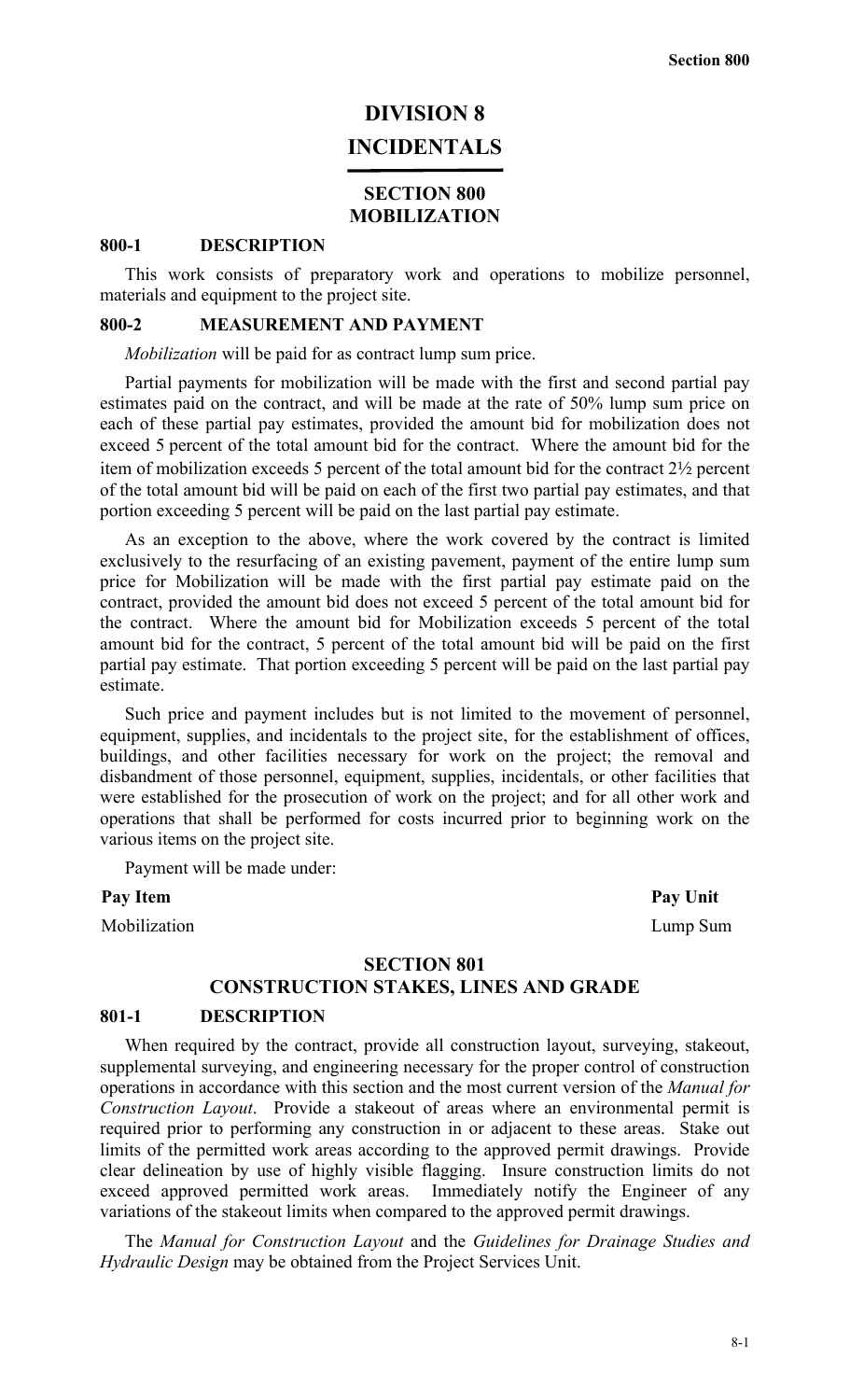## **801-2 CONSTRUCTION METHODS**

## **(A) General**

Furnish personnel who are under the direct supervision of a North Carolina Licensed Professional Engineer and/or Licensed Professional Land Surveyor in conformance with *GS 89C*.

Furnish personnel who are experienced in highway construction surveying and are capable of accurately establishing all line and grade points necessary to complete the work in accordance with the plan dimensions within the precision established in the most current version of the *Manual for Construction Layout*.

Consult the Engineer for clarifications of the plans.

Perform work in safe manner and conform to the requirements of Article 107-22. Install in accordance with Section 1110, the appropriate advance warning signs as detailed in the most current version of the *Manual for Construction Layout*.

Perform all flagging operations in accordance with the provisions of Section 1150.

The Contractor may elect to utilize Global Positioning System (GPS) surveying, either static or kinematic. Perform GPS surveys with same or higher order of accuracy as conventional surveys detailed in the most current version of the *Manual for Construction Layout.* Department projects utilize a localized coordinate system developed by the Location and Surveys Unit specifically for each individual project. Obtain the control information that the Location and Surveys Unit utilized in establishing the localized coordinate system, specifically the Rotation, Scaling, Translation and coordinates for the azimuth pairs. Newly developed GPS procedures and techniques that do not conform to the Specifications in this section may be used if approved.

Investigate the plan horizontal alignment, vertical profile, and superelevation of existing facilities that tie to proposed roadways. Investigate 30 m beyond all paving limits and advise the Engineer if revisions are needed to establish smooth transitions to the existing facilities. When directed, further investigation will be considered Supplemental Field Surveying.

Tie existing driveways to proposed facilities within the limits detailed in the plans and within the gradients detailed in the Standard Drawings.

Surveying and office calculations performed specifically for the relocation of utility conflicts are considered Supplemental.

The Engineer reserves the right to check, correct where necessary, or require any layout work to be revised. The Engineer will perform checks to ensure the roadway, structure and incidental items are surveyed in accordance with the plans and the most current version of the *Manual for Construction Layout*.

The Department's review of the Contractor's work in no way relieves the Contractor of responsibility for conformance with the contract. Failure by the Engineer or inspector to point out unsatisfactory work, from lack of discovery or for any other reason, in no way prevents later rejection or corrections to the unsatisfactory work, when discovered, at no cost to the Department. No claims will be allowed for losses suffered due to any necessary removals or repairs resulting from the unsatisfactory work.

When requested by the Engineer, check the accuracy of the stakeout. When the original stakeout is found to be correct, the surveying required to check the accuracy will be considered Supplemental Field Surveying. When the original stakeout is found to be in error, perform the work required to check and correct the stakeout at no cost to the Department.

Correct all inaccuracies in the construction stakeout prior to performing the affected work.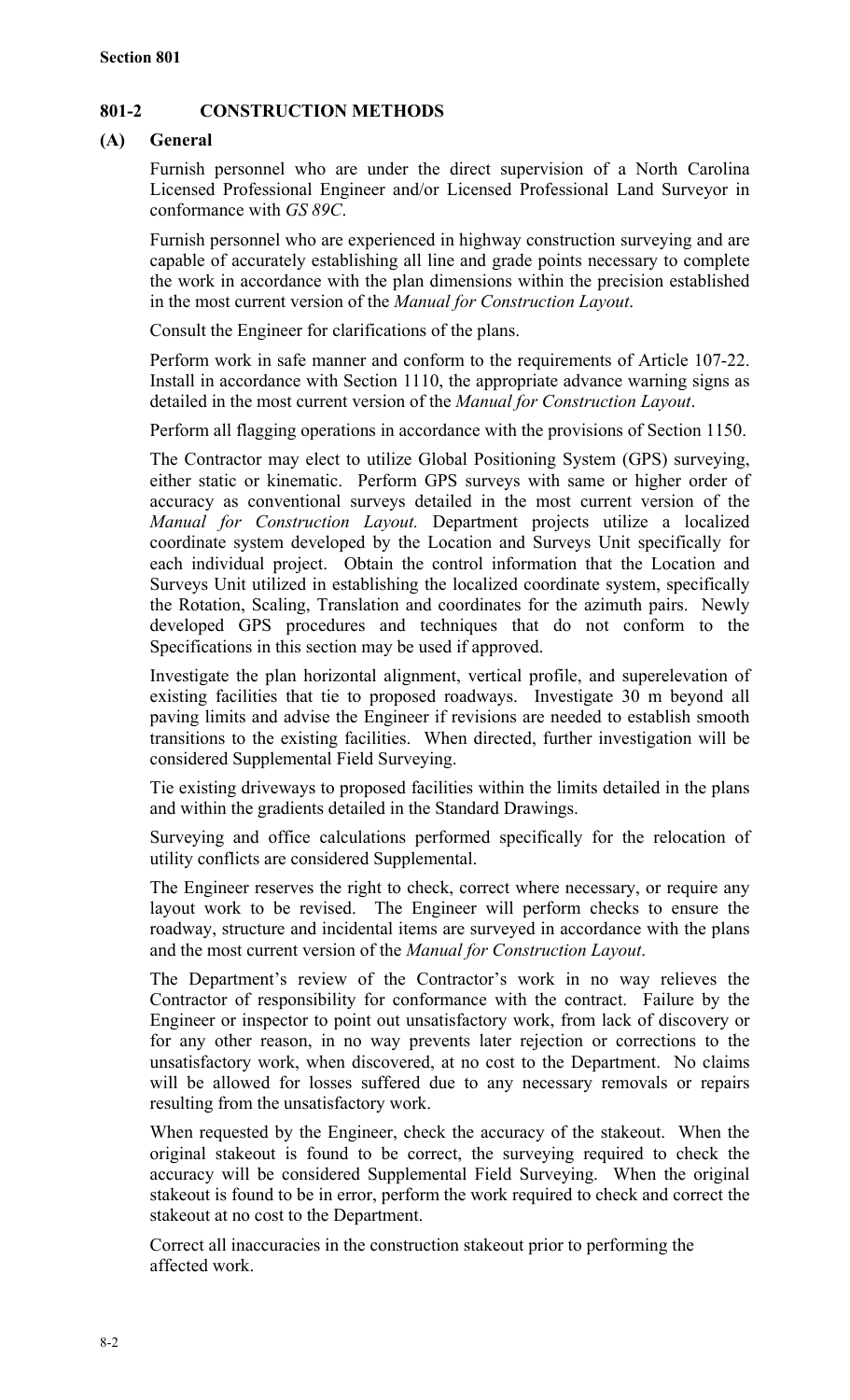When the Contractor proposes an alteration to the plans to rectify a construction stakeout error, submit alterations to the Engineer for review and approval. Include design calculations and drawings sealed by an appropriate Licensed Professional Engineer along with a narrative describing justification for the alteration.

When surveying is required, which in the Contractor's opinion could not have been reasonably anticipated and is not customary or inherent to the construction industry, notify the Engineer in writing prior to beginning such surveying. After investigation, the following will occur:

- (1) When the Engineer determines that the surveying could not have been anticipated or is not customary or inherent to the construction industry, the Contractor will be notified in writing that the work is considered supplemental and measurement and payment will be made in accordance with Article 801-3.
- (2) When the Engineer determines that the surveying could have been anticipated or is customary or inherent to the construction industry, he will notify the Contractor, in writing, of his determination. If the Contractor intends to file a claim for additional compensation by reason of such surveying, notify the Engineer in writing of such intent prior to beginning any of the alleged supplemental surveying. Strictly adhere to the requirements of Subarticle 104-8(B).

#### **(B) Records**

Submit proposed method for setting up survey books or electronic data files to the Engineer before beginning work to assure clarity and adequacy.

In a timely manner, make available to the Engineer all requested survey records.

On a monthly basis, provide to the Engineer updated electronic and/or manuscript survey records. Submit remaining records upon completion of the work. Attest the work was performed in accordance with the contract by providing all receivable information signed by the Licensed Professional Engineer and/or Licensed Professional Land Surveyor in responsible charge.

## **(C) Horizontal and Vertical Control**

The Department will furnish and set horizontal baseline control on approximate 300 m intervals and vertical control on approximate 765 m intervals within the project limits.

Obtain text of baseline control from Engineer.

Clearing limits may be established during original traverse of baseline control provided the accuracy ratio does not exceed 1 meter per 5,000 meters of perimeter and all Department established baseline control is protected and preserved during clearing operations. Prior to performing any additional construction layout, verify the horizontal baseline control by a closed traverse survey or alternate approved method. The accuracy ratio shall not exceed an error of closure of 1 meter per 20,000 meters of perimeter. Verify the vertical control by performing a closed loop survey utilizing differential leveling. For the error of closure, do not exceed 15.24 mm  $\sqrt{.62137(x)}$ *km*. Notify the Engineer of any discrepancies in either the horizontal or vertical control. Reference, outside of the proposed construction limits and evenly distributed throughout the project limits, fifty percent of the Department's horizontal and vertical control. Provide reference information to the Engineer.

If GPS is utilized, occupy the azimuth pairs with the base station during verification of baseline control, otherwise, occupy baseline. Verify remaining baseline control utilizing a Rover. Submit coordinate data showing differences between supplied baseline coordinates and field obtained GPS coordinates.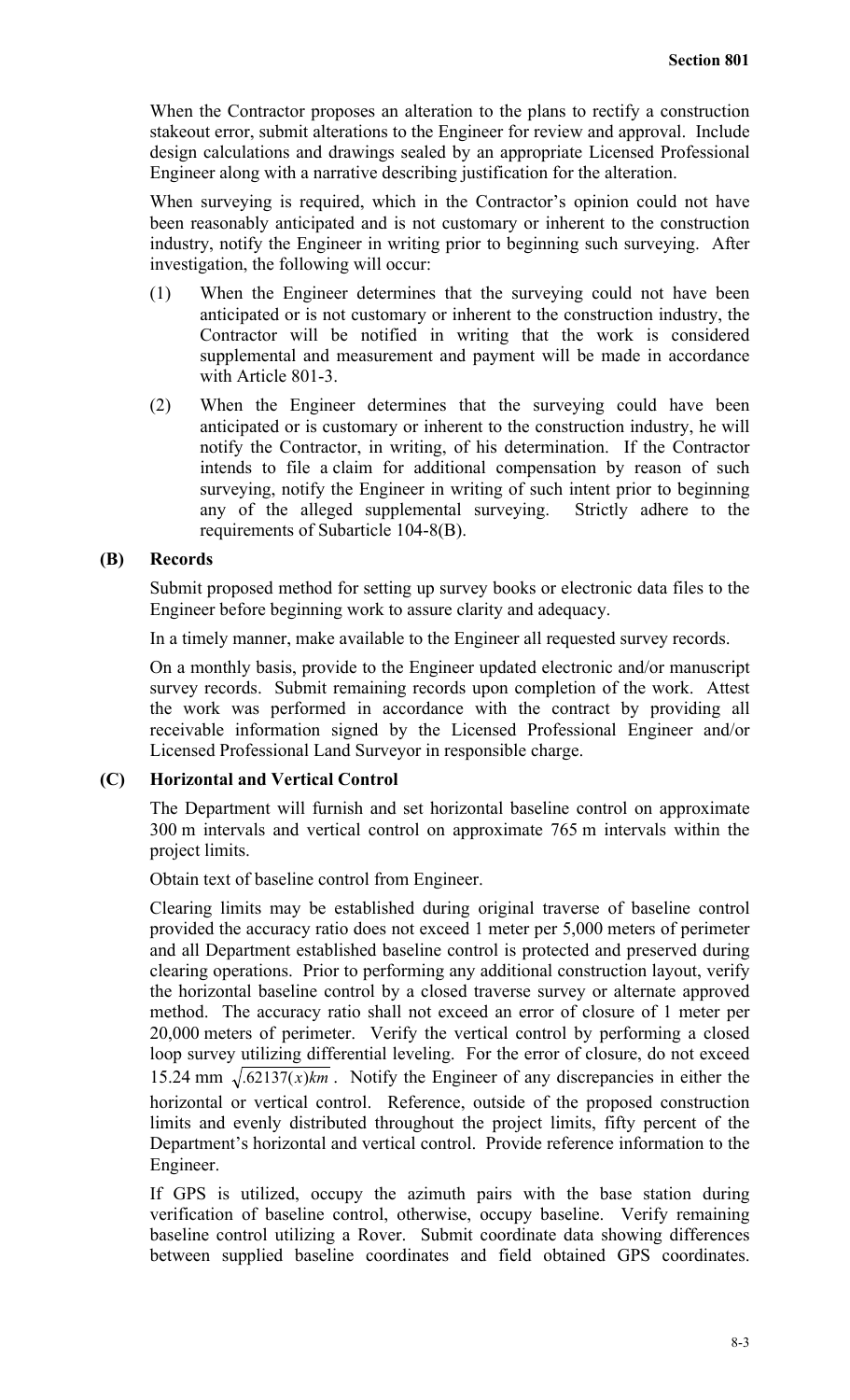Include report detailing the use of preliminary input data, specifically Rotation, Scaling, and Translation.

Utilizing the horizontal and vertical control established by the Department, provide surveying necessary to construct all roadway, structure, and miscellaneous items as detailed in the plans. Perform staking in accordance with the most current version of the *Manual for Construction Layout*. Layout the work and provide all measurements that may be required for the execution of the construction in conformity with the contract.

## **(D) Right of Way and Easements**

The Department will establish the location of all proposed right of way markers and permanent drainage easements.

Reference the location of all proposed right of way markers and permanent drainage easements. Restore right of way monument positions after completion of construction. Set a right of way monument cap on a 450 mm long #5 reinforcing bar and a carsonite witness stake unless concrete right of way markers are specified in the contract. The Department will provide the monument cap and witness stake. Re-establish location of permanent drainage easements after completion of construction and install a 450 mm long #5 reinforcing bar for monumentation.

Validate the position of the right of way and permanent drainage easement locations with those detailed in the plans. Report any discrepancies to the Engineer.

## **(E) Cross-sections for Earthwork Quantities**

The Engineer may elect to obtain cross sections either by hand or aerial methods. If the Engineer elects to obtain cross sections by aerial methods, furnish materials and install photogrammetric control panels in accordance with the most current version of the *Manual for Construction Layout* or as otherwise directed.

(1) Borrow Pits

Establish a baseline alignment within each borrow pit, as necessary, to allow the Engineer to obtain measurement of quantities for payment. Stake these alignments just before field cross sections are taken by the Engineer for original, intermediate, and final cross sections. Establishment of baseline alignments within each borrow pit is considered incidental to Construction Surveying.

(2) Roadway

Unless otherwise directed, stakeout the survey lines for original and final cross sections. The stakeout of the survey lines will consist of surveying and staking all alignments within the plans on 15 m intervals, including all cardinal points. When the alignments are inaccessible, install offset alignments. Begin the staking of these alignments within 48 hours of the Engineer's notice to proceed. Upon the completion of the entire project, with the exception of the survey line for final cross sections, and upon request by the Contractor, the project may be accepted for maintenance by the Department, excluding the survey line.

If the Engineer determines intermediate cross sections are necessary for computing partial payments, perform the stakeout of the survey line for intermediate cross-sectioning as Supplemental Field Surveying; otherwise the intermediate stakeout of the survey line is incidental to the work.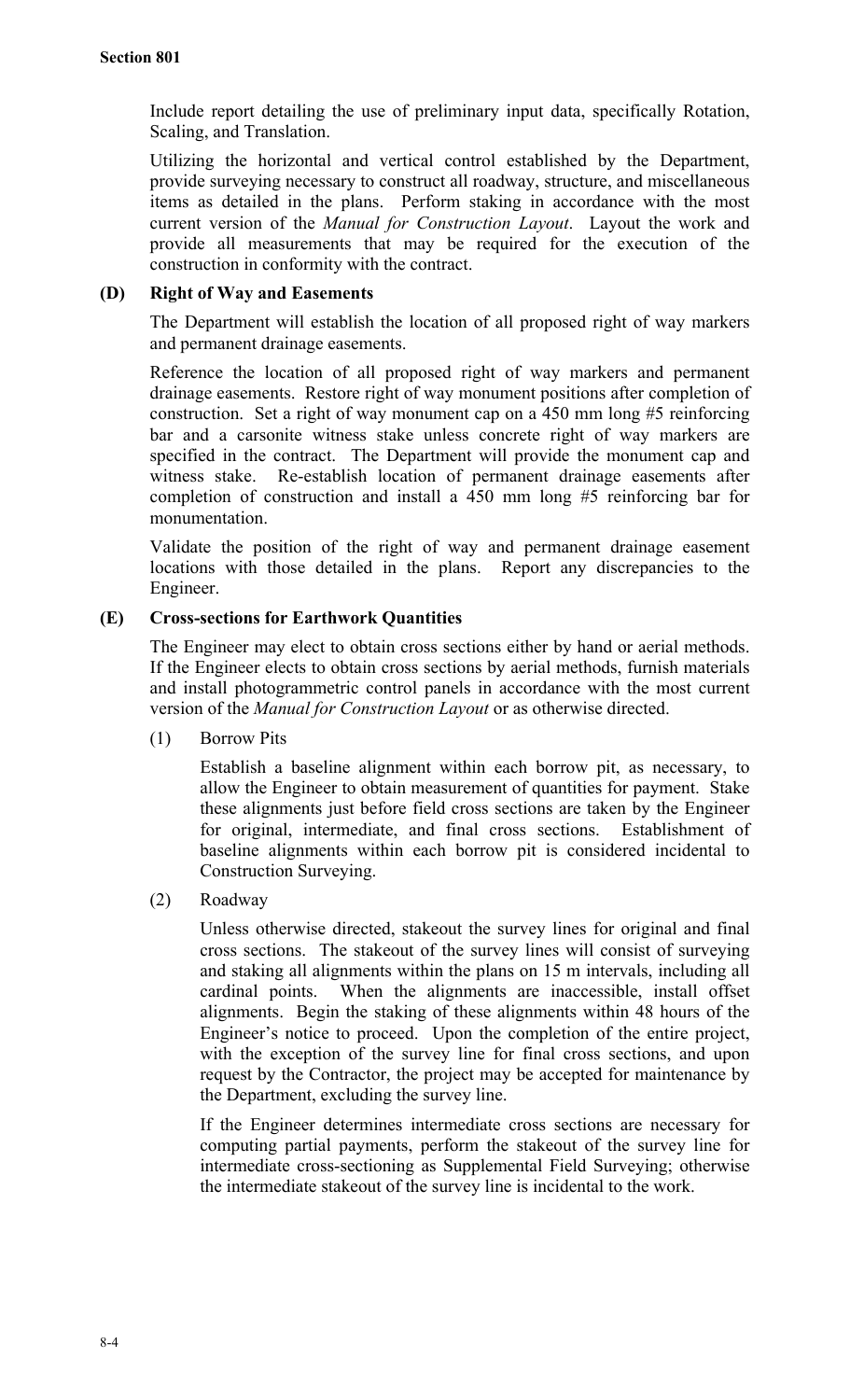## **(F) Drainage and Utility Construction Systems**

(1) General

Where underground conflicts are suspected, contact utility owners and locate all utilities horizontally and vertically. Consider the utilities' locations and elevations in the layout of the drainage systems and utility construction systems. Utilities may exist that are not depicted on the plans.

Submit two copies of all layout drawings for drainage systems and utility construction systems to the Engineer for his review and approval. The Engineer will note the review and approval by adding an appropriate note to the drawings along with the date and his signature. The Engineer will retain a copy of the drawings and a copy will be returned to the Contractor.

(2) Drainage Systems

Provide construction layout of drainage systems, as depicted in the plans and in accordance with the *Guidelines for Drainage Studies and Hydraulic Design.* Consider the locations and elevations of all existing and proposed utilities, proposed utility construction, and existing and proposed drainage systems, in the layout of the drainage system. Modifications of the drainage plan may be necessary to properly collect and transport water. Advise the Engineer if modifications are needed to achieve the original design functionality and the intent of the drainage plans, such as adjusting the location of a drainage structure, adding a drainage structure, and increasing or decreasing pipe lengths. The Engineer will review any major modifications.

Provide layout drawing of the drainage system including calculations of flow line elevations for all drainage structures; pipe invert elevations, both inlet and outlet of the drainage structure; grade of each pipe within the drainage system; elevation of any existing facility connection, such as stream or pipe; pipe camber, if necessary; headwall location, if depicted in the plans; and locations and elevations of any existing or proposed utilities to the Engineer for review and approval a minimum of seven days prior to beginning work on the drainage system. Modification of the submitted drainage layout drawing by the Engineer will not eliminate the Contractor's liability for the accuracy of the information submitted. Any restaking or additional staking required to conform with the approved drainage layout drawing is considered incidental to the work.

(3) Utility Construction

Provide utility construction layout as detailed in the contract. Consider the locations and elevations of all existing and proposed utilities, proposed utility construction, and existing and proposed drainage systems, in the layout of the utility construction. Advise the Engineer if modifications to the utility construction plans are necessary. The Engineer will review any major modifications.

Provide layout drawing of the utility construction system including elevations of any existing utilities, drainage systems, and/or proposed drainage systems to the Engineer for review and approval a minimum of seven days prior to beginning work on the utility construction system. Modification of the submitted utility construction layout drawing by the Engineer will not eliminate the Contractor's liability for the accuracy of the information submitted. Any restaking or additional staking required to conform with the approved utility layout drawing is considered incidental to the work.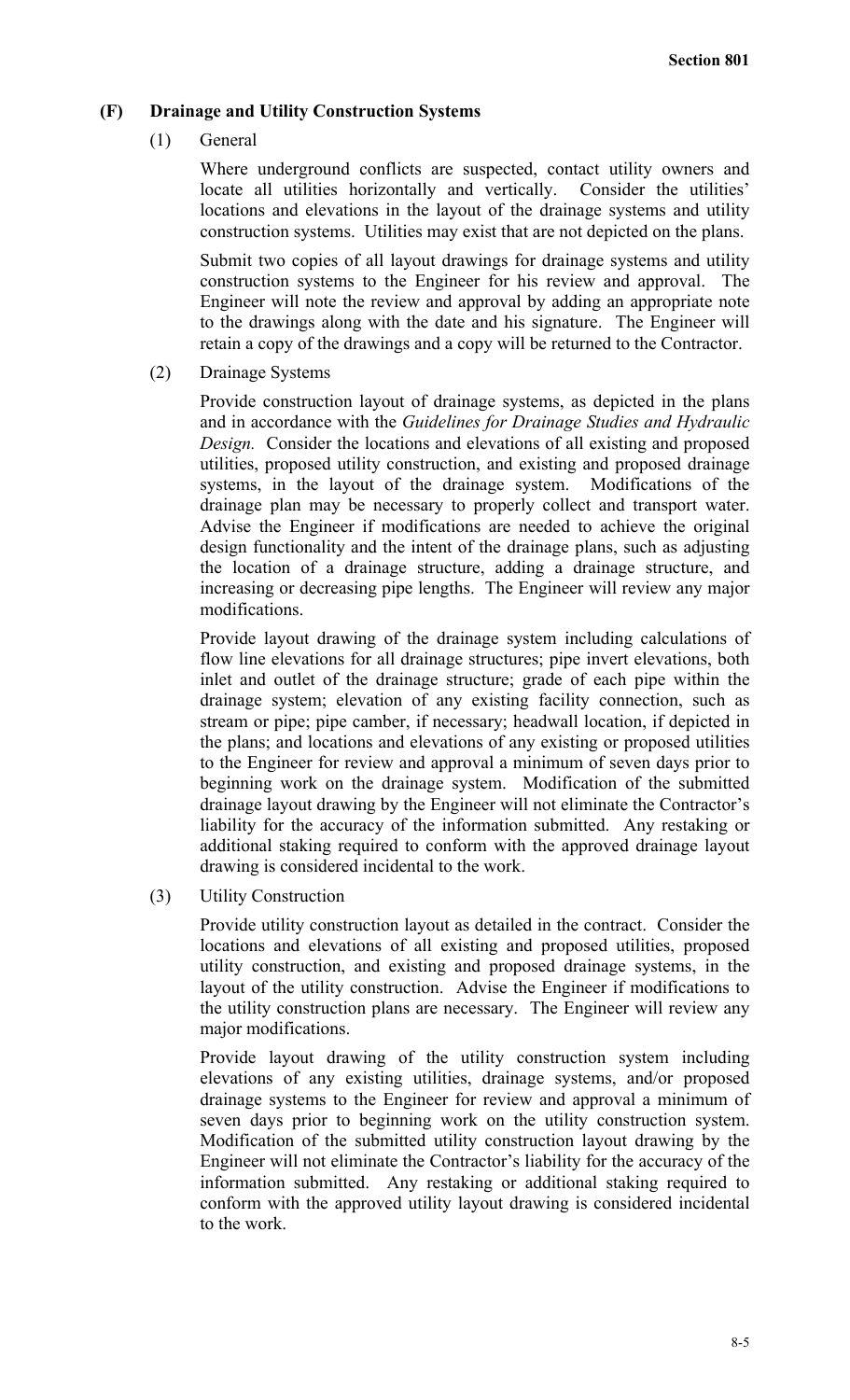## **(G) Structures**

Provide surveying and calculations necessary to construct structures in accordance with the plans. Provide staking in accordance with the most current version of the *Manual for Construction Layout*. Establish horizontal alignment of entire structure. Set a minimum of one benchmark adjacent to the structure site that will be retained throughout the structure construction. The Engineer will furnish the finished construction elevations for use in determining the required construction elevations for bridges. Provide method for computing buildups over beams, screed grades, and overhang form elevations to the Engineer for review prior to staking these items to assure clarity and adequacy.

Submit two copies of structure layout drawings to the Engineer for his review and approval. The Engineer will independently verify and accept the structure layout before the structure construction may begin. The Engineer will note the review and approval by adding an appropriate note to the drawings along with the date and his signature. The Engineer will retain a copy of the drawings and a copy will be returned to the Contractor.

If structure phasing or damaged stakes require significant resurveying during the life of the structure, provide revised layout drawing for the Engineer's verification and acceptance.

## **(H) Signs**

Stake horizontal location of all overhead and type A and B ground mounted signs for Engineer's verification prior to obtaining s-dimensions. Measure or calculate overhead and ground mounted sign s-dimensions in accordance with the plans and the most current version of the *Manual for Construction Layout*. Perform investigation of proposed sign locations and notify the Engineer of any obstructions, either existing or proposed, that may interfere with the proposed sign installation. Provide an 11" x 17" drawing depicting the theoretical finished section at each proposed overhead sign assembly location. Include within the submittal the roadway, shoulder, and slope gradients. Also include the proposed finish elevations of the edges of pavement, each lane line, and the ground at each proposed sign footing location. Set a slope stake at each proposed overhead sign location to ensure the slopes are constructed as calculated and detailed in the above submittal. Submit sign information to the Engineer.

## **801-3 MEASUREMENT AND PAYMENT**

*Construction Surveying* will be paid for at the contract lump sum price for the work detailed in this section.

Partial payments will be made on each particular payment estimate based upon the percentage complete of Construction Surveying as determined by the Engineer. The Contractor shall submit a certified statement each month indicating the percentage of Construction Surveying work completed. The Engineer will determine if the amount indicated is reasonably correct and the Engineer will pay accordingly on the next partial pay estimate*.*

*Supplemental Field Surveying* will be measured and paid for as the actual number of hours the Contractor's survey crew is actively engaged in performing the following:

- **(A)** Investigative surveying, in excess of 30 m of horizontal alignment, vertical profile, and superelevation of existing facilities that tie to proposed roadways.
- **(B)** Surveying specifically for the relocation of utility conflicts.
- **(C)** Investigation of a previous stakeout when such stakeout is found to be correct.
- **(D)** Surveying that the Engineer has deemed could not have been anticipated or is not customary or inherent to the construction industry.
- **(E)** The stakeout of the roadway survey alignments for intermediate cross sections when deemed necessary by the Engineer.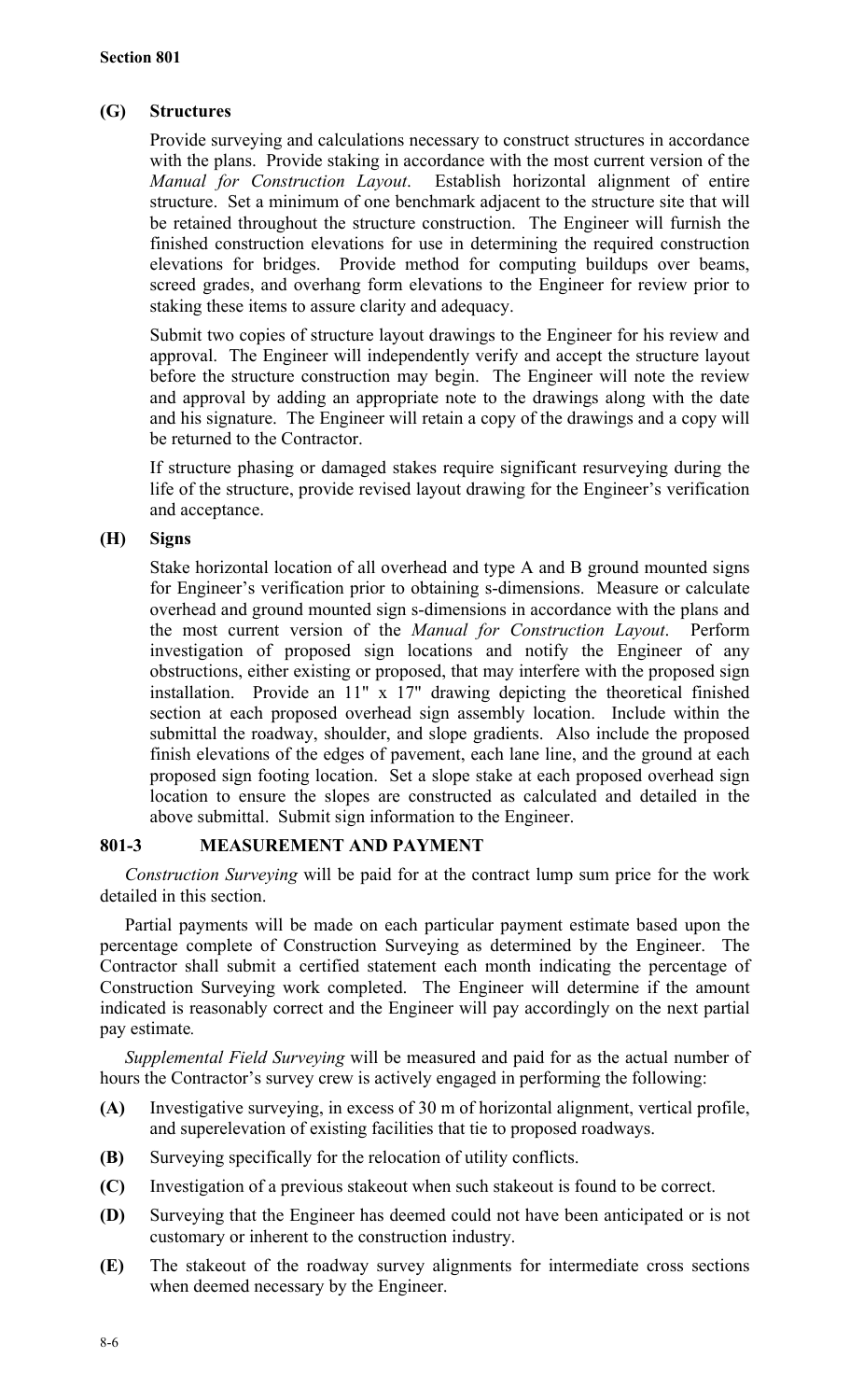*Supplemental Surveying Office Calculations* will be measured and paid for as the actual number of hours the Contractor's survey personnel is actively engaged in performing office calculations specifically associated with the following:

- **(A)** Investigative surveying, in excess of 30 m of horizontal alignment, vertical profile, and superelevation of existing facilities that tie to proposed roadways.
- **(B)** Surveying specifically for the relocation of utility conflicts.
- **(C)** Investigation of a previous stakeout when such stakeout is found to be correct.
- **(D)** Surveying that the Engineer has deemed could not have been anticipated or is not customary or inherent to the construction industry.
- **(E)** The stakeout of the roadway survey alignments for intermediate cross sections when deemed necessary by the Engineer.

*Supplemental Surveying Office Calculations* will be paid at the stated price of \$50.00 per hour. *Supplemental Field Surveying* will be paid at the stated price of \$100.00 per hour. The payment includes furnishing personnel, all surveying equipment, stakes, layout drawings, calculations, stakeout records, and any materials and equipment necessary to perform the surveying and engineering work.

The payment includes furnishing personnel, all surveying equipment, stakes, layout drawings, calculations, stakeout records, and any materials and equipment necessary to perform the surveying and engineering work.

*Exploratory Excavation* required to locate a utility will be paid for in accordance with Article 104-7.

*Work Zone Signs (Portable)* will be paid for in accordance with Article 1110-4.

*Flaggers* will be paid for by either the hour or day in accordance with Article 1150-4.

Any payments for Supplemental Field Surveying or Supplemental Surveying Office Calculations required by this Specification will be paid on the appropriate partial payment estimate.

Payment will be made under:

| Pay Unit |
|----------|
| Lump Sum |
| Hour     |
| Hour     |
|          |

## **SECTION 802 DISPOSAL OF WASTE AND DEBRIS**

#### **802-1 DESCRIPTION**

The work consists of the disposal of waste and debris in accordance with the requirements of these Specifications including, but not limited to, furnishing any waste areas; providing and implementing a Development, Use, and Reclamation Plan; any right of access to waste areas; disposing of waste and debris; dressing and shaping of waste areas; furnishing and spreading earth material over debris, rock, broken pavement, and masonry; clearing and grubbing of waste areas; and hauling waste and debris to waste areas or permitted landfills; assessment for wetlands and endangered species; obtaining required permits and/or certifications; and any tipping fees required for disposal in permitted landfills.

Waste will be considered to be all excavated materials that are not utilized in the construction of the project, including overburden from borrow sources and soil type base course sources.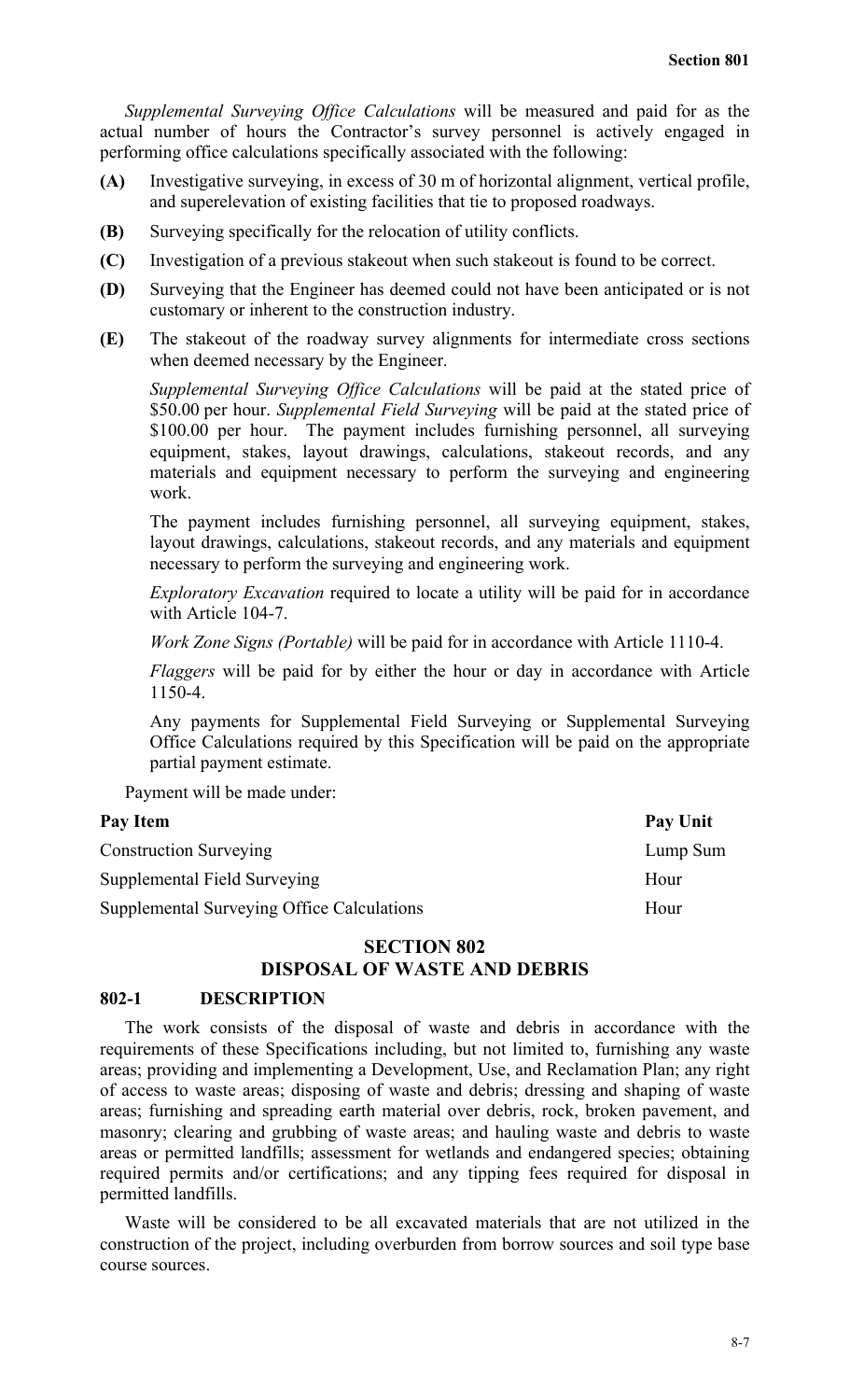Debris is all undesirable material encountered on the project.

## **802-2 GENERAL REQUIREMENTS**

Provide an area and dispose of waste and debris outside of the right of way, unless otherwise allowed by written request. Limit the materials placed in non-permitted disposal areas to clean soil, rock, concrete, brick, other inert materials, and bituminous asphalt when placed at least 1.2 m above the water table. Mixtures of soil and vegetation, that are primarily soil, may also be placed in non-permitted disposal areas. Place all other debris in sites that have been permitted by the Solid Waste Management Division of the North Carolina Department of Environment and Natural Resources unless otherwise permitted.

Maintain the earth surfaces at all waste areas in a manner that will effectively control erosion and siltation until final acceptance of the project.

Shape the waste or disposal area to drain such that no water will collect or stand. Provide a functioning drainage system.

Shape rock and earth waste to contour and blend with the adjacent topography. Cover all rock, concrete, broken pavement and masonry with a minimum 150 mm thick layer of earth material from the project or borrow. Earth material should be tested to insure it will support long-term growth of the proposed ground cover and should be amended as necessary to support permanent growth. As an exception, side slopes constructed of all rock material will not require earth covering. Construct all slopes, other than rock, 2:1 or flatter. Construct rock slopes on a stable angle of repose.

Where the Engineer has granted permission to dispose of waste within the right of way, the Engineer will have the authority to establish whatever additional requirements may be necessary to insure the satisfactory appearance and drainage of the completed project.

Where electing to dispose of waste or debris in active public waste or disposal sites, provide evidence satisfactory to the Engineer that the Solid Waste Management Division of the North Carolina Department of Environment and Natural Resources has permitted the proposed area or site.

Where electing to dispose of waste in a waste or disposal area, other than active public waste or disposal areas that have been permitted by the Solid Waste Management Division of the North Carolina Department of Environment and Natural Resources or on the Department's right-of-way or an existing borrow pit, submit jointly with the property owner a notarized Development, Use, and Reclamation Plan for each waste or disposal area proposed for use. As part of the Reclamation Plan, perform the following prior to wasting:

## **(A) Material Description**

Detail the type of waste material proposed in the area. Only material originating from the Department's projects and complying with the requirements of the Solid Waste Disposal Act will be permitted within the proposed waste or disposal area.

## **(B) Topography**

Detail the existing topography and locations of the proposed access and egress haul roads. Detail the proposed final topography of the waste or disposal area showing any proposed drainage systems. If a pond is to be constructed or remain, the minimum depth shall be at least 1.2 m as determined from the water table at the time the reclamation plan is executed. The slope of the soil below the water shall be between 5:1 and 2:1. The slope of the sides above the water line shall be 2:1 or flatter.

## **(C) Slopes**

Rock and earth waste shall be shaped to contours that are compatible to and blend with the adjacent topography. Cover all rock with a minimum 150 mm layer of earth material either from project waste or from borrow. As an exception, side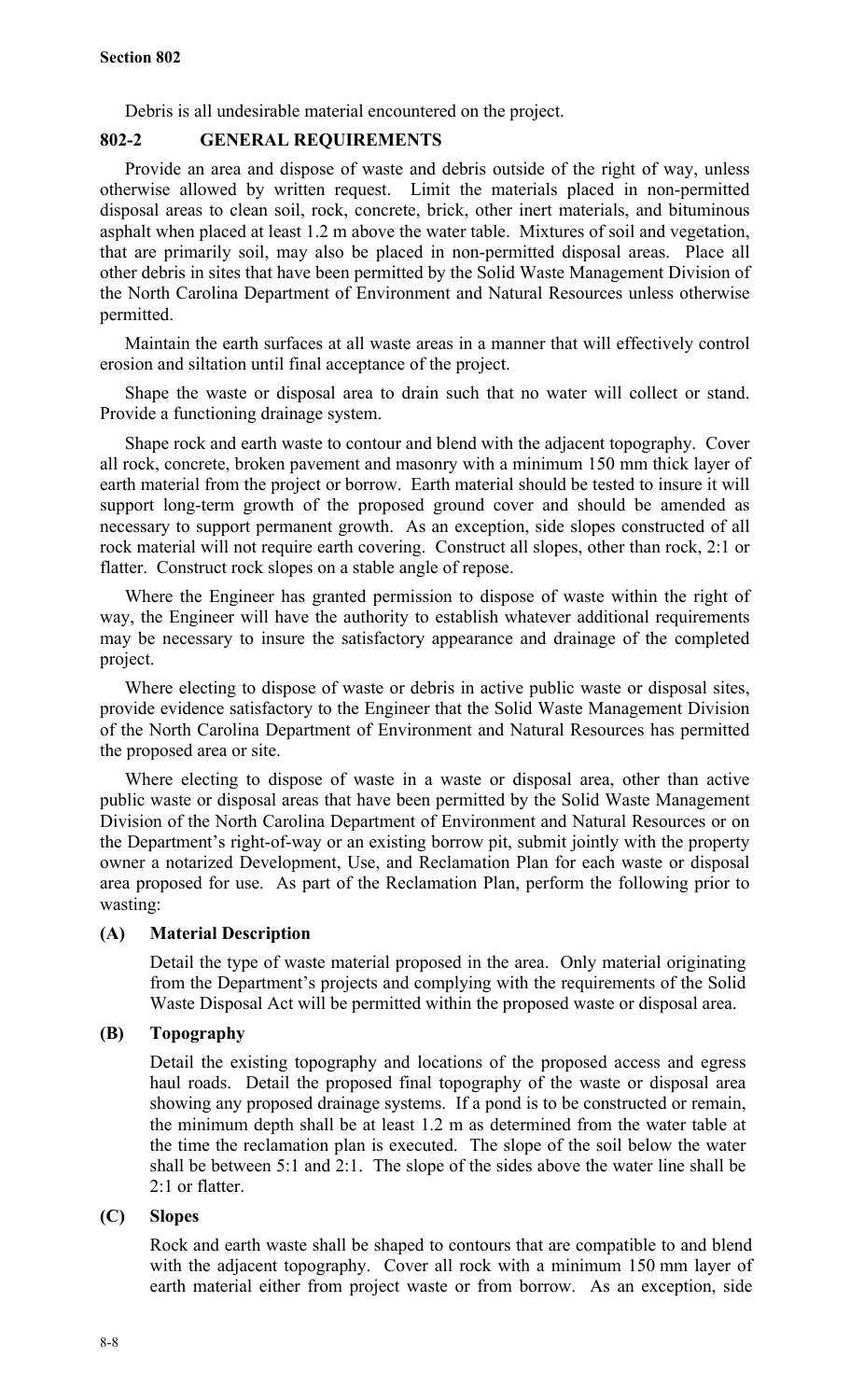slopes constructed of all rock material will not require earth covering. Construct all slopes at a 2:1 or flatter except rock slopes that shall be on a stable angle of repose.

#### **(D) Construction Debris**

Cover construction debris and all broken pavement and masonry with a minimum 150 mm thick layer of earth waste material from the project or borrow. Shape the completed waste area as required above for the disposal of earth or rock waste.

#### **(E) Erosion Control**

Detail the temporary and permanent erosion control measures, along with design calculations, that are intended during use of the site and as part of the reclamation. Unless considered impractical due to special circumstances, provide in the plan for the use of staged permanent seeding and mulching and appropriate fertilizer topdressing on a continual basis during site use and the immediate total reclamation of the site when the site is no longer needed. Define the seed mixture proposed for establishing temporary and/or permanent vegetation. Establish permanent stand of vegetation prior to acceptance of project.

## **(F) Evaluation for Potential Wetlands and Endangered Species**

Hire an experienced environmental consultant on the Department's approved list to perform an assessment of the waste site for potential conflicts with wetlands, Areas of Environmental Concern (CAMA), federally listed threatened or endangered species, and federal species of concern.

Delineate the boundaries of any wetlands or jurisdictional surface waters (streams) encountered. Follow the standard practice for documenting the wetland delineation including completion of the Army Corps of Engineer's approved *wetland data form*. Document information including data regarding soil, vegetation and hydrology. Maintain a minimum 7.6 m buffer adjacent to all sides of the wetland boundary and a minimum 15.2 m buffer adjacent to any stream. Depict the limits of the delineated wetland and surrounding buffer on the Reclamation Plan. Do not dispose of waste and debris in any area under the Corps of Engineers' or any other environmental agencies' regulatory jurisdiction unless and until the NCDOT permit has been modified to permit such disposal activity in the jurisdictional area.

Perform a site assessment for federally listed threatened or endangered species to include habitats that may support these species. Provide to the Engineer a detailed report on the assessment findings. If federally listed threatened or endangered species or habitat that may support such species exist on the proposed waste site, notify the Engineer prior to continued pursuit of such site.

## **(G) Buffer Zones**

Allocate sufficient area between the nearest property line and the tie-in of the slope to natural ground to allow for the operation of excavation, hauling, and seeding equipment and for the installation of any and all erosion control devices required. Leave additional undisturbed area between the source and any watercourse or body to prevent siltation of the watercourse or body and the movement of the shore line either into the watercourse or body or into the waste areas. Determine if the adjoining property owners or other government agencies require any additional buffer zones and comply with those requirements. [Suggested minimum distances are 3 m from property lines and 15.2 m from water bodies or watercourses.] Do not place waste material within the 100-year floodplain unless superseded by an environmental permit.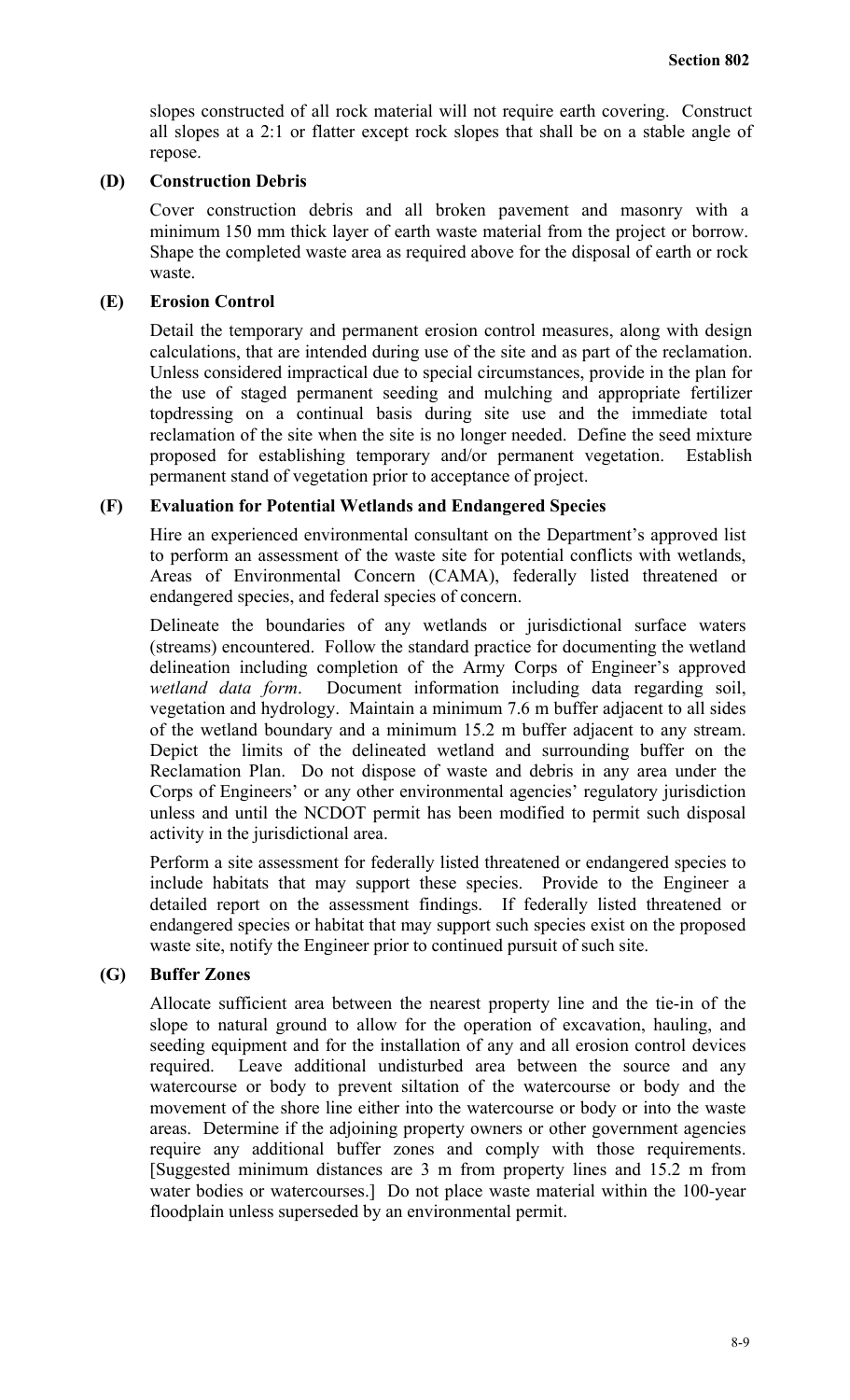## **(H) Approval**

Obtain written approval from the Engineer prior to wasting within the proposed waste or disposal area.

Submit a revised or additional reclamation plan if the non-permitted waste or disposal area is expanded by more than 0.4 hectare or is significantly changed from the previously approved submittal.

## **802-3 MEASUREMENT AND PAYMENT**

*Seeding and Mulching, Fertilizer Topdressing*, and establishing erosion control measures for waste or disposal areas will be measured and paid for at the contract unit prices for the items established in the contract.

When permitted to waste within the right of way and when the waste area requires additional covering material before seeding, provide covering material at no cost to the Department.

When waste areas are located outside the right of way, no payment will be made for any borrow used to cover rock, broken pavement, masonry, or other inert materials.

Except as otherwise provided above, no direct payment will be made for the work covered by this section. Payment at the contract prices for the various items in the contract will be full compensation for all work covered by this section.

## **SECTION 806 RIGHT OF WAY MARKERS**

## **806-1 DESCRIPTION**

Furnish and install precast concrete or granite markers to mark the boundaries of the right of way in accordance with the requirements of the contract.

## **806-2 MATERIALS**

Refer to Division 10.

Right of Way Markers 1054-1

The Contractor may, at his option, use either granite or concrete right of way markers.

## **806-3 CONSTRUCTION METHODS**

Install the markers vertically in the ground to the depth and locations specified in the contract. Thoroughly tamp backfill material.

## **806-4 MEASUREMENT AND PAYMENT**

*Right of Way Markers* will be measured and paid for in units of each for the actual number of right of way markers that have been furnished, installed, and accepted.

Payment will be made under:

## Pay Item Pay Unit

Right of Way Markers Each

## **SECTION 808 OBLITERATION OF EXISTING ROAD**

## **808-1 DESCRIPTION**

The work covered by this section consists of the obliteration of an existing road outside of the construction limits.

**Item** Section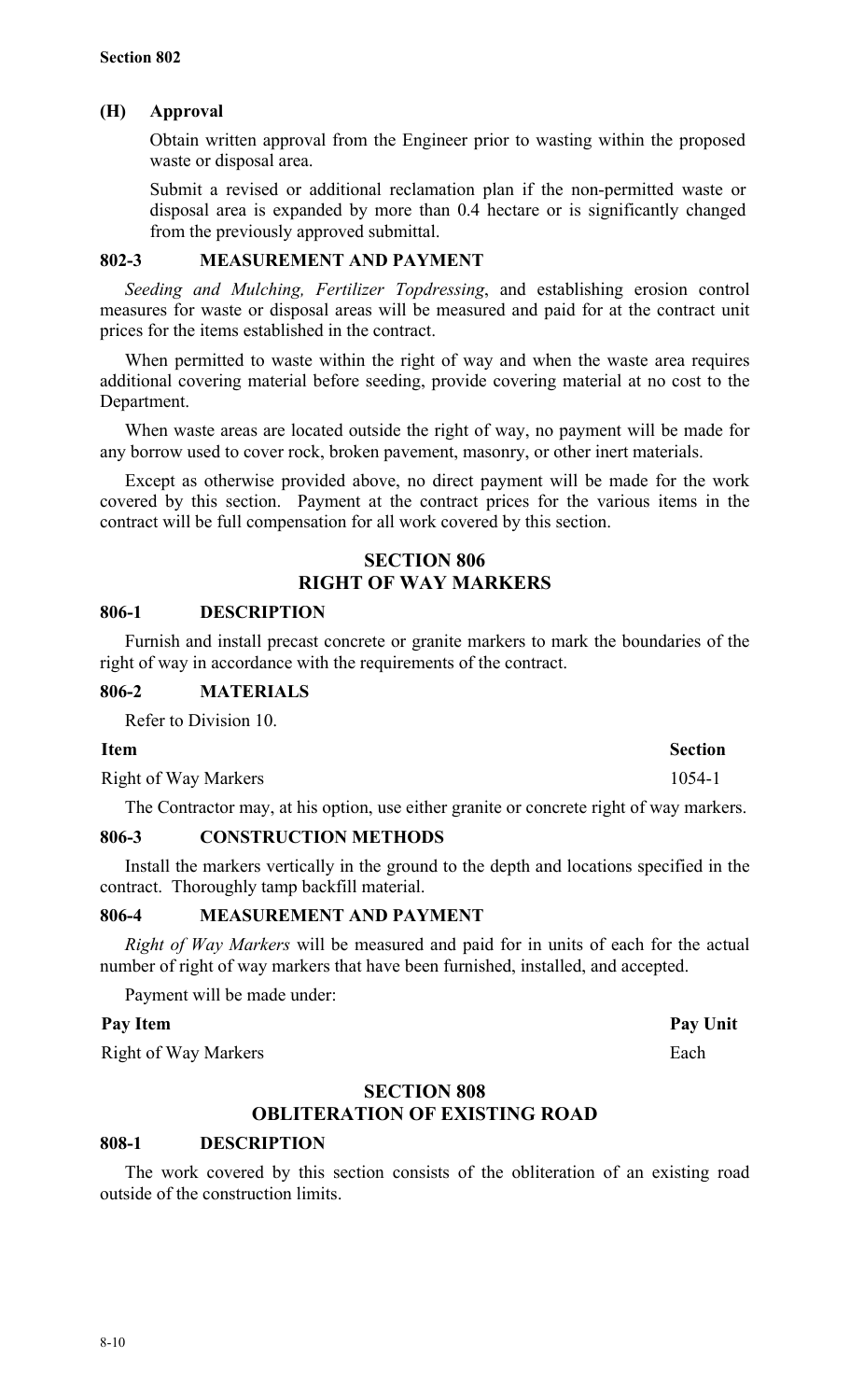#### **808-2 CONSTRUCTION METHODS**

Remove any existing pavement as directed. Fill or grade and shape the entire roadway to a degree that will blend with the adjacent topography and suitable for the application of vegetative cover.

#### **808-3 MEASUREMENT AND PAYMENT**

*Removal of Existing Asphalt Pavement* will be measured and paid for in accordance with the requirements of Article 250-3. The work includes but is not limited to all breaking up, removing, and disposing of pavement; all plowing of the roadbed; all grading and excavation necessary to reshape the roadway.

*Removal of Existing Concrete Pavement* will be measured and paid for in accordance with the requirements of Article 250-3. Such price includes, but is not limited to all breaking up, removing, and disposing of pavement; all plowing of the roadbed; all grading and excavation necessary to reshape the roadway.

All materials excavated in obliterating the abandoned roadway will be paid for at the contract price for *Unclassified Excavation* in accordance with the requirements of Article 225-7.

Any additional material that is required to complete the reshaping of the roadway will be paid for at the contract unit price for *Unclassified Excavation* in accordance with the requirements of Article 225-7, or at the contract unit price for *Borrow Excavation* in accordance with the requirements of Article 230-5, depending on the source of the material.

All seeding and mulching performed on obliterated areas will be paid for at the contract unit prices for the items established in the contract.

#### **SECTION 815 SUBSURFACE DRAINAGE**

#### **815-1 DESCRIPTION**

Construct underdrains, blind drains, or other types of subsurface drain except shoulder drains, and furnish and install painted pavement markers and vertical markers to locate concrete pads for the drains in accordance with the requirements of the contract.

#### **815-2 MATERIALS**

Refer to Division 10.

| <b>Item</b>                           | <b>Section</b> |
|---------------------------------------|----------------|
| Subdrain Fine Aggregate               | 1044-1         |
| Concrete Pipe and Fittings            | 1044-3         |
| Corrugated Steel Pipe and Fittings    | 1044-4         |
| Polyvinyl Chloride Plastic (PVC) Pipe | 1044-5         |
| <b>Outlet Pipe</b>                    | 1044-7         |
| Corrugated Plastic Pipe and Fittings  | 1044-6         |
| <b>Portland Cement Concrete</b>       | 1000           |
| <b>Pavement Markers Paint</b>         | 1087           |
| <b>Steel Marker</b>                   | 1072-4         |
| <b>Steel Marker Paint</b>             | 1080-14        |

Subsurface drainage pipe and fittings may be either concrete, corrugated steel or corrugated plastic.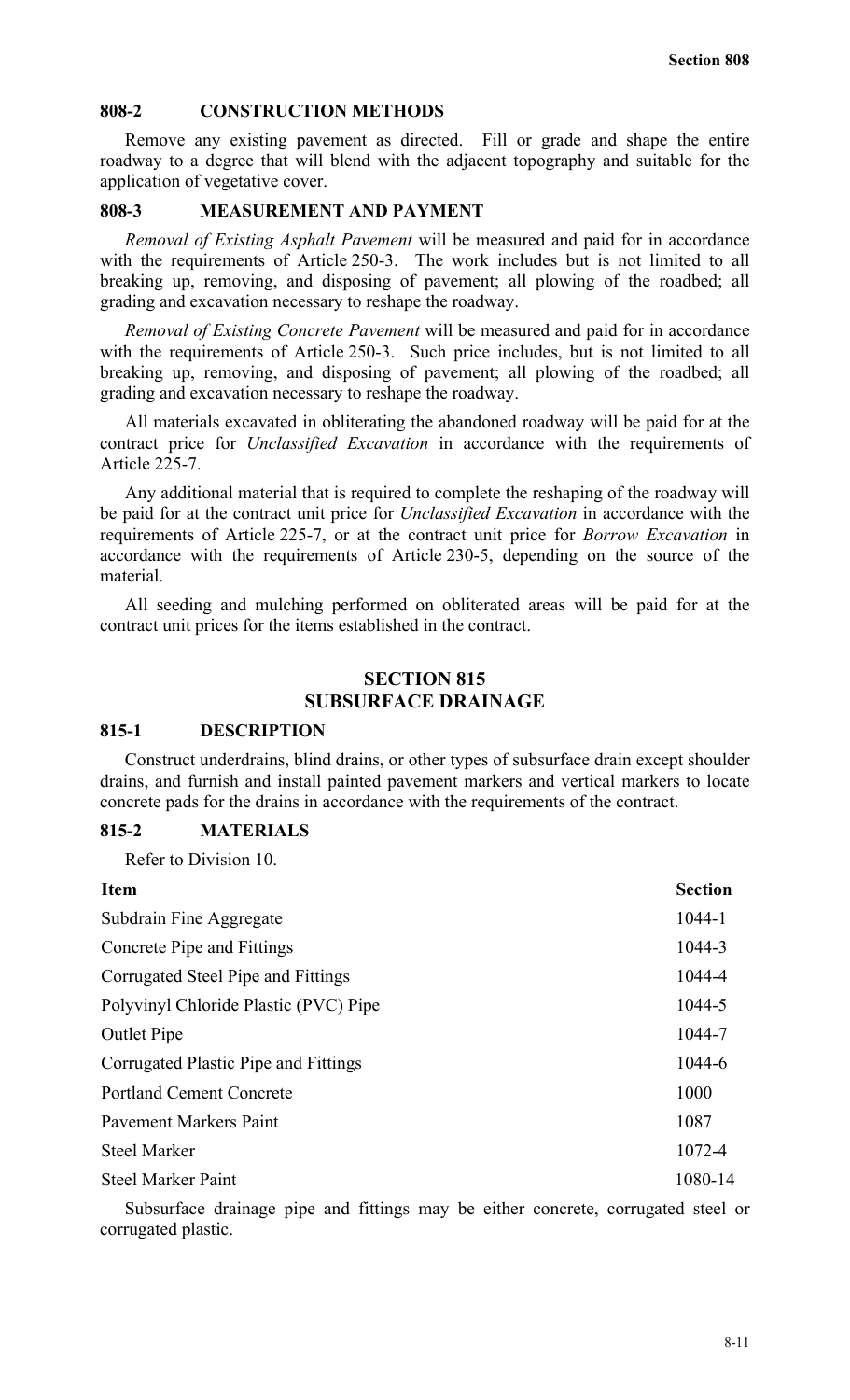#### **815-3 CONSTRUCTION METHODS**

Excavate the trench to the width shown on the plans, and to the depth, line and grade established by the Engineer.

Lay perforated pipe with the perforations down except for when subsurface water is to be passed through dry materials, turn up the perforations or use non-perforated pipe. When concrete pipe is used and subsurface water is to be passed through dry materials, make mortar joints in accordance with the requirements of Article 300-6.

Firmly join together corrugated steel pipe sections by coupling bands or other approved mechanical methods.

After the pipe has been laid, carefully place the backfill material so that the pipe will not be disturbed by the backfilling operation. Firmly tamp all earth backfill material.

Outlet pipe shall meet the requirements of Article 1044-7. Solvent cement the SCH-40 pipe and fittings together. Connect the HDPE pipe with watertight neoprene connectors that are suitable for gravity flow conditions. Provide connectors for all pipe fittings that are suitable for gravity flow conditions. Obtain approval for all pipe fittings from the Engineer prior to delivery. Protect the open end of all outlet pipes with a galvanized rodent screen as shown in plans.

Where pipe is not placed in a trench, place the amount of subdrain fine aggregate material over and around the pipe as shown on the plans.

Connect the subdrains to existing drainage structures or to concrete pads at the outlet end of the subdrain. Construct the concrete pad in accordance with Section 825 and give an ordinary surface finish. Use Class B concrete.

Furnish and install steel markers in accordance with the plans and use at all concrete pads. Install pavement markers as detailed in the plans at all concrete pads.

## **815-4 MEASUREMENT AND PAYMENT**

*Subdrain Excavation* will be measured and paid for as the actual cubic meters measured in its original position that has been excavated within the authorized pipe trench limits. The authorized trench width will be the width shown on the plans or as directed. The authorized trench depth will be the depth established by the Engineer.

*Subdrain Fine Aggregate* will be measured and paid for as the actual number of cubic meters, measured in place within authorized limits, that has been used as backfill. The authorized trench limits will be the same as those limits used in the measurement of excavation. Where the subdrain fine aggregate has not been placed in a trench, measurement will be based on the dimensions established by the Engineer.

*mm Perforated Subdrain Pipe* will be measured and paid for in linear meters of pipe that has been incorporated into the completed and accepted work. Measurement will be made along the pipe installation, excluding fittings, to the nearest 0.1 meter.

*mm Outlet pipe* will be measured and paid for in linear meters of pipe that has been incorporated into the completed and accepted work. Measurement will be made along the pipe installation, excluding fittings, to the nearest 0.1 meter.

*Subdrain Wyes, Tees*, and *Elbows* will be measured and paid for per each for the actual number of these fittings that have been incorporated into the completed and accepted work.

*Concrete Pads for Subdrain Pipe Outlet* will be measured and paid for per each for the actual number of pads that have been completed and accepted.

Such price and payment includes, but is not limited to furnishing, hauling, and placing all pipe, fittings, subdrain fine aggregate, concrete, and other materials; making all joint connections; cutting into and making connections to existing drainage structures; removing existing paved ditches; grouting around the pipe where it enters existing drainage structures; pavement and vertical markers; and all excavation and backfilling.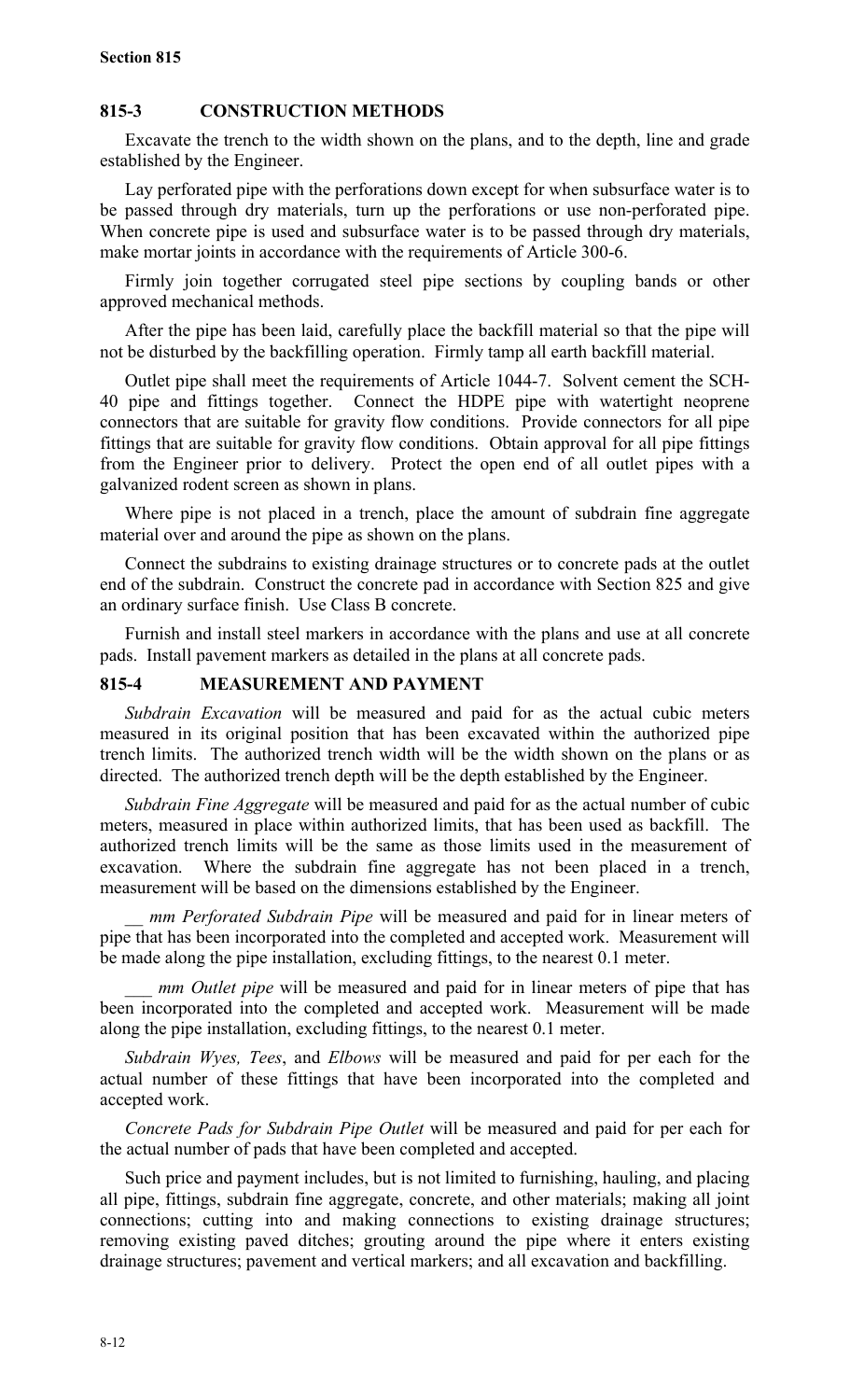Payment will be made under:

#### Pay Item Pay Unit

| Subdrain Excavation                     | <b>Cubic Meter</b> |
|-----------------------------------------|--------------------|
| Subdrain Fine Aggregate                 | Cubic Meter        |
| mm Perforated Subdrain Pipe             | Linear Meter       |
| mm Outlet Pipe                          | Linear Meter       |
| mm Subdrain Pipe Wyes, Tees, and Elbows | Each               |
| Concrete Pad for Subdrain Pipe Outlet   | Each               |

## **SECTION 816 SHOULDER DRAINS**

#### **816-1 DESCRIPTION**

Construct shoulder drains and furnish and install painted pavement markers and vertical markers to locate concrete pads for the drains in accordance with the requirements of the contract.

#### **816-2 MATERIALS**

Refer to Division 10.

| <b>Item</b>                            | <b>Section</b> |
|----------------------------------------|----------------|
| Shoulder Drain Aggregate, No. 57 Stone | 1005           |
| Concrete Pipe and Fittings             | 1044-3         |
| Corrugated Steel Pipe and Fittings     | 1044-4         |
| Polyvinyl Chloride Plastic (PVC) Pipe  | 1044-5         |
| Corrugated Plastic Pipe and Fittings   | 1044-6         |
| mm Outlet Pipe                         | 1044-7         |
| Shoulder Drain Filter Fabric, Type 1   | 1056           |
| Portland Cement Concrete, Class B      | 1000           |
| <b>Payement Marker Paint</b>           | 1087           |
| <b>Steel Marker</b>                    | 1072-4         |
| <b>Steel Marker Paint</b>              | 1080-14        |

Material for shoulder drain pipe and fittings may be concrete, corrugated steel, or corrugated plastic.

#### **816-3 CONSTRUCTION METHODS**

Excavate the trench to the width, depth, lines, and grades shown on the plans unless otherwise directed.

Do not leave fabric uncovered for more than 7 days. Install filter fabric such that all splice joints are provided with a minimum overlap of 0.6 m. Overlap the closure at the top of the trench at least 150 mm and secure with mechanical ties. Where outlet pipe passes through the fabric, wrap a separate piece of fabric around the outlet pipe, flare against the side of the filled drain, and secure with anchor pins.

Anchor field splices of filter fabric with anchor pins to ensure that required overlap is maintained.

Perform aggregate placement operations and the pipe installation to prevent damage to the filter fabric. Replace damaged sections of filter fabric at no cost to the Department.

Firmly join together corrugated steel pipe sections with coupling bands or with a smooth sleeve type coupler, or with other approved mechanical methods.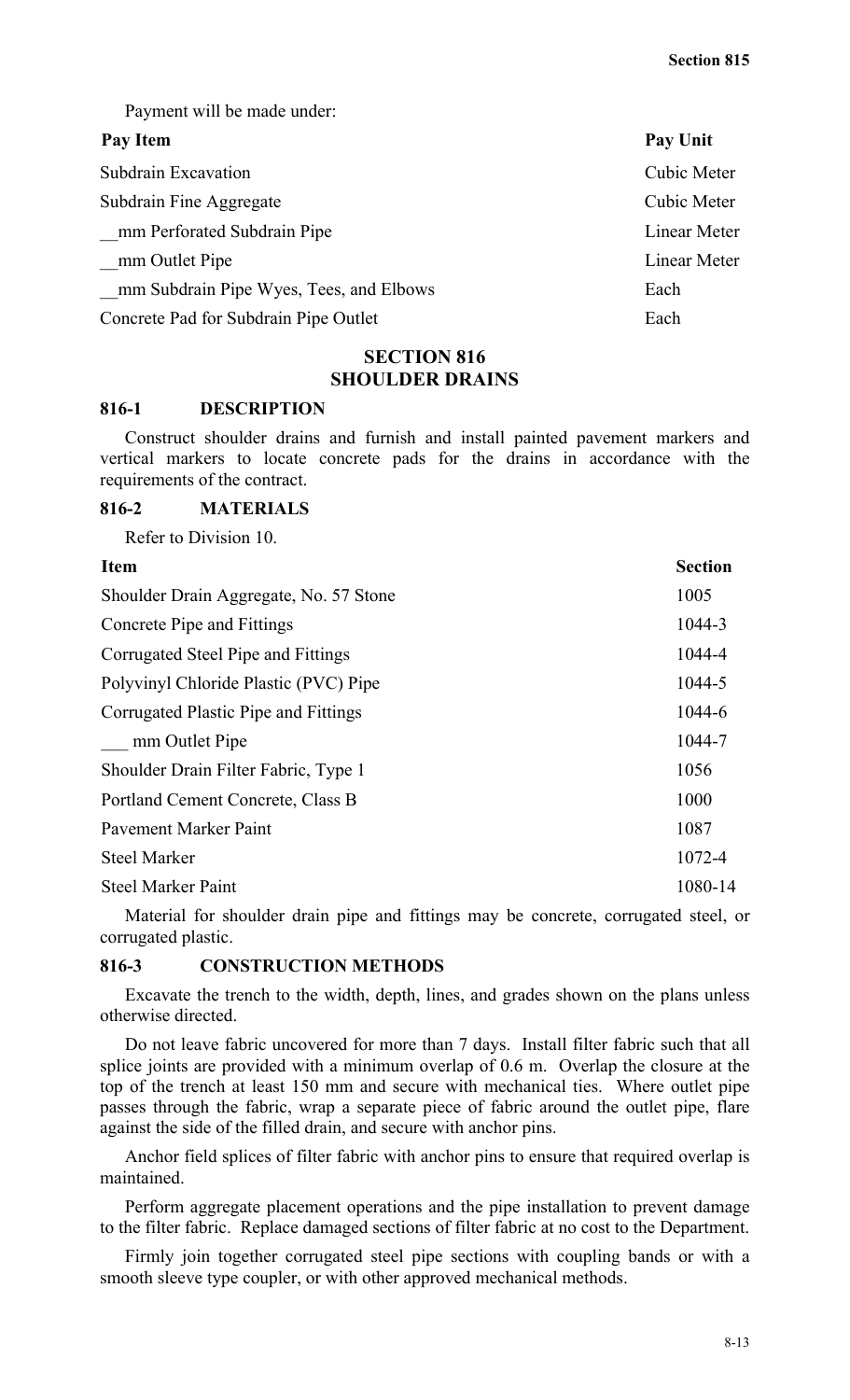Outlet pipe shall meet the requirements of Article 1044-7. Solvent cement the SCH-40 pipe and fittings together. Connect the HDPE pipe with watertight neoprene connectors that are suitable for gravity flow conditions. Obtain approval for all pipe fittings from the Engineer prior to delivery. Protect the open end of all outlet pipes with a galvanized rodent screen as shown in plans. When the pipe perforations are not distributed uniformly over the circumference of the pipe, lay perforated pipe with the perforated segments of the pipe down. When plain pipe is called for by the plans, turn the perforations up or use non-perforated pipe.

Where pipe is not placed in a trench install the amount of subdrain fine aggregate material over and around the pipe as shown on the plans.

Install outlet fittings and outlet pipes with aggregate shoulder drains. Establish positive drainage within 72 hours of beginning trenching for installation of a given section of aggregate shoulder drain. Failure to comply with this requirement may result in the Engineer restricting installation of additional sections of aggregate shoulder drain until such time as the Contractor completes appropriate outlet installations.

Compact the aggregate to a degree acceptable to the Engineer by the use of a vibratory compactor before making the filter fabric closure at the top of the trench.

Carefully place the backfill material after the pipe has been laid, so that the pipe will not be disturbed by the backfilling operation. Firmly tamp all earth backfill material.

Connect the shoulder drains to existing drainage structures or to concrete pads at the outlet end of the subdrain. Construct the concrete pad in accordance with Section 825 and give an ordinary surface finish. Use Class B concrete.

Furnish and install steel markers in accordance with the plans and use at all concrete pads. Install pavement markers as detailed in the plans at all concrete pads.

#### **816-4 MEASUREMENT AND PAYMENT**

*Shoulder Drain* will be measured and paid as the actual number of linear meters that has been completed and accepted, measured to the nearest meter along the centerline of the completed shoulder drain aggregate. No measurement will be made along the outlet pipe.

 *mm Shoulder Drain Pipe* will be measured and paid for in linear meters of all pipe that has been incorporated into the completed and accepted work. Measurement will be made along the pipe installation, including fittings, to the nearest 0.1 meter with no deduction made for fittings.

*mm Outlet Pipe for Shoulder Drain* will be measured and paid for in linear meters of all pipe that has been incorporated into the completed and accepted work. Measurement will be made along the pipe installation, including fittings, to the nearest 0.1 meter with no deduction made for fittings.

*Concrete Pad for Shoulder Drain Pipe Outlet* will be measured and paid for in units of each for the actual number of pads that have been completed and accepted.

Such price and payment includes but is not limited to furnishing, hauling, and placing all pipe, fittings, shoulder drain aggregate, filter fabric, concrete, and other materials; making all joint connections; cutting into and making connections to existing drainage structures; grouting around the pipe where it enters existing drainage structures; pavement and vertical markers and all excavation and backfilling.

Payment will be made under:

| Pay Item                                    | Pay Unit     |
|---------------------------------------------|--------------|
| <b>Shoulder Drain</b>                       | Linear Meter |
| mm Shoulder Drain Pipe                      | Linear Meter |
| mm Outlet Pipe for Shoulder Drain           | Linear Meter |
| Concrete Pad for Shoulder Drain Pipe Outlet | Each         |
|                                             |              |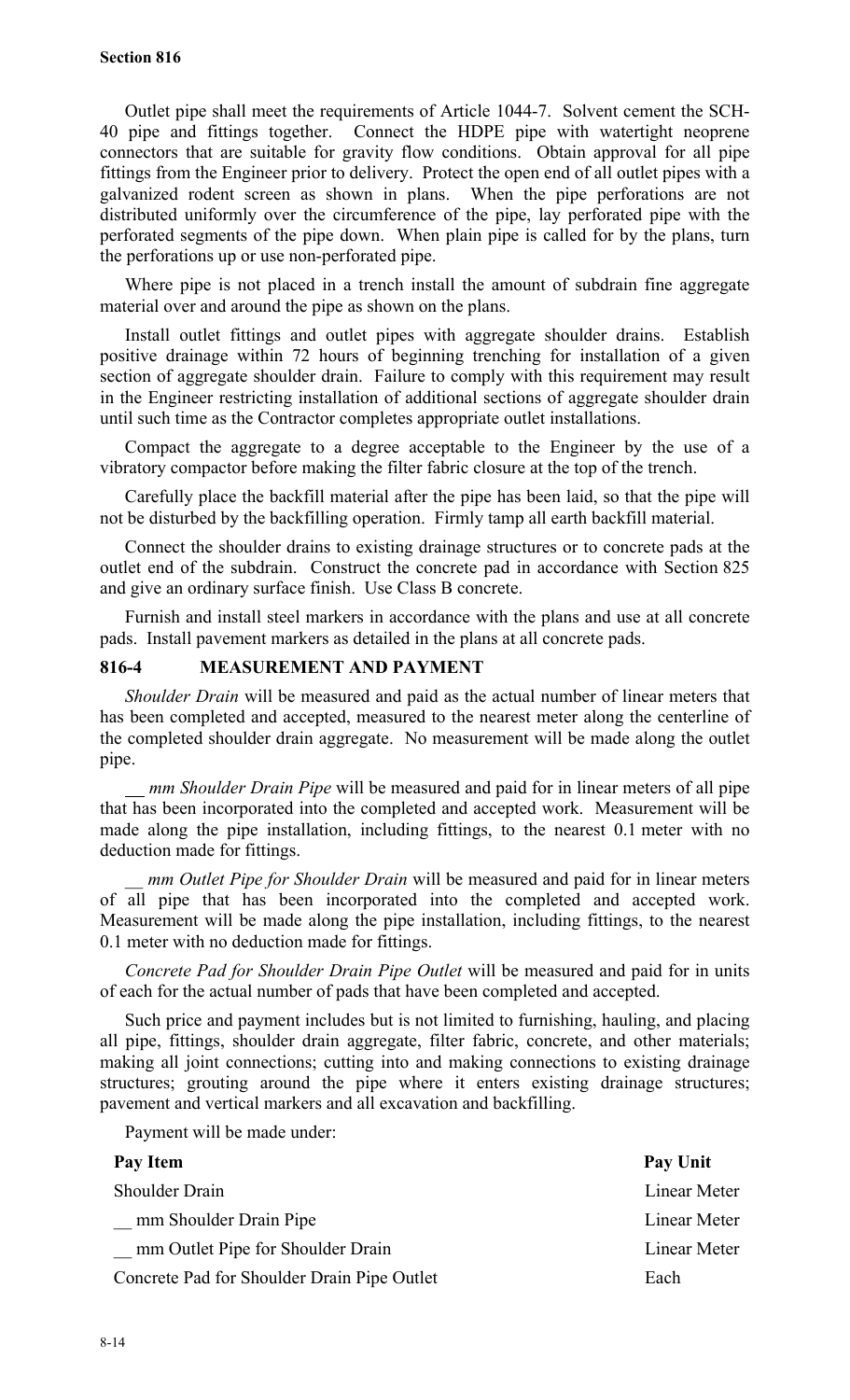**Section 818**

## **SECTION 818 BLOTTING SAND**

#### **818-1 DESCRIPTION**

Furnish and uniformly spread the blotting sand, as directed to prime coat, asphalt surface treatment, or asphalt curing seal.

#### **818-2 MATERIALS**

Refer to Division 10.

#### **Item Section**

Blotting Sand 1012-3

#### **818-3 CONSTRUCTION METHODS**

Apply blotting sand upon completion of the asphalt application, when directed. Provide relatively dry blotting sand. Spread uniformly, as directed, on the same day as the application of prime coat, asphalt surface treatment, or asphalt curing seal. Apply at the rate of 5.4 kg/m<sup>2</sup> of surface area unless otherwise directed.

## **818-4 MEASUREMENT AND PAYMENT**

*Blotting Sand* will be measured and paid for in metric tons that have actually been placed. The quantity will be measured by weighing in trucks on certified platform scales or other certified weighing devices. No deduction will be made of any moisture in the sand at the time of weighing. No measurement of blotting sand will be made when the blotting sand is part of a Drag Seal or a Sand Seal.

Payment will be made under:

#### Pay Item **Pay Unit**

Blotting Sand Metric Ton

## **SECTION 820**

## **FUNNELS AND FUNNEL DRAINS**

#### **820-1 DESCRIPTION**

Furnish and install all funnels, pipe, elbows and all other materials in accordance with the requirements of the contract.

#### **820-2 MATERIALS**

Refer to Division 10.

| <b>Item</b>                       | <b>Section</b> |
|-----------------------------------|----------------|
| <b>Funnels</b>                    | $1054 - 4(A)$  |
| <b>Funnel Drain Pipe</b>          | $1054 - 4(B)$  |
| <b>Funnel Drain Pipe Elbows</b>   | $1054 - 4(B)$  |
| Portland Cement Concrete, Class B | 1000           |

Use connector rings with gaskets in accordance with manufacturer's recommendations that are designed to form a properly sealed joint and provide circumferential and longitudinal strength sufficient to preserve the alignment and prevent separation of the sections.

## **820-3 CONSTRUCTION METHODS**

Furnish concrete, install and anchor funnel, and place connector ring with gaskets in accordance with the details in the plans and in accordance with manufacturer's recommendations so that the water will flow freely into it without overflow or leakage. Securely join the funnel drain pipe to the funnel and backfill with sufficient care so that no part of the funnel or funnel drain pipe is displaced or moved out of alignment. Place

8-15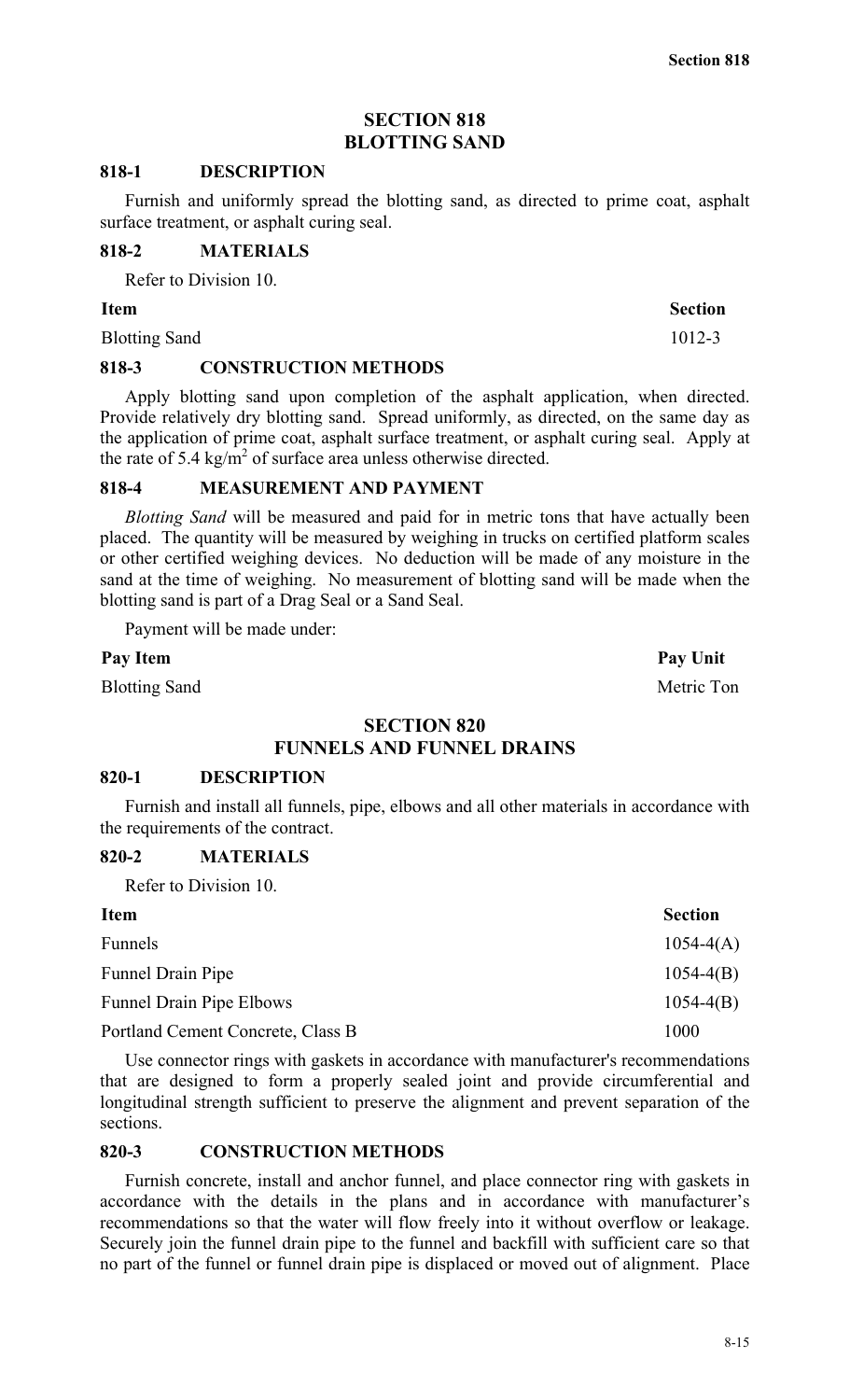backfill material in 150 mm layers and compact to a density comparable to the adjacent undisturbed material.

Construct a temporary construction berm to divert runoff into the funnel until paved ditch, paved berm or curb is constructed.

## **820-4 MEASUREMENT AND PAYMENT**

*Metal Funnels* will be measured and paid for in units of each for the actual number of funnels that have been installed and accepted. No separate payment will be made for the concrete, and the connector ring with gaskets as such work will be included in the contract unit price each for metal funnels.

 *mm Funnel Drain Pipe* will be measured and paid for as the actual number of linear meters of pipe that has been incorporated into the completed and accepted work. Measurement will be made by counting the number of joints used and multiplying the length of the joint. Where partial joints are used, measurement will be made along the longest length of the partial joint to the nearest 0.1 meter.

 *mm Funnel Drain Pipe Elbows* will be measured and paid for in units of each for the actual number of elbows that have been installed and accepted.

Such price and payment includes but is not limited to metal funnels, funnel drain pipe and elbows, all excavation and backfilling, and construction and maintenance of temporary berms for diversion in accordance with the requirements of the contract.

Payment will be made under:

| Pay Item                    | Pay Unit     |
|-----------------------------|--------------|
| Metal Funnels               | Each         |
| mm Funnel Drain Pipe        | Linear Meter |
| mm Funnel Drain Pipe Elbows | Each         |

## **SECTION 825 INCIDENTAL CONCRETE CONSTRUCTION - GENERAL**

## **825-1 DESCRIPTION**

This section consists of the general requirements for the construction of all incidental concrete construction. The provisions of Sections 838, 840, 846, 848, 850, 852, 853, 854, 855, 857, and 858 will prevail over any conflicting requirements of this section.

## **825-2 FORMS**

## **(A) General**

Maintain forms true to the required lines, grades and dimensions. Construct forms with material of such strength and with sufficient rigidity to prevent any appreciable deflection between supports. Provide mortar-tight forms with a fillet at sharp corners when indicated on the plans.

Design clamps, pins, and metal spacers, anchorages, and other connecting devices to hold the forms rigidly together. Construct or install any metal spacers or anchorages that are required within the forms so that the metal work can be removed to a depth of at least 25 mm from the exposed surface of the concrete without injury to the surface. The recess thus formed in the concrete shall have a diameter not greater than 1 1/2 times the depth.

Maintain the shape, strength, rigidity, and surface smoothness of forms that are to be re-used at all times. Thoroughly clean all dirt, mortar, and foreign material from forms before reusing. Thoroughly coat all inside form surfaces with commercial quality form oil or other equivalent coating before placing concrete.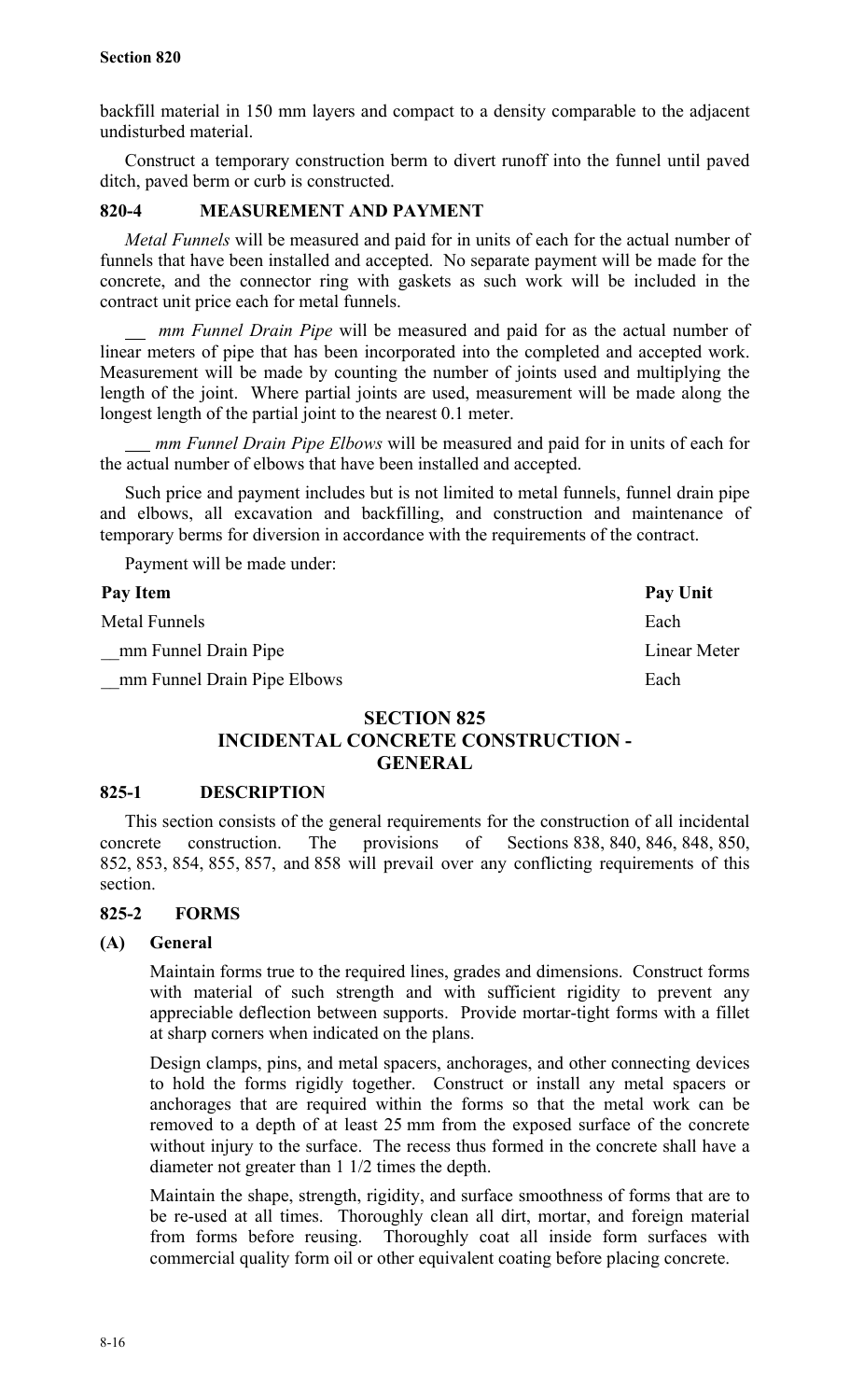#### **(B) Wood Forms**

Provide forms with a smooth and uniform texture. Make joints between forms tight and even so that no appreciable form marks remain after the forms are removed.

Do not use plywood sheets showing torn grain, worn edges, patches, or other defects that impair the texture of concrete surfaces that will be exposed to view.

#### **(C) Metal Forms**

Use metal forms of such thickness and rigidity that the forms will remain true to shape. Counter-sink bolt and rivet heads. Use only metal forms that present a smooth surface and line up properly. Keep metal forms free from all foreign matter that will discolor the concrete.

#### **825-3 REINFORCEMENT**

Furnish and place reinforcement as shown on the plans and in accordance with the requirements of Section 425.

#### **825-4 PLACING CONCRETE**

Do not place concrete until the foundation, the adequacy of the forms, the placing of reinforcement and other embedded items have been inspected and approved.

Place concrete in daylight unless an approved lighting system is provided.

Remove all debris from the interior of forms in preparation for placing concrete. Moisten earth or base course surfaces on which concrete is to be placed immediately before placing concrete. Do not place concrete on excessively wet or frozen surfaces.

Place concrete in its final position in the forms within the time stipulated in Subarticle 1000-4(E).

Place concrete so as to avoid segregation of the materials and the displacement of the reinforcement. Thoroughly work the concrete during placement. Bring mortar against the forms to produce a smooth finish, substantially free from water and air pockets or honeycombs.

Do not place concrete when the air temperature, measured at the location of the concrete operation in the shade away from artificial heat, is below 2°C unless permission is otherwise granted. When such permission is granted, uniformly heat the aggregates and water to a temperature no higher than 66°C. Place the heated concrete at a temperature of not less than 13°C and not more than 27°C.

#### **825-5 SLUMP TESTS**

Test the slump of the concrete in accordance with Article 420-6.

#### **825-6 FINISHING**

#### **(A) General**

Provide the type of finish required by the contract directly applicable to the work being constructed.

#### **(B) Ordinary Surface Finish**

Remove all form ties or metal spacers to a depth of at least 25 mm below the surface of the concrete and clean and fill the resulting holes or depressions with grout. Metal devices with exposed cross sectional area not exceeding approximately  $32 \text{ mm}^2$  on surfaces permanently in contact with earth fill may be broken off flush with the surface of the concrete.

Remove all fins caused by form joints and other projections. Remove stains and discoloration. Clean all pockets and fill with grout as directed. Thoroughly soak the surface of all concrete with water prior to the application of a grout repair.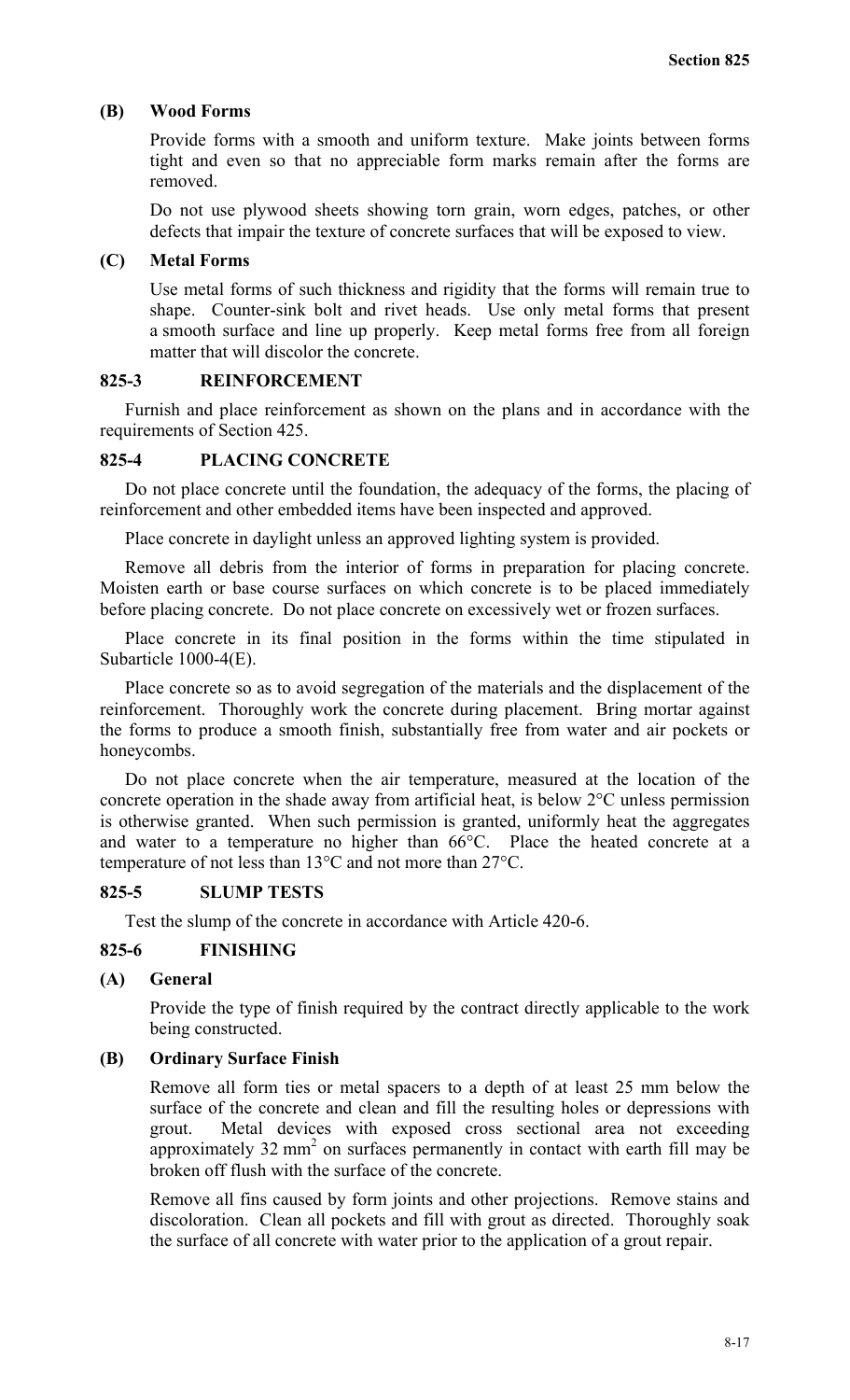Use grout consisting of one part cement and two parts sand. Use cement from the same source as originally incorporated in work. Cure the grout for at least 3 days. After the grout has thoroughly hardened, rub the patch with a carborundum stone as required to match the texture and color of the adjacent concrete.

On surfaces that are to be backfilled or surfaces that are enclosed, the removal of form marks, fins, and pockets; the rubbing of grouted areas to uniform color; and the removal of stains and discoloration will not be required.

## **(C) Sidewalk Finish**

Strike off fresh concrete and compact until a layer of mortar is brought to the surface. Finish the surface to grade and cross section with a float, trowel smooth, and finish with a broom.

## **(D) Rubbed Finish**

After the ordinary surface finish has been completed, thoroughly wet and rub the entire surface. Use a coarse carborundum stone or other equally good abrasive to bring the surface to a smooth texture and remove all form marks. Finish the paste formed by rubbing by carefully stroking with a clean brush, or spread the paste uniformly over the surface and allow it to take a reset. Finish by floating with a canvas, carpet-faced, or cork float; or rub down with dry burlap.

## **(E) Float Finish**

Finish the surface with a rough carpet float or other suitable device leaving the surface even, but distinctly sandy or pebbled in texture.

## **825-7 REMOVING FORMS**

Do not remove forms from freshly placed concrete until it has hardened sufficiently to resist spalling, cracking, or any other damage.

## **825-8 PROTECTION FROM COLD WEATHER**

When it is anticipated that the atmospheric temperature will fall below  $2^{\circ}C$ , protect concrete in accordance with Subarticle 420-7(C). Protect concrete containing fly ash or ground granulated blast furnace slag for a minimum of 7 curing days, and all other concrete for a minimum of 3 curing days.

## **825-9 CURING**

Cure concrete in accordance with Subarticle 700-9(B) immediately after finishing operations are completed and surface water has disappeared. Where forms are removed before the expiration of the required curing period, apply the curing compound immediately after the forms are removed.

Cure each mass for a period of 7 curing days. A curing day is any consecutive 24 hour period, after finishing operations of the mass is completed, when the air temperature adjacent to the mass does not fall below 4°C.

## **825-10 JOINTS**

## **(A) General**

Construct joints at right angles to the surface of the concrete. Locate joints at right angles to the longitudinal centerline of curb, curb and gutter, gutter, island, median, median barrier, and all paved areas, except where different joint locations are called for on the plans.

Where concrete is to be placed adjacent to any existing slab or pavement that has a broken or irregular edge, provide a reasonably vertical edge by sawing.

## **(B) Grooved Contraction Joints**

Form grooved contraction joints by a tool specifically constructed for this purpose, or by sawing with an approved concrete saw.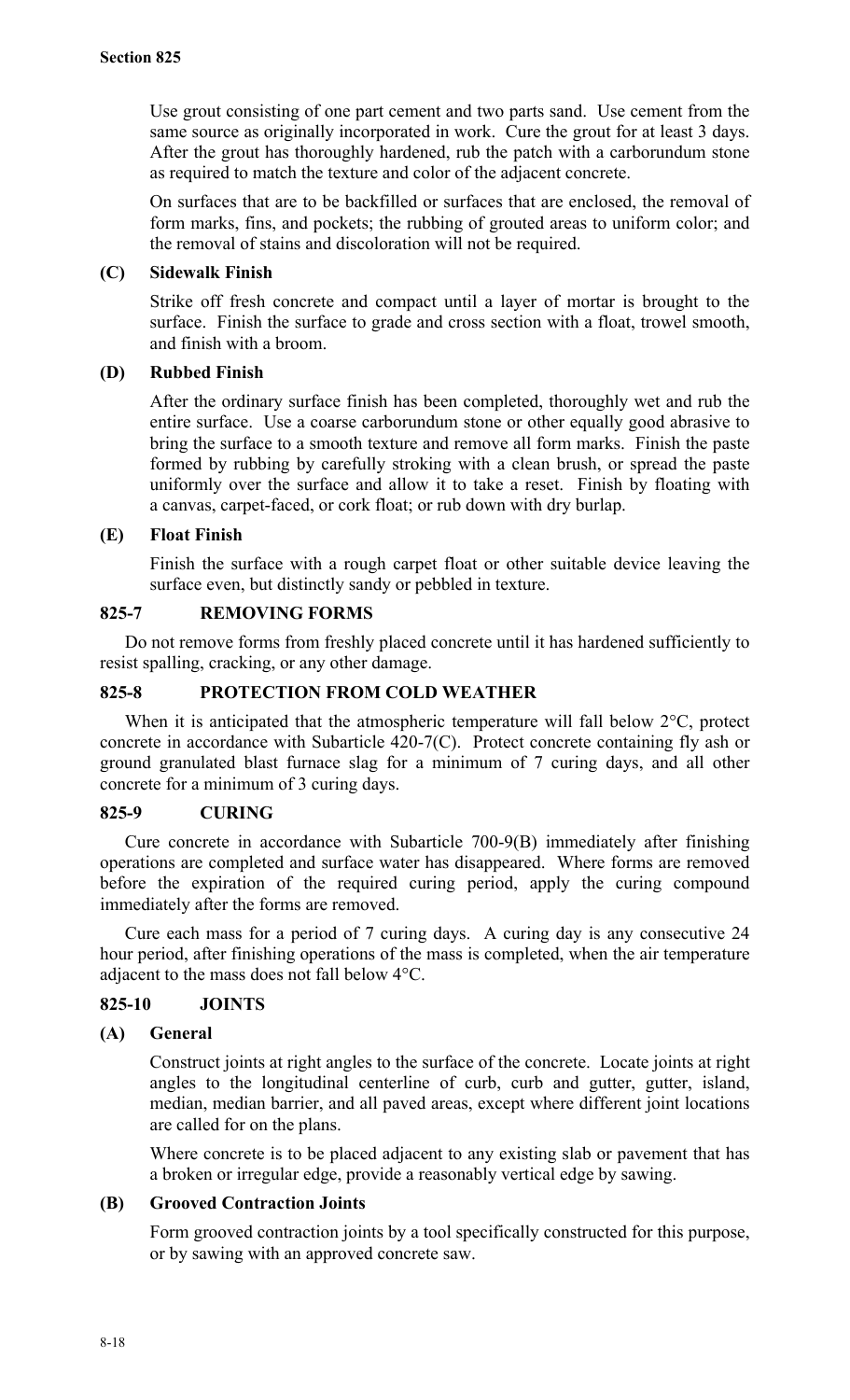Groove contraction joints to the depth shown on the plans and to a width between 6 mm and 12 mm, unless otherwise shown on the plans. If formed by a tool, make a radius of 3 mm at the corners of the adjacent concrete.

#### **(C) Expansion Joints**

Fill construction joints with an expansion joint filler. Cut the filler into the shape necessary to fill the joint. Make the filler 12 mm thick unless indicated otherwise on the plans. After the concrete has hardened cut the filler away to a depth of 12 mm to provide space for the joint sealer.

Install an expansion joint adjacent to any existing slab, pavement, or structure against which new concrete is placed and at other locations detailed in the plans.

#### **(D) Construction Joints**

Construct construction joints as shown on the plans, or where otherwise approved.

#### **(E) Sawing Joints**

Saw joints after the concrete has hardened sufficiently to be sawed without spalling and raveling but not more than 24 hours after the concrete has been placed.

#### **(F) Sealing Joints**

Seal all contraction and expansion joints, except otherwise specified, before the backfill is placed.

Thoroughly clean the joint to remove all foreign matter. Dry joints before sealing.

Entirely fill joints to within 3 mm to 6 mm of the surface of the concrete with joint sealer. Immediately remove any sealer spilled on the surface of the concrete.

Place joint sealer with equipment meeting the specifications of the manufacturer of the sealer material.

#### **825-11 MEASUREMENT AND PAYMENT**

There will be no direct payment for the work covered by this section.

Payment at the contract prices for the various items covered by those sections of the Specifications directly applicable to the work being constructed will be full compensation for all work covered by this section.

## **SECTION 828 TEMPORARY STEEL COVER FOR MASONRY DRAINAGE STRUCTURE**

#### **828-1 DESCRIPTION**

Install temporary steel plate covers on masonry drainage structures in accordance with the details shown in the plans and as directed.

#### **828-2 MATERIALS**

Provide materials that are Grade A36 steel and the size and thickness shown on the detail in the plans.

#### **828-3 MEASUREMENT AND PAYMENT**

*Temporary Steel Plate Covers for Masonry Drainage Structures* will be measured and paid for in units of each for the actual number of these items that have been incorporated into the completed and accepted work.

Payment will be made under:

#### Pay Item Pay Unit

Temporary Steel Plate Covers for Masonry Drainage Structures Each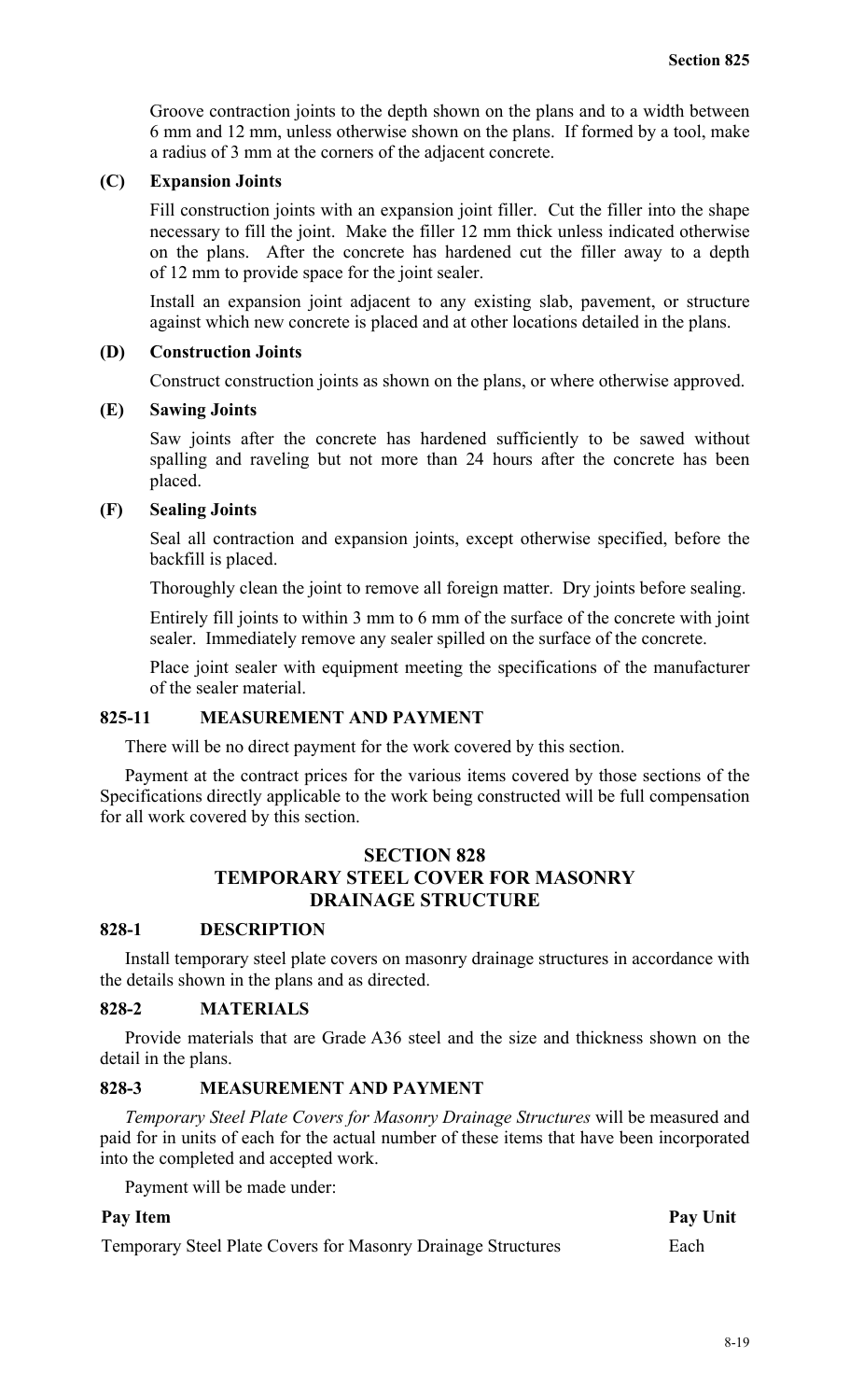## **SECTION 830 BRICK MASONRY CONSTRUCTION GENERAL**

#### **830-1 DESCRIPTION**

This work consists of the general requirements for all nonreinforced brick masonry construction. The provisions of Sections 453, 838, 840 and 858 will prevail over any conflicting provisions of this section.

#### **830-2 CONSTRUCTION METHODS**

Construct all concrete footings and all other concrete elements of the structure in accordance with Section 825.

#### **830-3 MORTAR**

Use freshly mixed mortar meeting the requirements of Article 1040-8. All mortar that has developed initial set or lost plasticity will be rejected.

#### **830-4 LAYING BRICK**

Dampen brick when necessary to reduce the rate of absorption. Build brick masonry plumb and true to the required dimensions. Place a header course approximately mid height of the structure in structures less than 9 courses high. Place a header course every third course on structures 9 courses high or higher. Use other types of bonding where indicated on the plans.

Completely fill brick joints and cavities with mortar. The thickness of mortar joints is a maximum 16 mm and a minimum of 10 mm except where otherwise indicated on the plans. Finish joints that will remain exposed after backfill with a concave jointer. Flush cut all other joints.

Use spalls or bats only when shaping around irregular openings or when unavoidable to finish out a course. Place a full brick at the corner and place the bat in the interior of the course when necessary to finish out the course.

Clean spilled mortar from exposed exterior surfaces not backfilled.

## **830-5 PROTECTION FROM COLD WEATHER**

Do not place masonry when the temperature is below 2°C unless adequate protection is provided by a pre-approved method.

When it is anticipated that the atmospheric temperature will fall below  $2^{\circ}$ C protect masonry, in accordance with Subarticle 420-8(C), for a minimum of 3 curing days.

A curing day is considered any consecutive 24 hour period, beginning when the last masonry unit is placed in the completed structure, during which the air temperature adjacent to the structure does not fall below 4°C.

#### **830-6 MEASUREMENT AND PAYMENT**

There will be no direct payment for the work covered by this section.

Payment at the contract prices for the various items covered by those sections of the Specifications directly applicable to the work being constructed will be full compensation for all work covered by this section.

## **SECTION 832 REINFORCED BRICK MASONRY CONSTRUCTION GENERAL**

#### **832-1 DESCRIPTION**

This work shall consist of the general requirements for all reinforced brick masonry construction. The requirements of Section 838 will prevail over any conflicting provisions of this section.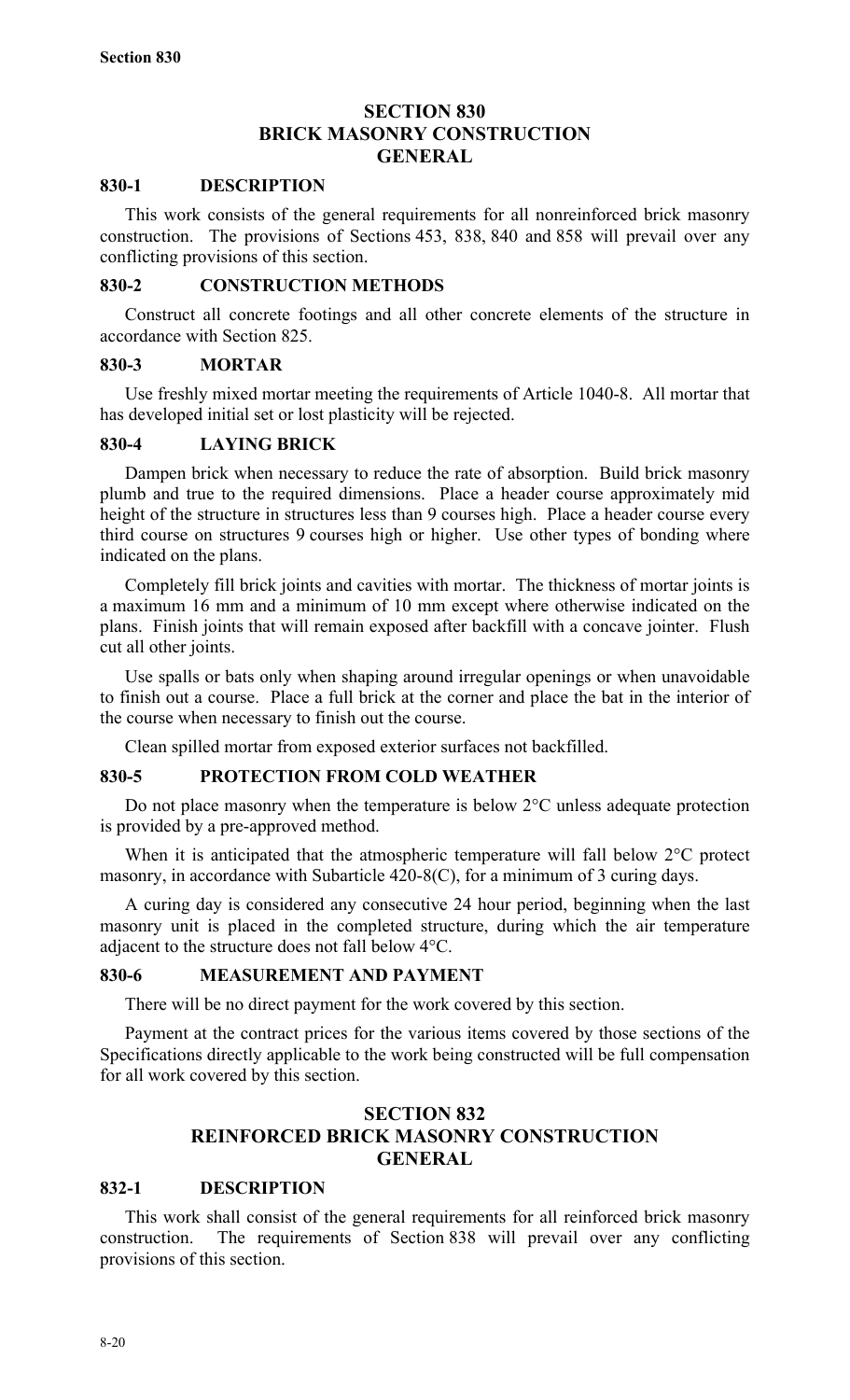#### **832-2 CONCRETE CONSTRUCTION**

Construct concrete footings and all other concrete elements of the structure in accordance with Section 825. Furnish and place reinforcement as shown on the plans and in accordance with the requirements of Section 425. Use Class A concrete for footings unless otherwise indicated on the plans. Use Class M concrete in reinforcement cavities. Rod Class M concrete to provide a dense, homogeneous concrete. Do not vibrate.

#### **832-3 MORTAR**

Machine mix mortar, meeting the requirements of Article 1040-8 for not less than 1 1/2 minutes. Remove and dispose of any mortar that has developed initial set or lost plasticity.

#### **832-4 LAYING BRICK**

Dampen brick when necessary to reduce the rate of absorption. Construct the type of bond called for on the plans. Build reinforced brick masonry plumb and true to the required dimensions.

Lay brick with completely filled mortar joints. Make mortar joints not more than 13 mm or less than 6 mm thick except where indicated on the plans. Finish joints that will remain exposed after backfill, with a concave jointer. Flush cut all other joints.

Use spalls or bats only when shaping around irregular openings. Place a full brick at the corner and place the bat in the interior of the course when necessary to finish out a course.

Clean spilled mortar from exposed exterior surfaces not backfilled.

#### **832-5 PROTECTION FROM COLD WEATHER**

Refer to Article 830-5

#### **832-6 MEASUREMENT AND PAYMENT**

There will be no direct payment for the work covered by this section.

Payment at the contract unit prices for the various items covered by those sections of the Specifications directly applicable to the work being constructed will be full compensation for all work covered by this section.

## **SECTION 834 BLOCK MASONRY CONSTRUCTION GENERAL**

#### **834-1 DESCRIPTION**

This work consists of constructing concrete block masonry. The requirements of Sections 840, 858 and 859 will prevail over any conflicting provisions of this section.

#### **834-2 CONCRETE CONSTRUCTION**

Construct concrete footings and all other concrete elements of the structure in accordance with Section 825. Use Class B concrete unless otherwise indicated on the plans.

#### **834-3 MORTAR**

Use freshly mixed mortar meeting the requirements of Article 1040-8. Remove and dispose of any mortar that has developed initial set or has lost plasticity.

#### **834-4 LAYING CONCRETE BLOCK**

Build block masonry plumb and true to the required dimensions. Stagger vertical joints. Set the block with the cells vertical. Spread mortar on the bearing members and fill the vertical joints with mortar. Dampen block when necessary to reduce the rate of absorption.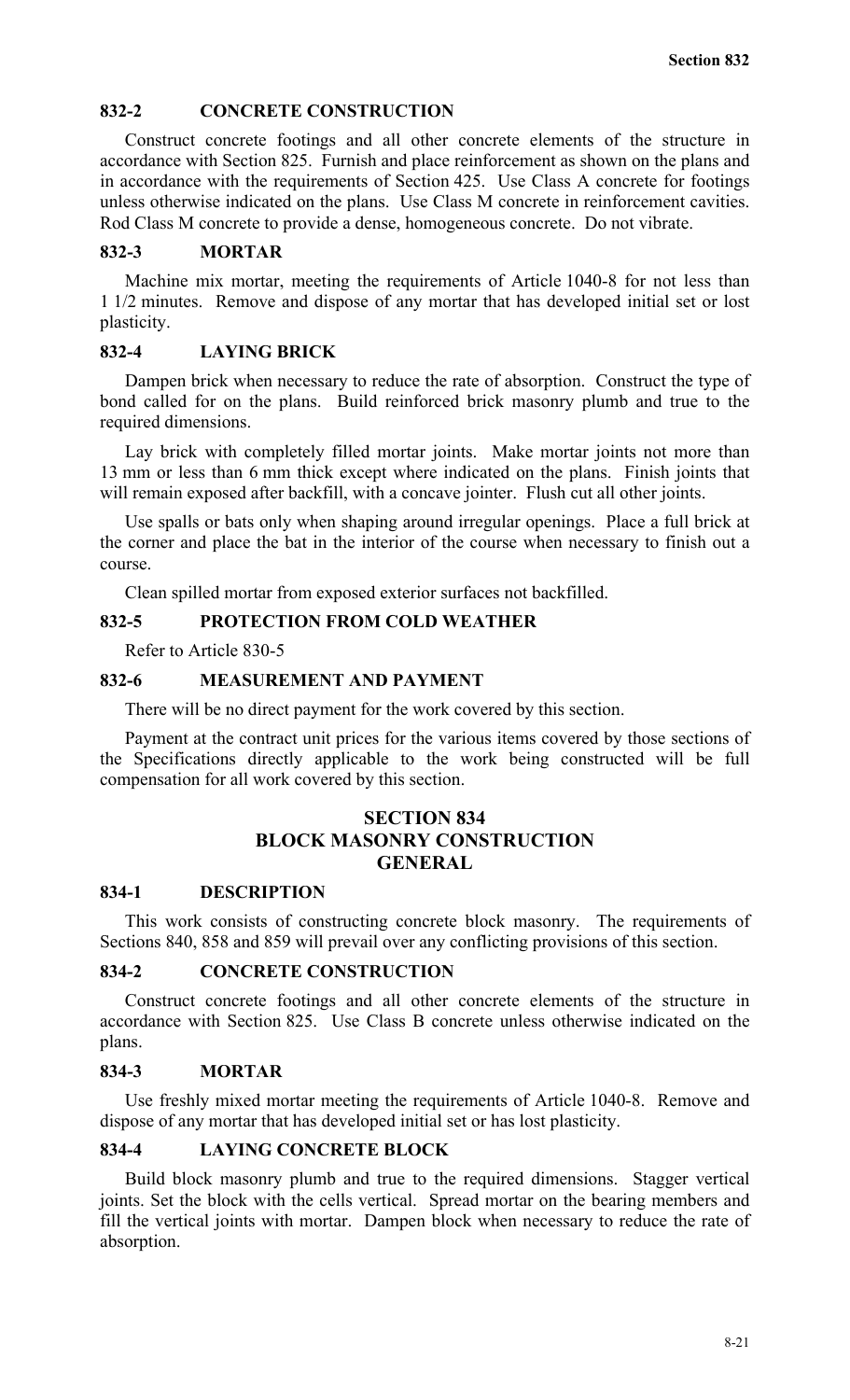Make joints straight, level, plumb, and neat at intersection. Make joints 6 mm to 13 mm thick except where otherwise indicated on the plans. Finish joints that will remain exposed after backfill, with a concave jointer. Flush cut all other joints. Clean exposed exterior surfaces of spilled mortar that are not backfilled.

## **834-5 PROTECTION FROM COLD WEATHER**

Refer to Article 830-5.

## **834-6 MEASUREMENT AND PAYMENT**

There will be no direct payment for the work covered by this section.

Payment at the contract prices for the various items covered by those sections of the Specifications directly applicable to the work being constructed will be full compensation for all work covered by this section.

#### **SECTION 838 ENDWALLS**

## **838-1 DESCRIPTION**

Perform the work covered by this section including but not limited to excavation, hauling, disposal of materials, furnishing and placing backfill materials, subsurface drainage, concrete, brick masonry, mortar, grout, and furnishing and placing reinforcing steel in order to construct portland cement concrete or brick masonry endwalls, either plain or reinforced, in accordance with the requirements shown on in the contract.

## **838-2 MATERIALS**

Refer to Division 10.

| <b>Item</b>                       | <b>Section</b> |
|-----------------------------------|----------------|
| Portland Cement Concrete, Class B | 1000           |
| <b>Curing Agents</b>              | 1026           |
| <b>Brick</b>                      | 1040-1         |
| Mortar                            | 1040-8         |
| Reinforcing Steel                 | 1070-2         |
| Subdrain Fine Aggregate           | 1044-1         |
| Stone, No 78M                     | 1005           |
| <b>Precast Concrete Units</b>     | 1077           |
| <b>Select Material</b>            | 1016           |

Use portland concrete, brick masonry or precast concrete for the endwall unless otherwise specified on the plans.

If precast sections are proposed, submit in writing for approval.

## **838-3 CONSTRUCTION METHODS.**

## **(A) Foundation:**

Do not place concrete or masonry until the foundation is approved.

Excavate foundation to a firm surface, make level or stepped, and clean surfaces of loose material. Make excavation true to lines and dimensions shown on plans.

Where the foundation material is found to be of poor supporting value or of rock, the Engineer may make minor adjustments in the location of the structure to provide a more suitable foundation. Where this is not practical, undercut the foundation and condition by backfilling with an approved select material.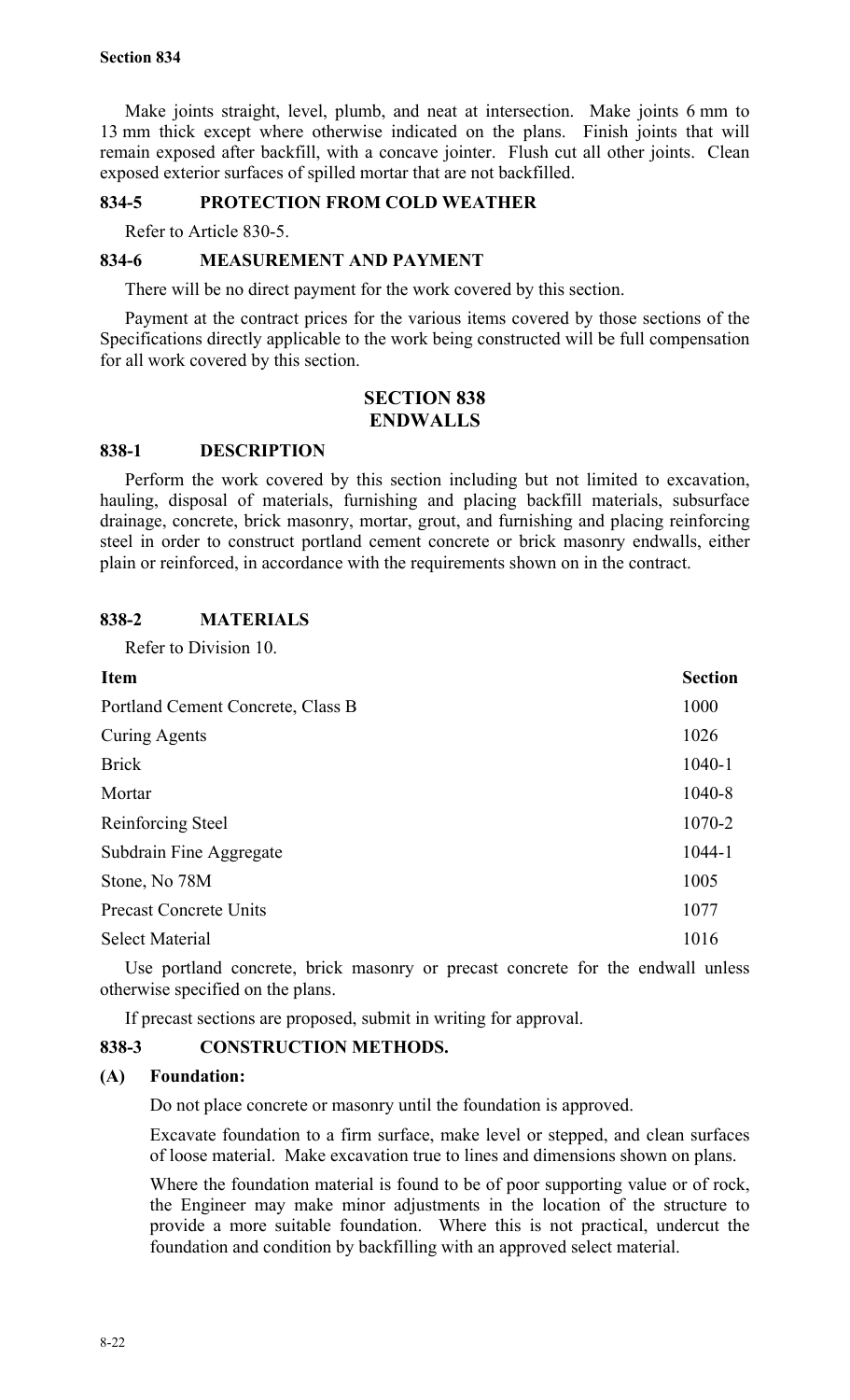#### **(B) Concrete and Masonry:**

Construct concrete in accordance with Section 825 and give an ordinary surface finish. Construct brick masonry in accordance with Sections 830 and 832. Furnish and place reinforcing steel in accordance with Section 425.

Provide the class of concrete indicated on the plans.

Obtain approval if field conditions necessitate a variance from the plan dimensions of the structure and footings.

Construct endwalls on the end of a full joint of pipe and in accordance with the details in the plans.

Any endwall that incorporates an opening for circular pipe 1370 mm or greater shall be reinforced.

#### **(C) Backfill:**

Complete endwall construction, and remove all forms. Backfill with approved material after the concrete or brick masonry has cured for at least 7 curing days unless otherwise permitted. A curing day is defined in Article 830-5. Within 4 calendar days after the completion of the seven day curing period, shape, compact, and complete backfill in accordance with the contract.

## **838-4 MEASUREMENT AND PAYMENT**

*Endwalls* will be measured and paid for in cubic meters of cast in place concrete, brick, or precast concrete that has been completed and accepted. This quantity will be computed from the dimensions shown on the plans or from revised authorized dimensions.

*Reinforced Endwalls* will be paid for in cubic meters of reinforced cast in place concrete, reinforced brick or precast concrete that has been completed and accepted. This quantity will be computed from the dimensions shown on the plans or from revised authorized dimensions.

Payment will be made under:

#### Pay Item Pay Unit

Reinforced Endwalls Cubic Meter

#### **SECTION 840**

## **MINOR DRAINAGE STRUCTURES**

#### **840-1 DESCRIPTION**

Perform the work covered by this section including but not limited to excavation; providing protection of employees in excavation; hauling; disposal of materials; removing existing pipe and drainage structures at the site of the work; furnishing, transporting, and placing foundation conditioning material, backfill material, subsurface drainage, concrete, brick masonry, block masonry, precast units, mortar, grout, reinforcing steel, hardware, castings, and miscellaneous metal; fabrication; welding; and galvanizing in order to construct cast-in-place concrete, brick masonry, block masonry, or precast concrete inlets, catch basins, junction boxes, spring boxes, manholes, concrete aprons, and other minor drainage structures excluding endwalls, with all necessary metal grates, covers, frames, steps, and other hardware, in accordance with the requirements of the contract.

Use cast-in place concrete, brick masonry, block masonry, or precast concrete construction as shown on approved plans.

Endwalls Cubic Meter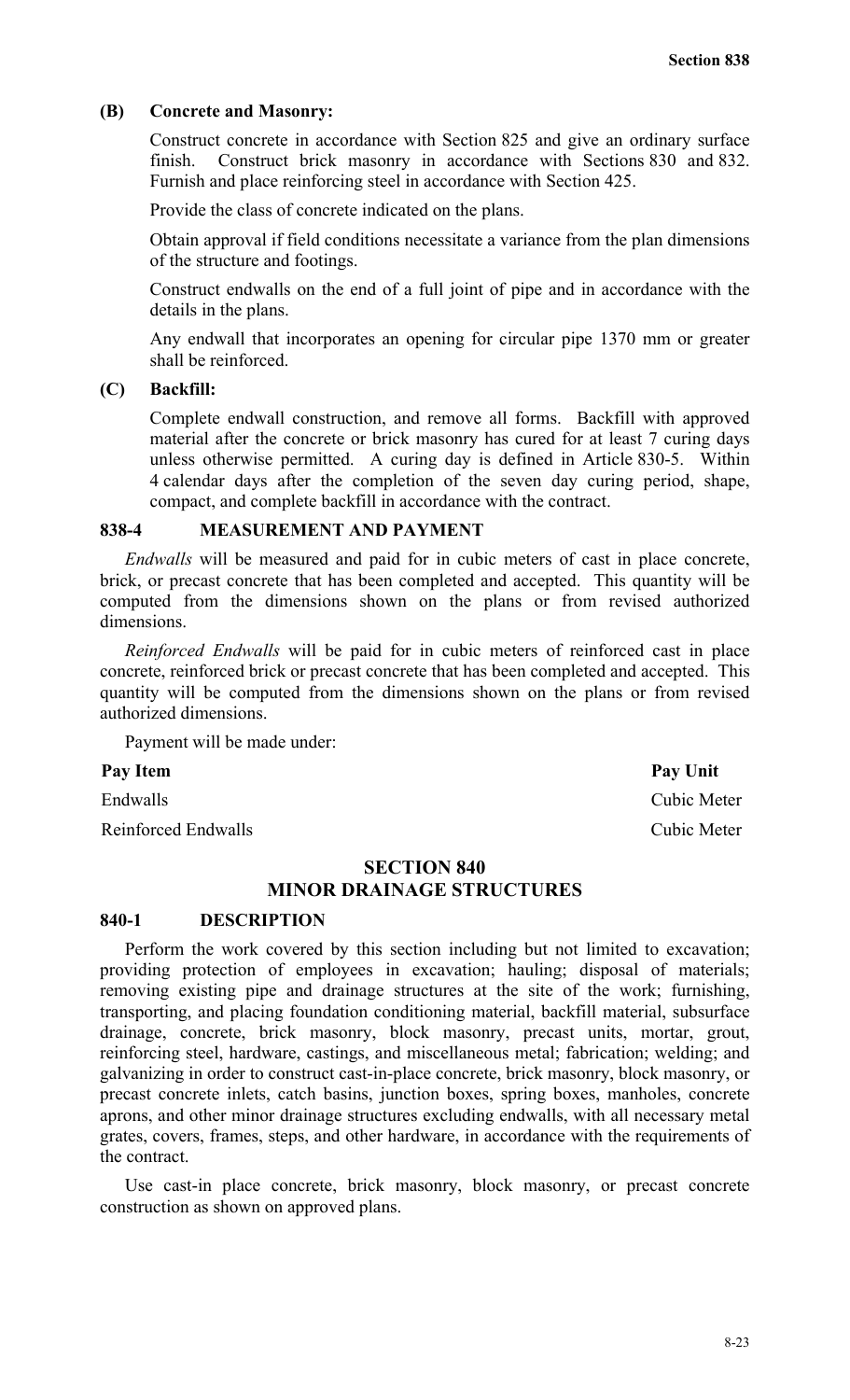## **840-2 MATERIALS**

Refer to Division 10.

| <b>Item</b>                             | <b>Section</b> |
|-----------------------------------------|----------------|
| Portland Cement Concrete, Class B       | 1000           |
| Curing Agents                           | 1026           |
| Joint Fillers                           | 1028-1         |
| Joint Sealers                           | 1028-2         |
| <b>Brick</b>                            | $1040 - 1$     |
| Concrete Block                          | 1040-2         |
| Mortar                                  | 1040-8         |
| <b>Precast Drainage Structure Units</b> | 1077           |
| Reinforcing Steel                       | 1070           |
| <b>Structural Steel</b>                 | 1072           |
| <b>Steps</b>                            | 1074-8         |
| <b>Fabricated Steel Grates</b>          | 1074-9         |
| <b>Gray Iron Castings</b>               | 1074-7         |
| <b>Select Materials</b>                 | 1016           |
|                                         |                |

Use grout in precast structures consisting of 1 part portland cement to 2 parts of mortar sand meeting the requirements of Articles 1040-4, 1040-6, and 1040-7.

Use foundation conditioning material meeting the requirements of Article 1016-3 for Class II, III, IV, V or VI select material as shown in the contract or as directed.

## **840-3 CONSTRUCTION METHODS**

## **(A) Excavation**

Perform excavation with equipment of adequate weight, size and capability. Where necessary, provide a competent person and protection of personnel in excavation by sloping, shoring or bracing in accordance with local, State or Federal standards and Article 107-1.

## **(B) Foundation**

Do not place masonry drainage structure until the foundation has achieved adequate strength.

Where the foundation material is found to be of poor supporting value or of rock, minor adjustments in the location of the structure may be approved to provide a more suitable foundation. Where this is not practical, undercut the foundation and condition by backfilling with an approved select material.

Set precast foundation slabs to within plus or minus 13 mm of grade on a 50 mm to 75 mm thick bed of compacted foundation conditioning material.

## **(C) Cast-In-Place Concrete, Brick, and Block Masonry**

Install drainage structures to plan line and grade or approved to meet drainage conditions. Do not modify the drainage structure by cobbling or use of concrete slabs unless otherwise directed.

Construct concrete in accordance with Section 825 and give an ordinary surface finish. Construct brick masonry in accordance with Section 830. Construct block masonry in accordance with Section 834. Furnish and place reinforcing steel in accordance with Section 425.

Do not modify box to adjust location.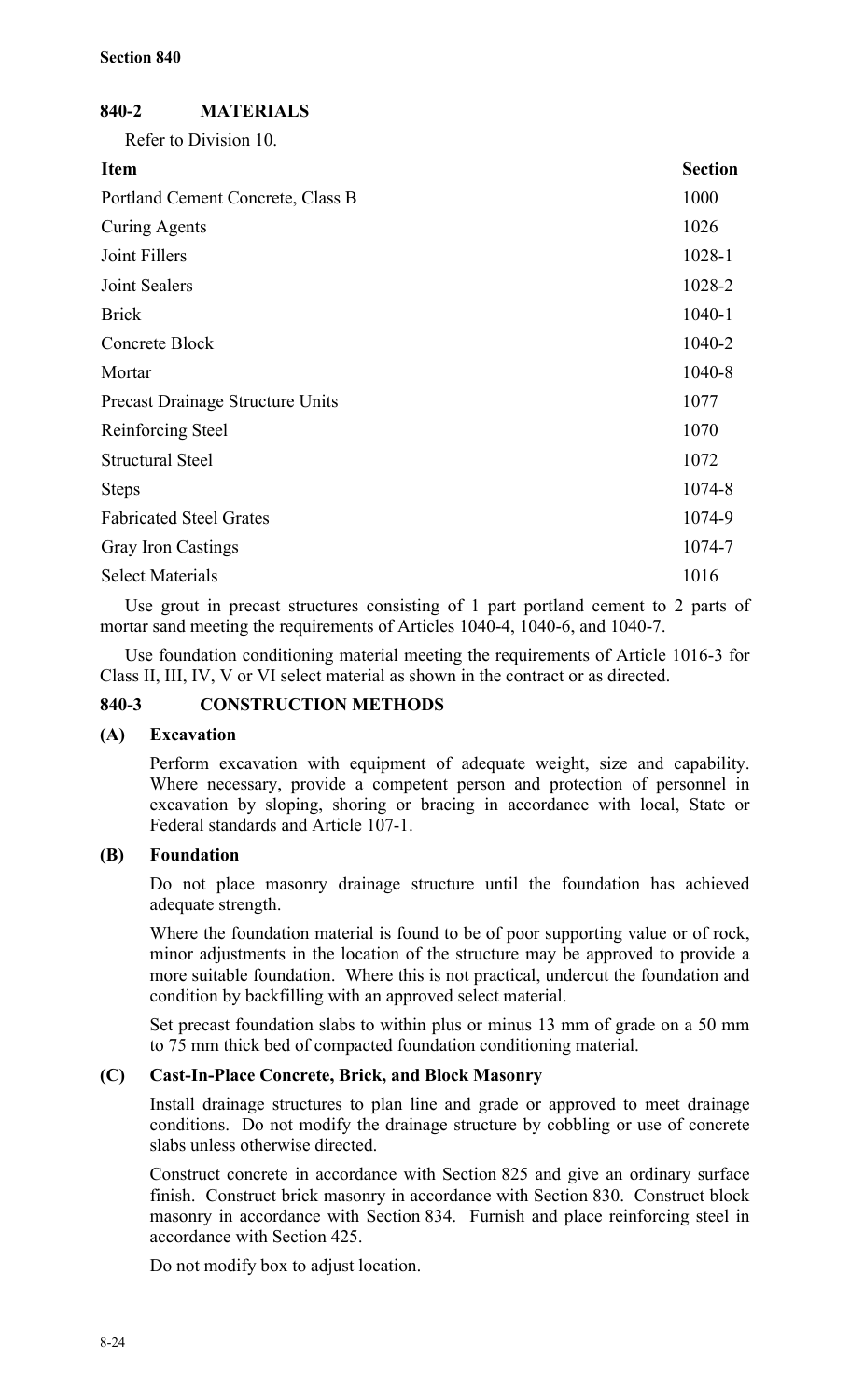Obtain approval if field conditions necessitate a variance from the plan dimensions of the structure and/ or footings.

#### **(D) Installation of Precast Units**

Install drainage structures to plan line and grade or approved to meet drainage conditions. Do not modify the drainage structure by cobbling or use of concrete slabs unless otherwise directed.

Assemble and grout together the precast drainage structure units in accordance with the manufacturer's instructions. Subarticle 840-3(C) applies where it is necessary to use cast-in-place concrete or brick masonry, or block masonry construction as part of the structure.

Obtain approval if field conditions necessitate a variance from the plan dimensions of the structure and/ or footings.

#### **(E) Fittings and Connections**

As the work is built up, accurately space, align, and thoroughly bond fittings that enter the structure.

Make pipe connections so that the pipe does not project beyond the inside wall of the drainage structure, and grout as necessary to make smooth and uniform surfaces on the inside of the structure.

Set metal frames for grates and covers in full mortar beds or secure by approved methods.

## **(F) Backfill**

Complete drainage structure and remove all forms and falsework. Backfill with approved material, compacted to the density required by Subarticle 235-4(C), after the drainage structure has cured for at least 7 curing days, unless otherwise permitted. A curing day is defined in Article 825-9 for concrete or Article 830-5 for brick or block masonry.

## **(G) Pipe Collars and Pipe Plugs**

Construct pipe collars and pipe plugs in accordance with the details shown in the plans or as directed.

Use any class of portland cement concrete contained within Section 1000 for pipe collars.

Construct pipe plugs with either brick masonry or any class of portland cement concrete contained within Section 1000.

## **(H) Concrete Aprons**

Construct concrete aprons in accordance with the details in the plans. Use Class B or higher compressive strength concrete.

## **840-4 MEASUREMENT AND PAYMENT**

*Masonry Drainage Structure* that incorporate an opening for circular pipe not exceeding 1200 mm in diameter will be measured and paid for on an each basis, for the actual number completed and accepted.

*Masonry Drainage Structure* exceeding a height of 1.5 meters to be measured and paid for in linear meters for the portion of the drainage structure exceeding a height of 1.5 meters. The height will be measured vertically to the nearest tenth of a meter from the top of the bottom slab to the top of the wall.

*Masonry Drainage Structures* that incorporate an opening for circular pipe exceeding 1200 m in diameter, or for pipe arch of any size, will be measured and paid for on a volume basis as provided below.

Masonry to be paid for will be the number of cubic meters of cast-in-place concrete brick or block that has been incorporated into the completed and accepted structure. This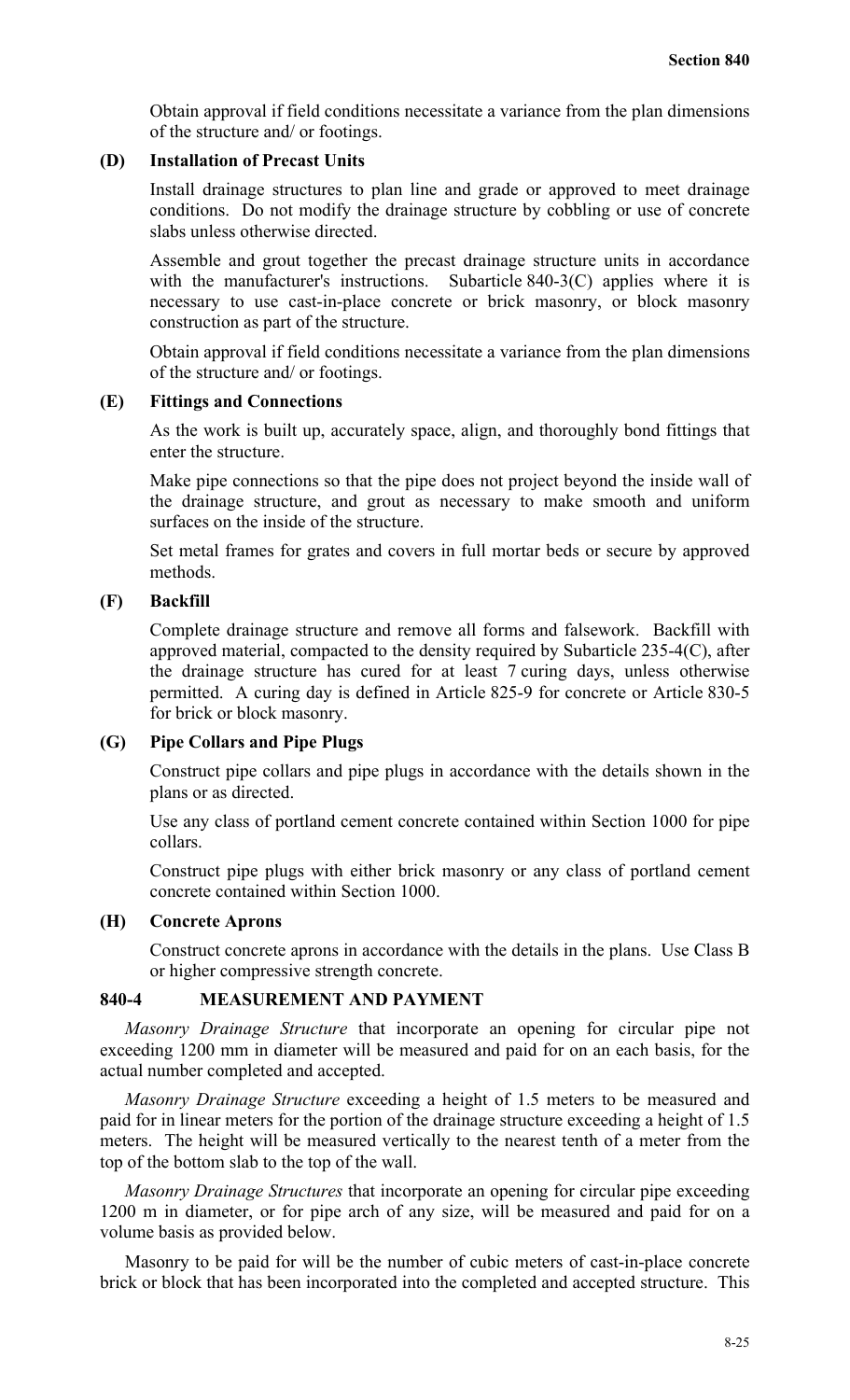quantity will be computed from the dimensions shown on the plans or from revised dimensions authorized by the Engineer. Where the wall thickness is greater than the wall thickness shown on the plans due to the use of oversize brick or for any other reason, the wall thickness shown on the plans will be used to compute quantities except where an increase in wall thickness has been authorized by the Engineer.

*Pipe Collars* will be measured and paid for in cubic meters of concrete or brick that has been incorporated into the completed work. The cubic meters of pipe collars will be computed from the dimensions shown on the plans or from revised dimensions authorized by the Engineer.

*Pipe Plugs* will be measured and paid for in cubic meters of concrete or brick that has been incorporated into the completed and accepted pipe plug. The cubic meters of pipe plugs will be computed from the dimensions shown on the plans or from revised dimensions authorized by the Engineer.

*Frame with Grate and Hood, Std. \_\_\_* will be measured and paid for in units of each for actual number of assemblies that have been incorporated into the completed work. No separate measurement will be made of grates, hoods, and covers that are part of the assembly, as the grates, hoods, and covers will be considered to be part of the complete assembly.

*Frame with Grate, Std.* will be measured and paid for in units of each for actual number of assemblies that have been incorporated into the completed work. No separate measurement will be made of grates, hoods, and covers that are part of the assembly, as the grates, hoods, and covers will be considered to be part of the complete assembly.

*Frame with Two Grates, Std.* will be measured and paid for in units of each for actual number of assemblies that have been incorporated into the completed work. No separate measurement will be made of grates, hoods, and covers that are part of the assembly, as the grates, hoods, and covers will be considered to be part of the complete assembly.

*Frame with Cover, Std.* will be measured and paid for in units of each for actual number of assemblies that have been incorporated into the completed work. No separate measurement will be made of grates, hoods, and covers that are part of the assembly, as the grates, hoods, and covers will be considered to be part of the complete assembly.

*Steel Frame with Two Grates, Std.\_\_* will be measured and paid for in units of each for the actual number of fabricated steel grates that have been incorporated into the completed work.

Concrete Apron for catch basins and drop inlets will be considered incidental to the other work in this section. No separate payment will be made.

*Foundation Conditioning* will be paid for as provided in Article 300-9.

The above prices and payments will be full compensation for all work covered by this section.

Payment will be made under:

| <b>Pay Item</b>                    | <b>Pay Unit</b> |
|------------------------------------|-----------------|
| <b>Masonry Drainage Structures</b> | Each            |
| <b>Masonry Drainage Structures</b> | Linear Meter    |
| <b>Masonry Drainage Structures</b> | Cubic Meter     |
| Pipe Collars                       | Cubic Meter     |
| Pipe Plugs                         | Cubic Meter     |
| Frame with Grate and Hood, Std.    | Each            |
| Frame with Grate, Std.             | Each            |
| Frame with Two Grates, Std.        | Each            |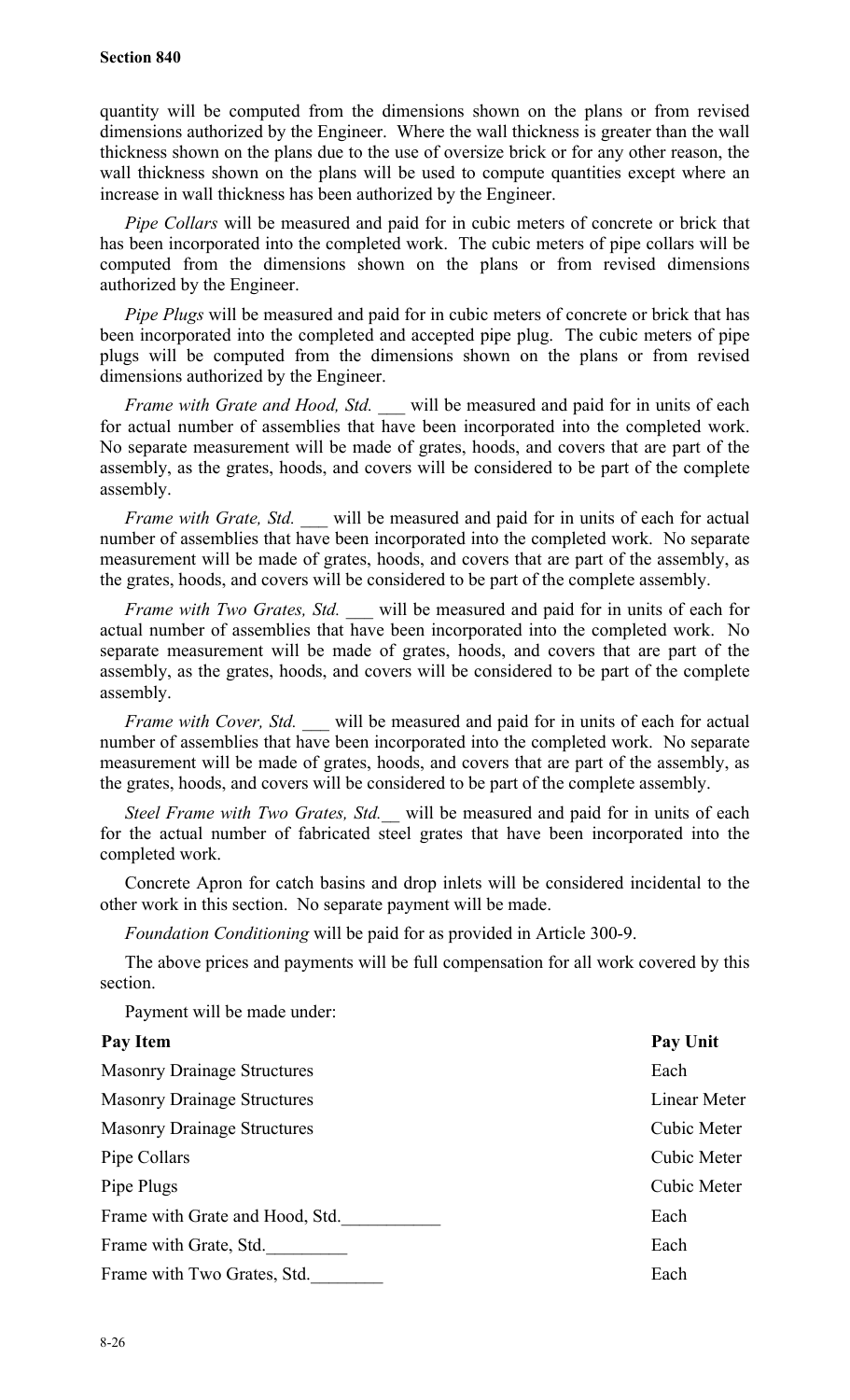Frame with Cover, Std. Each

Steel Frame with Two Grates, Std. Each

#### **SECTION 846**

## **CONCRETE CURB, CURB AND GUTTER, CONCRETE GUTTER, SHOULDER BERM GUTTER, CONCRETE EXPRESSWAY GUTTER AND CONCRETE VALLEY GUTTER**

#### **846-1 DESCRIPTION**

Construct portland cement concrete curb, concrete curb and gutter, concrete gutter, shoulder berm gutter, concrete expressway gutter and 100 mm concrete valley gutter as shown in the contract.

## **846-2 MATERIALS**

Refer to Division 10.

| <b>Item</b>                       | <b>Section</b> |
|-----------------------------------|----------------|
| Portland Cement Concrete, Class B | 1000           |
| Curing Agents                     | 1026           |
| Joint Fillers                     | $1028 - 1$     |
| Joint Sealers                     | 1028-2, 1028-4 |
|                                   |                |

## **846-3 CONSTRUCTION METHODS**

## **(A) General**

Construct concrete in accordance with Section 825, except as provided herein.

Give surface a light broom finish with brush marks parallel to the curb line or gutter line.

Prepare foundation and compact base or subgrade to the degree required by the applicable section of the Specifications before placing forms.

## **(B) Forms**

Use forms that have no more than 3 mm in 3 m deflection from true line horizontally and vertically to adequately support the concrete and construction equipment.

Obtain approval before placing concrete.

## **(C) Joints**

Locate joints as shown on the plans except as provided herein.

Space joints no closer than 1.5 meter.

Locate joints to line up with the joints in concrete pavement when placed adjacent to concrete pavement.

Form grooved contraction joints as required by Subarticle 825-10(B).

Construct grooved butt joint between the work and adjacent pavement except where expansion joints are required by the plans. Form butt joints as required by Subarticle 825-10(B) for grooved contraction joints and seal.

Seal all joints except for joints in curb sections not having an integral gutter.

Fill joints in gutter with joint sealer to the top surface of the gutter.

Seal joints before backfilling or performing adjacent operations.

## **(D) Surface Tolerances**

Finish surface within 6 mm when checked longitudinally with a 3 m straightedge.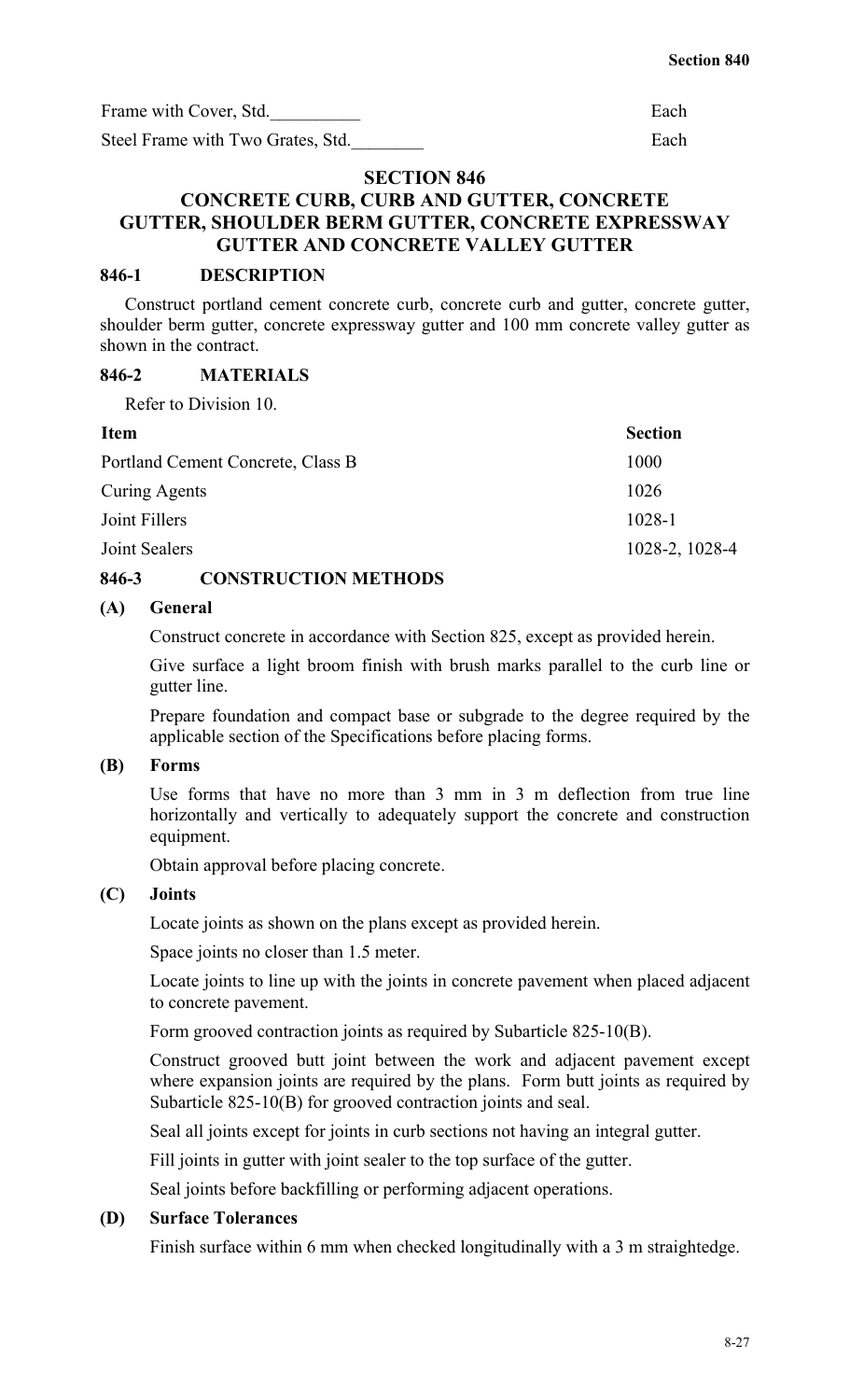## **(E) Backfilling**

Do not place backfill or pavement adjacent to the curb, curb and gutter, gutter, shoulder berm gutter, expressway gutter or concrete valley gutter until at least three curing days, as defined in Article 825-9, have elapsed.

Complete backfill within four calendar days after the completion of the three day curing period unless otherwise approved.

Compact backfill to an approved density.

## **(F) Opening to Traffic**

Vehicles may be permitted on the completed work after the following curing days, as defined in Article 825-9, have elapsed:

Regular strength concrete -- seven curing days.

High early strength concrete -- three curing days.

## **846-4 MEASUREMENT AND PAYMENT**

*mm X \_\_mm Concrete Curb will be measured and paid for by the linear meter,* accepted in place, along the surface of the top of the curb.

*mm Concrete Curb and Gutter will be measured and paid for by linear meter,* accepted in place. Measurement will be made along the surface of the top of the curb.

*mm Concrete Gutter will be measured and paid for by linear meter accepted in* place. Measurement will be made along the surface of the top of the curb.

*Shoulder Berm Gutter* will be measured and paid for by linear meter accepted in place. Measurement will be made along the surface of the top of the curb.

*Concrete Expressway Gutter* will be measured and paid for by linear meter accepted in place. Measurement will be made along the surface of the top of the curb.

*Concrete Valley Gutter* will be measured and paid for by linear meter, accepted in place. Measurement will be made along the surface of the top of the curb.

Work includes providing all materials, placing all concrete, excavating and backfilling, forming, finishing, constructing and sealing joints, and all incidentals necessary to complete the work.

Payment will be made under:

| Pay Item                      | Pay Unit     |
|-------------------------------|--------------|
| $mm X$ mm Concrete Curb       | Linear Meter |
| mm Concrete Curb and Gutter   | Linear Meter |
| mm Concrete Gutter            | Linear Meter |
| Shoulder Berm Gutter          | Linear Meter |
| Concrete Expressway Gutter    | Linear Meter |
| <b>Concrete Valley Gutter</b> | Linear Meter |

## **SECTION 848 CONCRETE SIDEWALKS, DRIVEWAYS AND WHEELCHAIR RAMPS**

## **848-1 DESCRIPTION**

Construct portland cement concrete sidewalks, driveways, and wheelchair ramps in accordance with the requirements shown in the contract.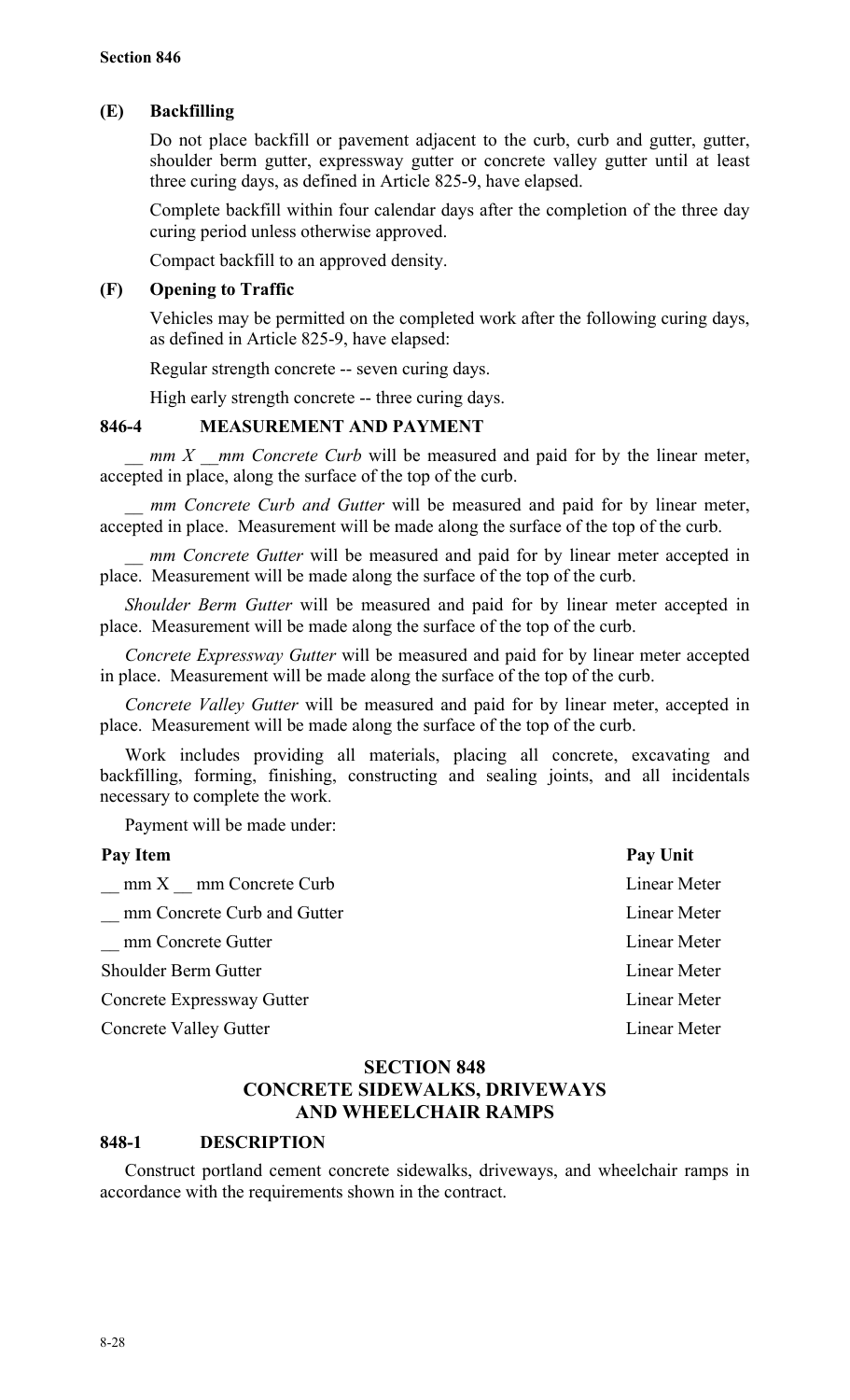## **848-2 MATERIALS**

Refer to Division 10.

| <b>Item</b>                       | <b>Section</b> |
|-----------------------------------|----------------|
| Portland Cement Concrete, Class B | 1000           |
| <b>Curing Agents</b>              | 1026           |
| Joint Fillers                     | 1028-1         |
| Joint Sealers                     | 1028-2, 1028-4 |

Detectable Warnings may be either truncated dome concrete paving blocks or stamped concrete. Detectable warnings shall consist of raised truncated domes. Truncated Domes shall have a base diameter of no less than 23 mm to no more than 36 mm, a top diameter of no less than 50% to no more than 65% of the base diameter, and a height of 5 mm. Truncated domes shall have center-to-center spacing of no less than 40 mm to no more than 61 mm, and a base to base spacing of 16 mm minimum, measured between the most adjacent domes on square grid.

#### **848-3 CONSTRUCTION REQUIREMENTS**

Where it is necessary to remove a portion of existing sidewalks or driveways, saw a neat edge along the pavement to be retained approximately 50 mm deep with a concrete saw before breaking the adjacent pavement away.

Construct concrete in accordance with Section 825 and give a sidewalk finish, except as otherwise provided herein.

Broom the concrete surface in a transverse direction to traffic. Make joint spacing no less than 1.5 m. Where existing sidewalks are being widened, line up new transverse joints with existing joints in the adjacent sidewalk. Seal expansion joints where sidewalk and wheelchair ramps are placed adjacent to concrete curb and/ or gutter. Do not seal grooved joints.

Do not place backfill adjacent to the sidewalk, driveway or wheelchair ramp until at least 3 curing days, as defined in Article 825-9, have elapsed unless otherwise approved. Compact backfill to a degree comparable to the adjacent undisturbed material.

Do not place vehicles on the completed work until 7 curing days, as defined in Article 825-9, have elapsed. When high early strength concrete is used, vehicles will be permitted on the completed work after 3 curing days have elapsed.

Install detectable warnings 610 mm in length of truncated dome paving blocks along the bottom of the curb ramps in accordance with the plans and details. Obtain 70 percent contrast visibility with adjoining surfaces, either light-on-dark, or dark-on-light sequence covering the entire ramp.

#### **848-4 MEASUREMENT AND PAYMENT**

mm Concrete Sidewalk will be measured and paid for in square meters, measured along the surface of the completed and accepted work. Such price includes, but is not limited to excavating and backfilling, sawing the existing sidewalk, furnishing and placing concrete, and constructing and sealing joints.

*mm Concrete Driveways* will be measured and paid for in square meters, measured along the surface of the completed and accepted work. Such price includes, but is not limited to excavating and backfilling, sawing the existing driveway, furnishing and placing concrete, and constructing and sealing joints.

*Concrete Wheelchair Ramps* will be measured and paid for in units of each. Such price includes, but is not limited to excavating and backfilling, sawing the existing sidewalk or driveway, furnishing and placing concrete, constructing and sealing joints, and furnishing and installing truncated domes.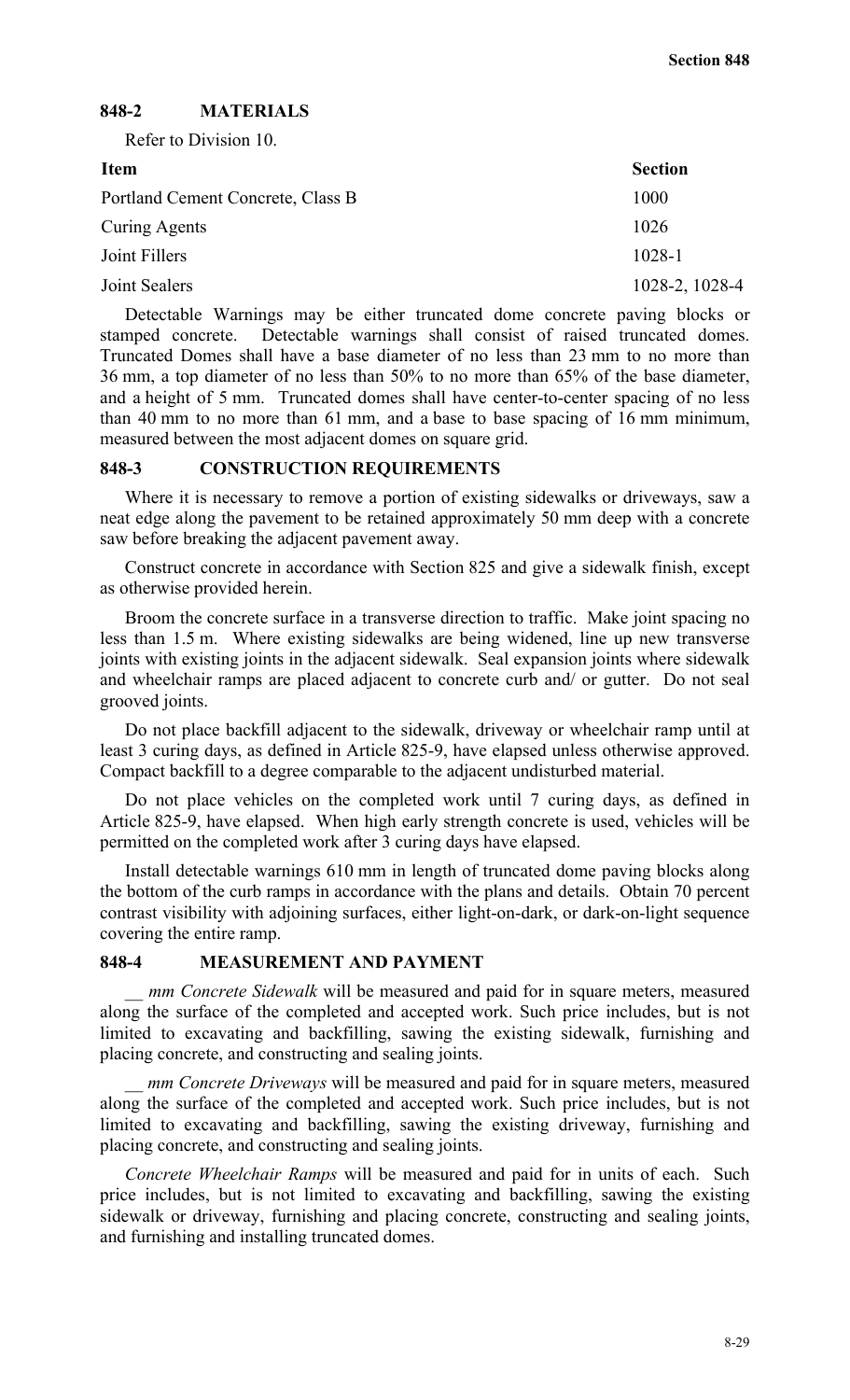Payment will be made under:

#### Pay Item Pay Unit

mm Concrete Sidewalk Square Meter

Let mm Concrete Driveways Square Meter

Concrete Wheelchair Ramps Each

## **SECTION 850 CONCRETE PAVED DITCH**

#### **850-1 DESCRIPTION**

Construct portland cement concrete paved ditches in accordance with the requirements shown on the plans for the various types of ditches and the requirements of these Specifications. Work includes but is not limited to all excavating and backfilling, furnishing and placing concrete, constructing curtain walls, and constructing and sealing joints.

#### **850-2 MATERIALS**

Refer to Division 10.

**Item** Section Portland Cement Concrete, Class B 1000 Curing Agents 1026 Joint Fillers 1028-1 Joint Sealers 1028-2, 1028-4

## **850-3 CONSTRUCTION METHODS**

Construct concrete in accordance with Section 825 and give a sidewalk finish, except as otherwise provided herein.

Broom the concrete surface transverse to the longitudinal centerline of the paved ditch. Make joint spacing no less than 1.5 m.

Do not place backfill adjacent to the paved ditch until at least 3 curing days have elapsed unless otherwise approved. Compact backfill to a degree comparable to the adjacent undisturbed material.

## **850-4 MEASUREMENT AND PAYMENT**

*mm Concrete Paved Ditch* will be measured and paid for in square meters that is completed and accepted. Longitudinal measurements will be made along the surface of the pavement at the centerline of the ditch and transverse measurements will be made along the surface of the pavement at right angles to the centerline. No measurement will be made of curtain walls at the beginning or ends of the paved ditches.

Payment will be made under:

## Pay Item Pay Unit

\_\_ mm Concrete Paved Ditch Square Meter

## **SECTION 852 TRAFFIC ISLANDS AND MEDIANS**

#### **852-1 DESCRIPTION**

Construct traffic islands and medians of the type required by the plans. Perform the work in accordance with the requirements of the contract.

8-30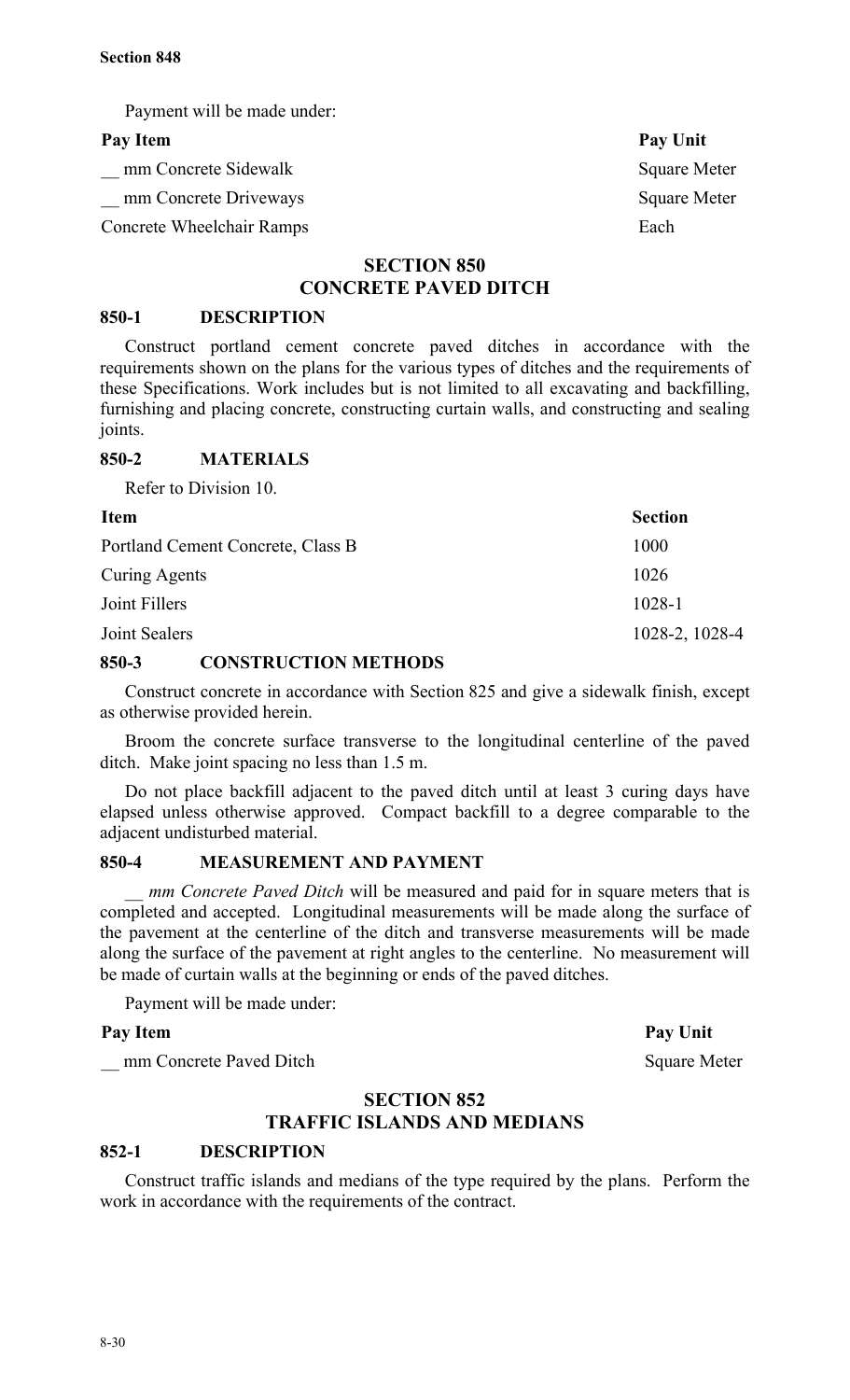## **852-2 MATERIALS**

Refer to Division 10.

| <b>Item</b>                       | <b>Section</b> |
|-----------------------------------|----------------|
| Portland Cement Concrete, Class B | 1000           |
| Curing Agents                     | 1026           |
| Joint Fillers                     | 1028-1         |
| Joint Sealers                     | 1028-2, 1028-4 |
| Herbicide                         | 1060-13        |
|                                   |                |

#### **852-3 CONSTRUCTION REQUIREMENTS**

Construct curb, and curb and gutter, in accordance with the requirements of Section 846.

Uniformly grade and compact the earth or base course under any island or median to the same requirements as the surrounding material.

Treat aggregate and soil type base courses, and subgrade beneath other types of bases or directly beneath any concrete with a herbicide in accordance with Article 1670-7.

Construct concrete in accordance with Section 825 and give a sidewalk finish, except as otherwise provided herein. Broom concrete surfaces in medians transverse to the direction of traffic unless otherwise directed. Locate joints in island and median covers so as to line up with the joints in the curb and curb and gutter wherever possible. Locate joints in monolithic concrete islands and medians constructed adjacent to concrete pavement so as to line up with the joints in the concrete pavement wherever possible. Seal all joints.

Form openings in the island or island cover to accommodate sign posts.

#### **852-4 MEASUREMENT AND PAYMENT**

*mm Concrete Island Cover will be measured and paid for in square meters of* concrete island cover that has been placed and accepted. Measurement will be made along the top surface of the completed island cover. This work includes but is not limited to excavation and backfilling, constructing base, furnishing and placing concrete, forming holes for signposts, and constructing and sealing joints.

*mm Monolithic Concrete Islands ()* will be measured and paid for in square meters of concrete island that has been placed and accepted. Measurement will be made parallel to the bottom surface of the island or median. This work includes but is not limited to excavation and backfilling, constructing base, furnishing and placing concrete, forming holes for signposts, and constructing and sealing joints.

*mm Monolithic Concrete Median ()* will be measured and paid for in square meters of concrete median that has been placed and accepted. Measurement will be made parallel to the bottom surface of the island or median. This work includes but is not limited to excavation and backfilling, constructing base, furnishing and placing concrete, forming holes for signposts, and constructing and sealing joints.

Payment for constructing earth fill will be made in accordance with Article 225-7 for *Unclassified Excavation* or Article 230-5 for *Borrow Excavation*, depending on the source of the material.

Payment for establishing a grass cover in unpaved island areas will be in accordance with Article 1660-8.

Payment for constructing *Concrete Curb* and *Concrete Curb and Gutter* will be made in accordance with Article 846-4.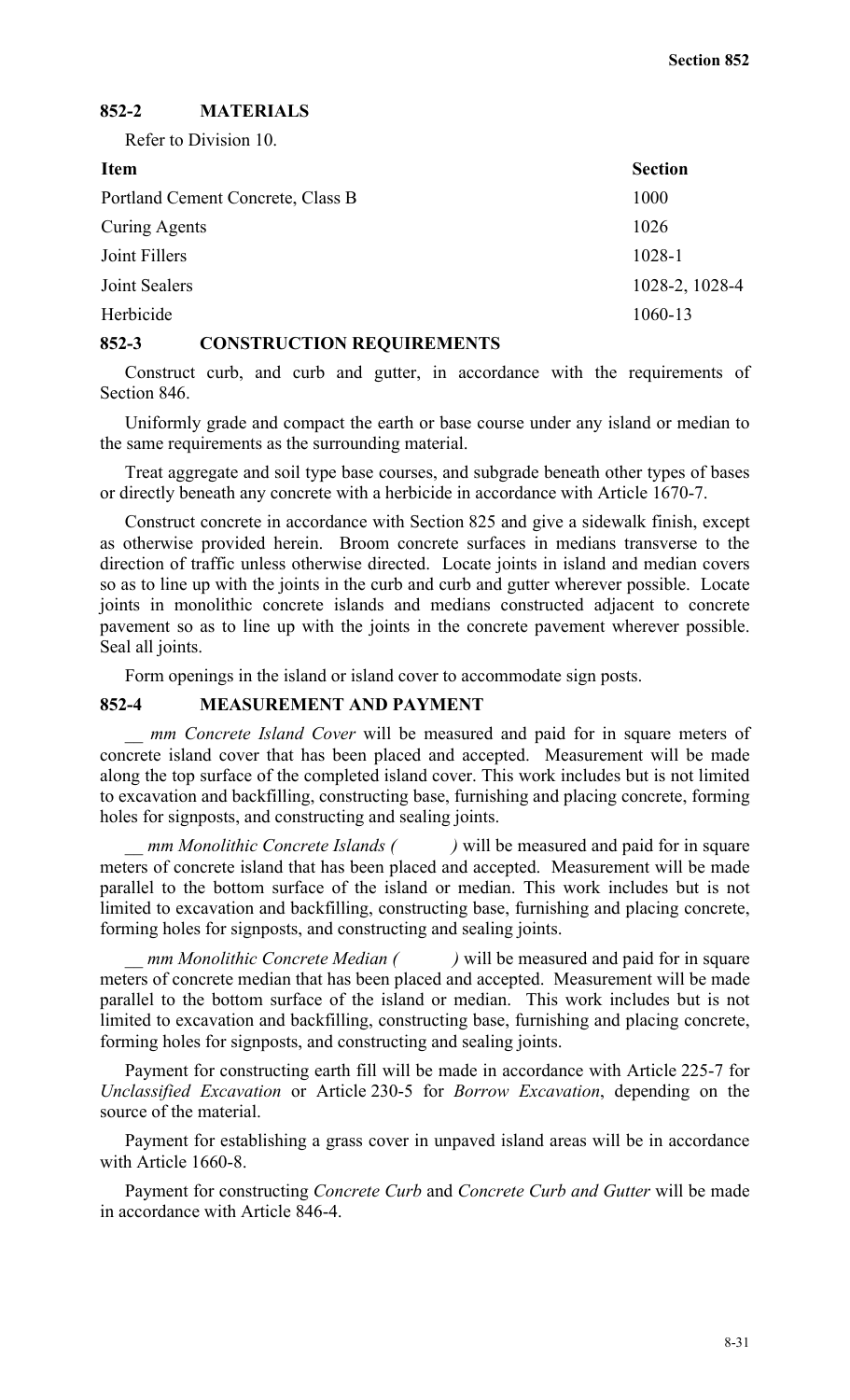Payment will be made under:

| Pay Item                         | Pay Unit            |
|----------------------------------|---------------------|
| mm Concrete Island Cover         | <b>Square Meter</b> |
| mm Monolithic Concrete Islands ( | <b>Square Meter</b> |
| mm Monolithic Concrete Median (  | <b>Square Meter</b> |
|                                  |                     |

## **SECTION 854 CONCRETE BARRIER**

## **854-1 DESCRIPTION**

Construct portland cement concrete barrier in accordance with the requirements shown in the contract. The concrete barrier may be cast in place, slip formed, or precast, unless otherwise specified in the contract.

## **854-2 MATERIALS**

Refer of Division 10.

| <b>Item</b>                              | <b>Section</b> |
|------------------------------------------|----------------|
| Portland Cement Concrete, Class AA       | 1000           |
| Curing Agents                            | 1026           |
| Joint Fillers                            | 1028-1         |
| Joint Sealers                            | 1028-4         |
| Grout                                    | 1054-6         |
| Reinforcing Steel                        | 1070-2         |
| <b>Connector Pins and Eye Assemblies</b> | 1072           |
| <b>Guardrail and Barrier Delineators</b> | 1088-2         |
|                                          |                |

Use clear curing compound.

Galvanize connector pins and eye assemblies in accordance with Section 1076.

## **854-3 CONSTRUCTION METHODS**

## **(A) Cast in Place or Slip Formed**

Construct concrete in accordance with Section 825 and give an ordinary surface finish, except as otherwise provided herein.

Construct joints in accordance with the details shown on the plans. Seal expansion joints.

## **(B) Precast**

Construct concrete in accordance with Section 825 and give an ordinary surface finish, except as otherwise provided herein. Use Class AA concrete.

Do not handle or remove the forms from barrier until the strength of the concrete reaches at least 13.8 MPa as evidenced by nondestructive tests made in place by a rebound hammer in accordance with ASTM C805.

Construct the base beneath the precast units so as to be equivalent to the adjacent pavement structure.

Lift and place precast units using a two-point pick up, or other approved method that will not overstress or damage the concrete. Do not use connectors for lifting purposes. Do not use lifting devices or methods that will mar the surface of the concrete. Do not use any precast unit that has been cracked, damaged, chipped, scarred, or otherwise disfigured.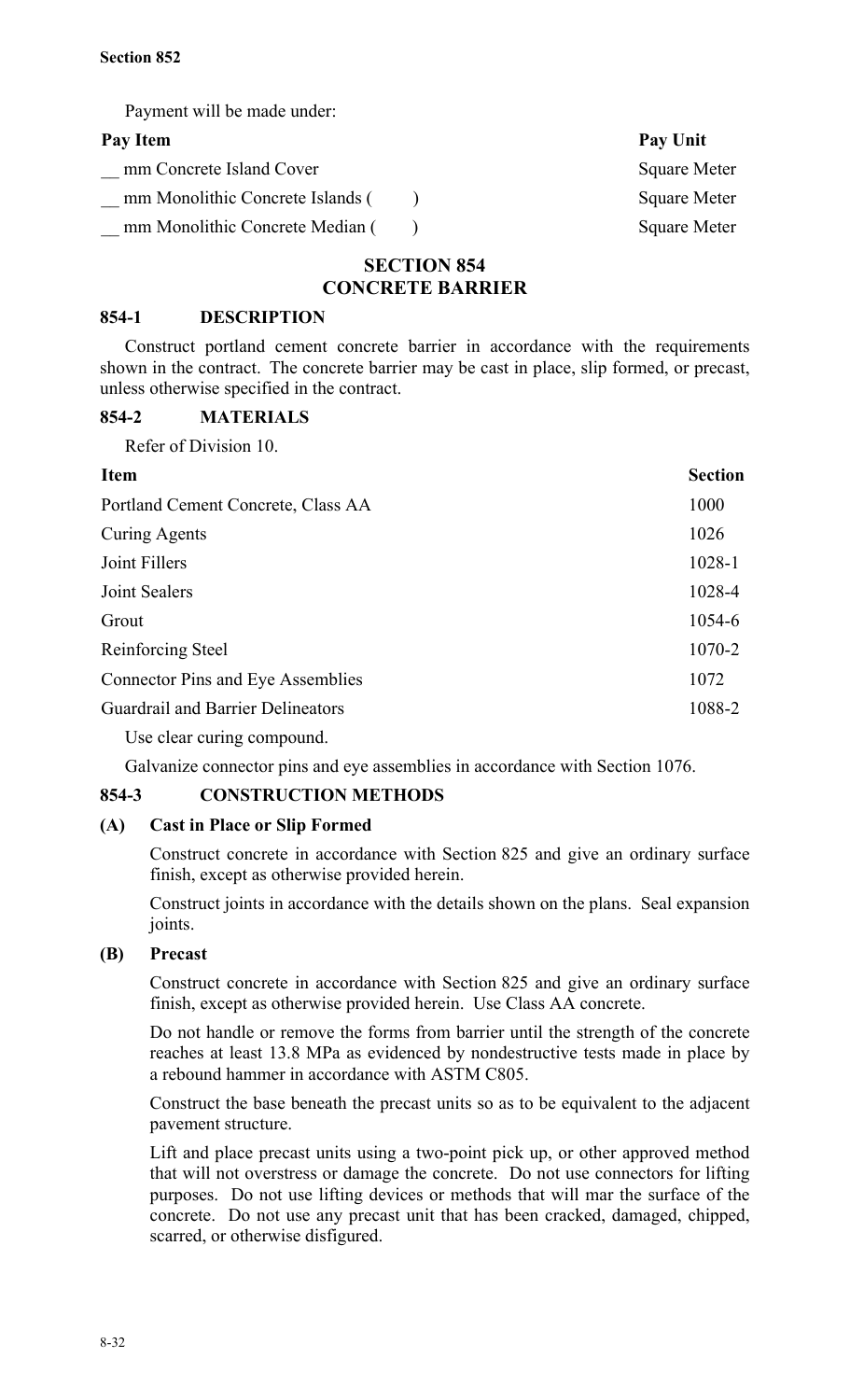#### **(C) Barrier Delineators**

Use any of the several alternate delineator types for barrier shown in the plans, but only one delineator type for barrier at any one time throughout the project.

The delineators consist of a reflector and base or casing. Attach the delineator to the barrier as shown in the plans. Only one attachment position will be permitted throughout the project length.

Position delineators perpendicular to the centerline of the road. Use yellow delineators in the median and on the left side of one-way ramps, loops, or other one-way facilities. Use crystal delineators on the right side of divided highways, ramps, loops and all other one-way or two-way facilities. In all cases, the color of the delineator shall supplement the color of the adjacent edgelines.

#### **854-4 MEASUREMENT AND PAYMENT**

*Concrete Barrier, Type \_\_\_\_\_\_\_* will be measured and paid for in linear meters of barrier that has been completed and accepted. Measurement will be made along the top surface at the centerline of the barrier completed and in place with no deduction made for joints.

*Variable Height Concrete Barrier, Type \_\_\_\_\_\_\_\_* will be measured and paid for in *Variable Height Concrete Barrier*, *Type* <u>and</u> will be ineasured and paid for in linear meters of barrier that has been completed and accepted. Measurement will be made along the top surface at the centerline of the barrier completed and in place with no deduction made for joints.

*Concrete Barrier Transition Section* will be measured and paid for in units of each for transitions completed and accepted.

There will be no measurement made of barrier delineators as they are considered incidental to the other pay items in this specification.

No direct payment will be made for the work of constructing any footing beneath the concrete barrier or concrete barrier transition sections as payment at the various contract unit prices for concrete barrier or concrete barrier transition sections will be full compensation for all such work.

Price and payment includes but is not limited to excavating, furnishing and placing concrete, reinforcing steel, grout, and hardware; transporting and placing precast units; galvanizing; constructing and sealing joints; and furnishing and installing barrier delineators.

Payment will be made under:

#### Pay Item Pay Unit

Concrete Barrier, Type Linear Meter Variable Height Concrete Barrier, Type Linear Meter **Concrete Barrier Transition Section** *Each* 

## **SECTION 857 PRECAST REINFORCED CONCRETE BARRIER SINGLE FACED**

#### **857-1 DESCRIPTION**

Construct precast reinforced portland cement concrete barrier in accordance with the requirements shown in the contract.

## **857-2 MATERIALS**

Refer to Division 10.

Portland Cement Concrete, Class AA 1000

**Item** Section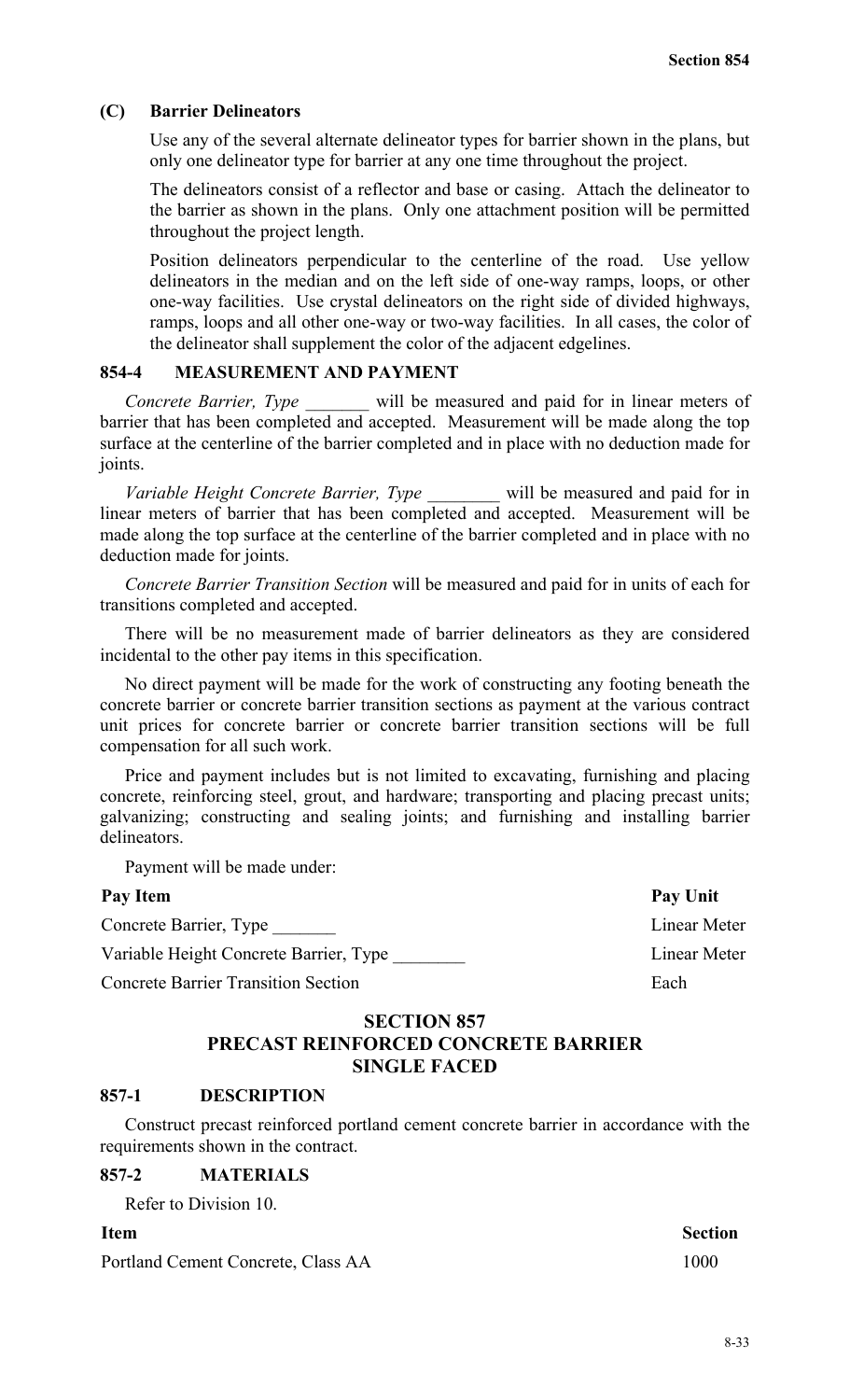| Curing Agents                            | 1026   |
|------------------------------------------|--------|
| Joint Filler                             | 1028-1 |
| Grout                                    | 1054-6 |
| Reinforcing Steel                        | 1070-2 |
| Eye Assemblies                           | 1072   |
| <b>Guardrail and Barrier Delineators</b> | 1088-2 |
| Use clear curing compound.               |        |

Galvanize eye assemblies in accordance with Section 1076.

## **857-3 CONSTRUCTION METHODS**

Construct concrete in accordance with Section 825 and give an ordinary surface finish, except as otherwise provided herein.

Lift and place precast units using a two-point pick up or other approved method that will not overstress or damage the concrete. Do not use lifting devices or methods that will mar the surface of the concrete. Do not set any precast unit that is cracked, damaged, chipped, scarred, or otherwise disfigured.

Do not start installation of the precast concrete barrier until all components are prepared for a complete continuous installation, including the guardrail and guardrail anchors approaching the barrier. Once work has begun on a barrier installation, continue the work to its completion unless weather or other conditions beyond the control of the Contractor interfere with the work.

Use any of the several alternate delineator types for barrier shown in the plans, but only one delineator type for barrier at any one time throughout the project.

The delineators consist of a reflector and base or casing. Attach the delineator to the barrier as shown in the plans. Only one attachment position will be permitted throughout the project length.

Position delineators perpendicular to the centerline of the road. Use yellow delineators in the median and on the left side of one-way ramps, loops, or other one-way facilities. Use crystal delineators on the right side of divided highways, ramps, loops and all other one-way or two-way facilities. In all cases, the color of the delineator shall supplement the color of the adjacent edgelines.

#### **857-4 MEASUREMENT AND PAYMENT**

There will be no measurement made of barrier delineators as they are considered incidental to the other pay items in this specification. *Precast Reinforced Concrete Barrier*, *Single Faced* will be measured and paid for in linear meters of barrier that has been completed, placed on the road, and accepted. Measurement will be made along the top surface at the centerline of the barrier with no deduction made for joints. Price includes but is not limited to furnishing and placing concrete and reinforcing steel, transporting, and placing precast units, grout, joint filler, hardware, galvanizing, constructing joints, and furnishing and installing barrier delineators.

*Concrete Barrier Transition Section* will be paid for in accordance with Section 854.

Payment will be made under:

#### Pay Item Pay Unit

Precast Reinforced Concrete Barrier, Single Faced Linear Meter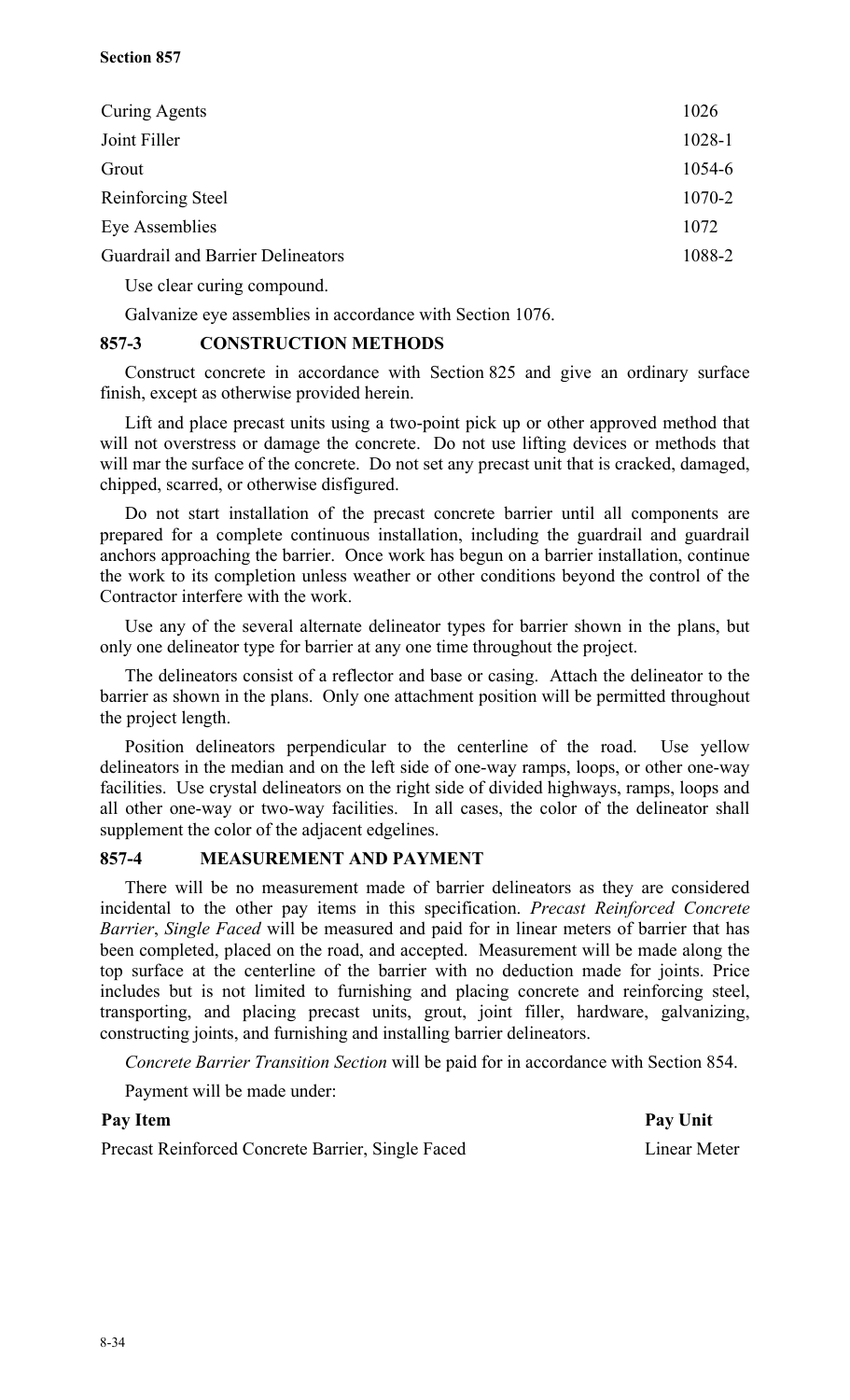## **SECTION 858 ADJUSTMENT OF CATCH BASINS, MANHOLES, DROP INLETS, METER BOXES, AND VALVE BOXES**

#### **858-1 DESCRIPTION**

Raise or lower existing catch basins, manholes, drop inlets, meter boxes, and valve boxes encountered within the limits of the project to match the adjacent finished work.

#### **858-2 MATERIALS**

Refer to Division 10.

| <b>Item</b>                       | <b>Section</b> |
|-----------------------------------|----------------|
| Portland Cement Concrete, Class B | 1000           |
| <b>Curing Agents</b>              | 1026           |
| <b>Asphalt Plant Mix</b>          | 1020           |
| Joint Fillers                     | 1028-1         |
| Joint Sealers                     | 1028           |
| <b>Brick</b>                      | 1040-1         |
| Concrete Block                    | 1040-2         |
| Mortar                            | 1040-8         |
| Reinforcing Steel                 | 1070           |
| <b>Steps</b>                      | 1070           |
| <b>Fabricated Steel Grates</b>    | 1074-9         |
| <b>Gray Iron Castings</b>         | 1074-7         |
| <b>Precast Risers</b>             | 1077           |

#### **858-3 CONSTRUCTION REQUIREMENTS**

Perform the adjustment with brick or block masonry or portland cement concrete on existing walls, in accordance with Subarticle 840-3(C).

Adjust manholes, meter boxes, and valve boxes as provided above or, where approved, by utilizing cast iron or steel fittings. When fittings are used, leave the existing walls in place and securely attach the fittings to the existing walls or install in a manner that will eliminate movement of the fitting.

Backfill excavated areas in an existing pavement with portland cement concrete. High early strength concrete may be used. Wait at least 72 hours after the placement of the concrete before placing any surfacing or resurfacing material over the concrete. This time period will not be required where the strength of the concrete is at least 17.2 MPa as evidenced by nondestructive tests made in place by a rebound hammer in accordance with ASTM C805. Thoroughly compact backfill of other excavated areas.

In areas open to traffic, construct a temporary ramp of asphalt plant mix around structures that have been adjusted. Construct the ramp to extend a minimum of 1 m from the structure within one calendar day after completing the adjustment. Construct the ramp using any type of asphalt surface course plant mix meeting the requirements of any job mix formula issued by the Department for a Department project. Compact to an approved density.

Place bituminous plant mix flush with the top of the raised structure within 7 days after raising the structure.

Make the adjustments before the final layer of surfacing material is placed in areas to be surfaced or resurfaced. Salvage and reuse existing frames, grates, manhole covers, rings, and meter and valve boxes in the adjustment.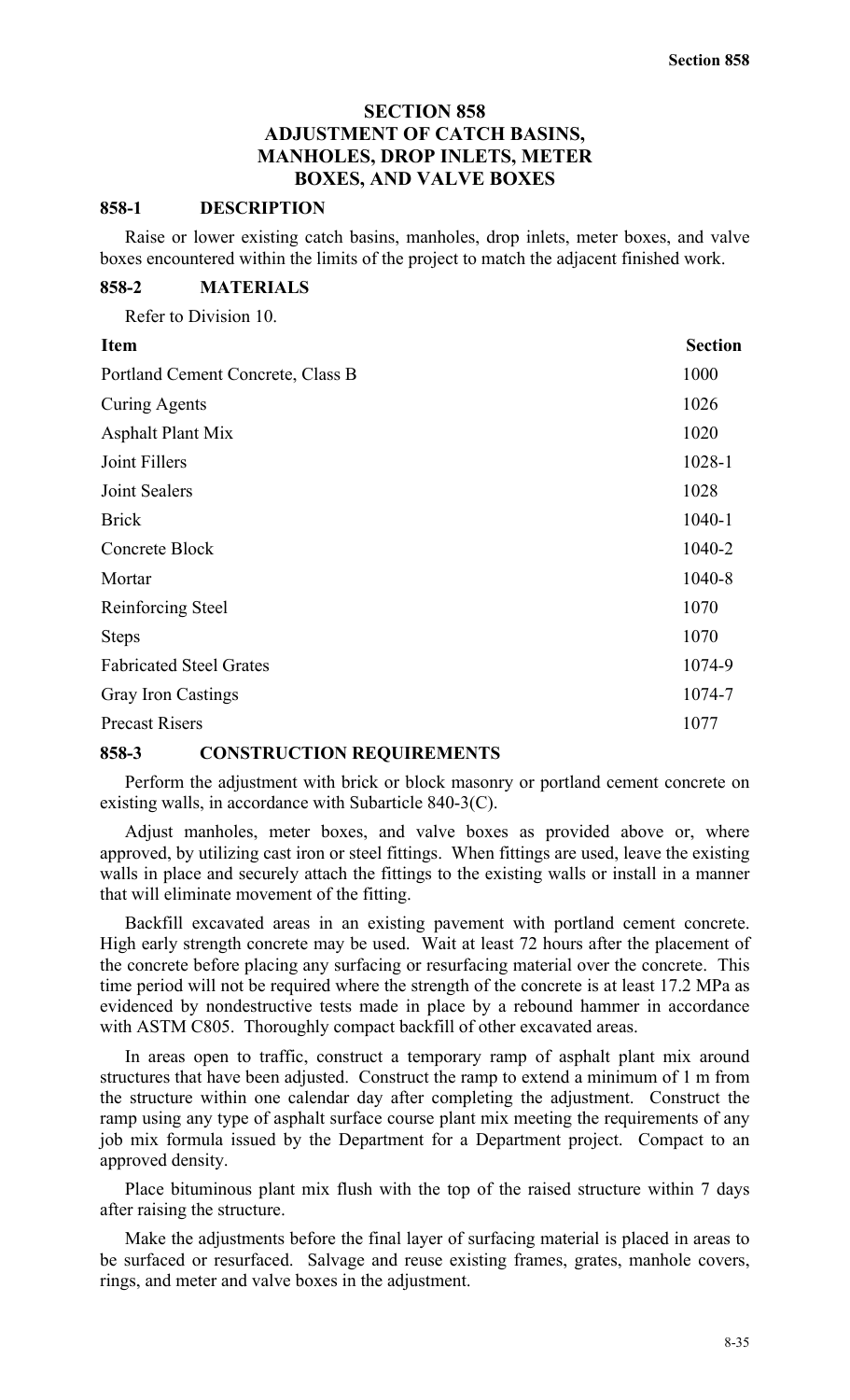## **858-4 MEASUREMENT AND PAYMENT**

*Adjustment of Catch Basins* will be measured and paid for in units of each for catch basins that have been satisfactorily adjusted.

*Adjustment of Drop Inlets* will be measured and paid for in units of each for drop inlets that have been satisfactorily adjusted.

*Adjustment of Manholes* will be measured and paid for in units of each for manholes that have been satisfactorily adjusted.

*Adjustment of Meter Boxes or Valve Boxes* will be measured and paid for in units of each for meter boxes or valve boxes that have been satisfactorily adjusted.

Where any one catch basin, drop inlet, manhole, meter box, or valve box is adjusted more than once because of milling operations, such adjustments will be counted as one adjustment.

Where a catch basin, manhole, drop inlet, meter box, or valve box is raised more than 0.6 m, the number of linear meters exceeding .6 m that such structure has been raised will be measured and paid for per linear meter as provided in Article 840-4 for *Masonry Drainage Structure*. Measurement will be made by subtracting the elevation at the highest point of the original structure from the elevation at the highest point of the adjusted structure, and then subtracting 0.6 m from the results of the first subtraction.

Such price includes but is not limited to excavation and backfilling, removal of a portion of the existing structure, brick masonry, mortar, grout, concrete, reinforcing steel, fittings, furnishing and hauling asphalt plant mix and any other materials, and placing, maintaining, removing, and disposing of traffic ramps.

Payment will be made under:

| Pay Unit |
|----------|
| Each     |
| Each     |
| Each     |
| Each     |
|          |

## **SECTION 859**

## **CONVERTING EXISTING CATCH BASINSAND DROP INLETS**

#### **859-1 DESCRIPTION**

Convert existing catch basins and drop inlets to either drop inlets or junction boxes, including all necessary construction and reconstruction in accordance with the requirements shown in the contract.

#### **859-2 MATERIALS**

Refer to Division 10.

| <b>Item</b>                       | <b>Section</b> |
|-----------------------------------|----------------|
| Portland Cement Concrete, Class B | 1000           |
| <b>Curing Agents</b>              | 1026           |
| Joint Fillers                     | 1028-1         |
| Joint Sealers                     | 1028-4         |
| <b>Brick</b>                      | $1040 - 1$     |
| Concrete Block                    | 1040-2         |
| Mortar                            | 1040-8         |
| Reinforcing Steel                 | 1070           |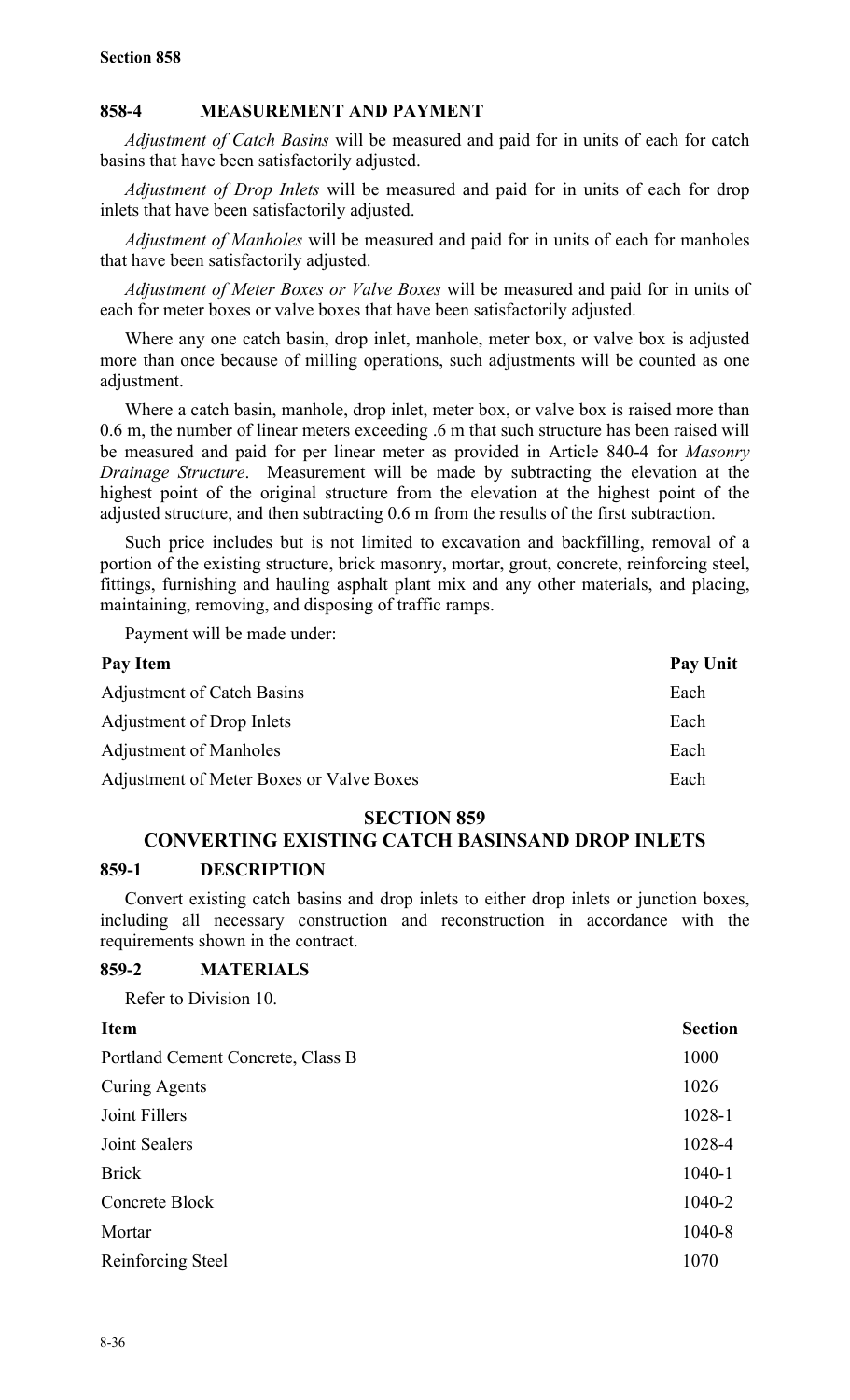| <b>Structural Steel</b>        | 1072   |
|--------------------------------|--------|
| <b>Steps</b>                   | 1074-8 |
| <b>Fabricated Steel Grates</b> | 1074-9 |
| <b>Gray Iron Castings</b>      | 1074-7 |
| Stone, No. 78M                 | 1005   |

#### **859-3 CONSTRUCTION METHODS**

Perform work in accordance with the applicable requirements of Article 840-3 and the details shown in the plans. Raise or lower the existing catch basins and drop inlets as required by the plans and provisions.

#### **859-4 MEASUREMENT AND PAYMENT**

*Convert Existing Catch Basin to Junction Box* will be measured and paid for in units of each drainage structure that has been acceptably converted.

*Convert Existing Catch Basin to Drop Inlet* will be measured and paid for in units of each drainage structure that has been acceptably converted*.*

*Convert Existing Drop Inlet to Junction Box* will be measured and paid for in units of each drainage structure that has been acceptably converted*.*

Where a catch basin or drop inlet is raised more than 0.6 m, the number of linear meters exceeding 0.6 m that the catch basin or drop inlet has been raised will be measured and paid for per linear meter for Masonry Drainage Structure as provided for in Article 840-4. Measurement will be made by subtracting the elevation at the highest point of the original catch basin or drop inlet from the elevation at the highest point of the converted junction box or drop inlet, and then subtracting 0.6 meter from the results of the first subtraction.

If grates and frames are necessary in converting either catch basins or drop inlets, separate payment will be made for the grates and frames in accordance with Section 840.

Such price will include but is not limited to excavating hauling; removal of a portion of the existing structures, disposal of materials, furnishing, transporting, and placing backfill material, subsurface drainage, concrete, brick masonry, mortar, grout, reinforcing steel, hardware, casting, and miscellaneous metal, fabricating, welding, and galvanizing.

Payment will be made under:

| Pay Item                                            | <b>Pay Unit</b> |
|-----------------------------------------------------|-----------------|
| <b>Convert Existing Catch Basin to Junction Box</b> | Each            |
| <b>Convert Existing Catch Basin to Drop Inlet</b>   | Each            |
| Convert Existing Drop Inlet to Junction Box         | Each            |
|                                                     |                 |

## **SECTION 862 GUARDRAIL**

#### **862-1 DESCRIPTION**

Construct either permanent or temporary steel beam guardrail, in accordance with the requirements of the contract and at the locations designated on the plans or as directed.

#### **862-2 MATERIALS**

Refer to Division 10.

| <b>Item</b>             | <b>Section</b> |
|-------------------------|----------------|
| Rail Elements           | 1046-2         |
| Posts and Offset blocks | 1046-3         |
| Hardware                | 1046-4         |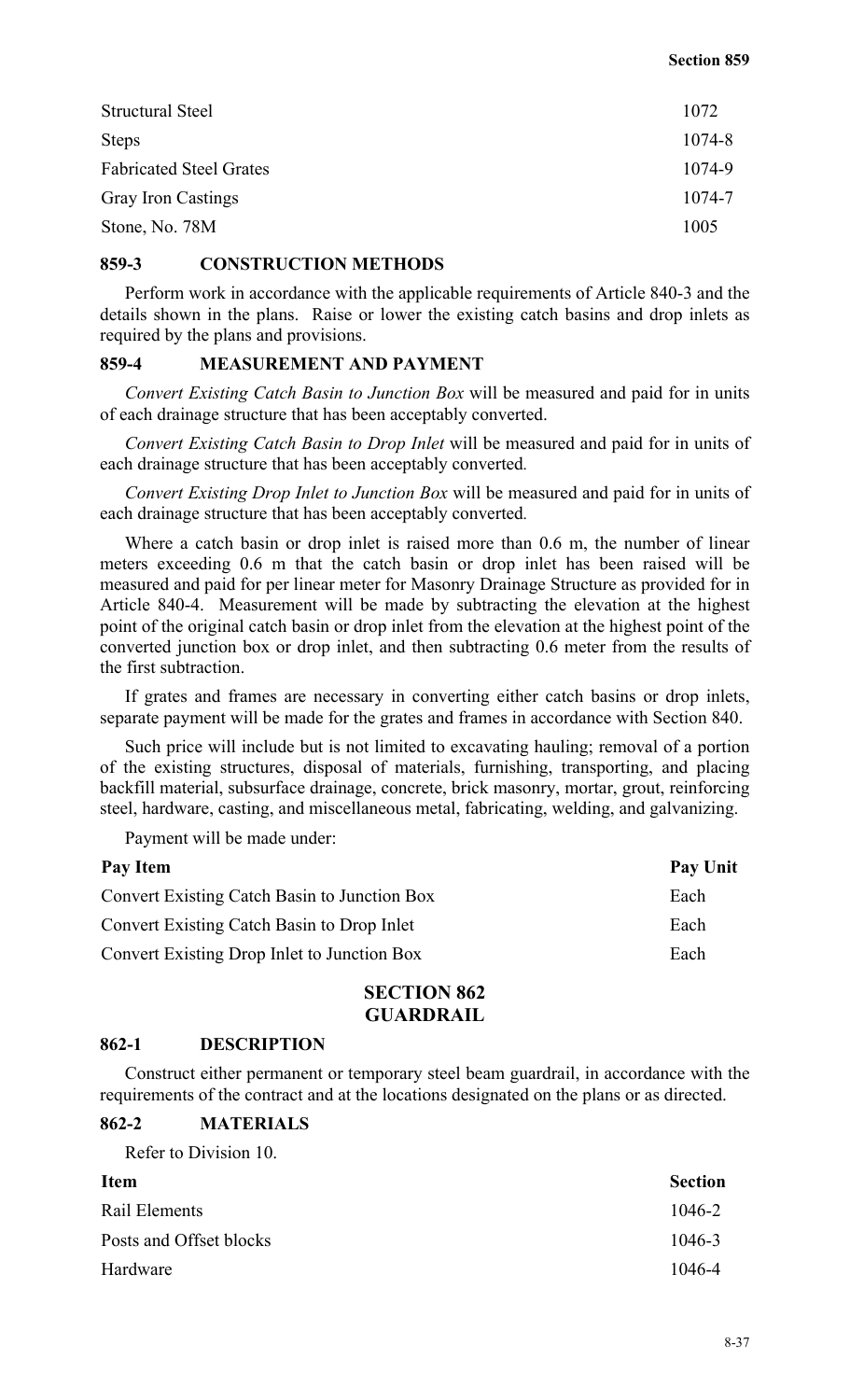#### **Section 862**

| Anchors                                  | 1046-5 |
|------------------------------------------|--------|
| Welded Wire Fabric                       | 1070-3 |
| Organic Zinc Repair Paint                | 1080-9 |
| <b>Guardrail and Barrier Delineators</b> | 1088-2 |
| <b>Guardrail End Delineation</b>         | 1088-3 |
| Select Material, Class VI                | 1016   |

Supply material in accordance with the Department's Brand Certification Program for Guardrail.

Temporary guardrail shall be of the type called for on the plans and shall be fabricated from plates that are not less than 12 gauge in thickness. Used materials are acceptable for temporary guardrail construction provided their condition is approved.

#### **862-3 CONSTRUCTION METHODS**

Erect the rail elements to produce a smooth continuous rail paralleling the line and grade of the highway surface or as shown on the plans. Lap the rail elements in the direction of traffic. Re-lap the rail elements if required by traffic phasing. Field drill holes for special details. Field punching holes is allowed. Attach terminal sections, when required, to the ends of each installation and lap on the face of the rail.

Install shop curve guardrail in accordance with the plans.

Posts may be power driven, or set by hand. Protect the top of steel posts by a suitable driving cap if power driven. If set by hand, dig post holes to the depth and at the locations shown on the plans. Thoroughly ram the bottom of the post holes so that the posts will have a stable foundation. Set the posts plumb and accurately space and line. Backfill the post holes in 150 mm layers with suitable material and thoroughly compact by tamping or puddling.

Where rock interferes with the proper installation of the post, excavate a shaft in the rock not less than 230 mm wide, parallel to the roadway, by 584 mm long, perpendicular to the roadway, and 610 mm deep. Place the post against the roadside edge of the shaft and fill in behind the post with Select Material Class VI, up to the top elevation of the rock. Fill the remainder of the hole with earth material. Where timber posts are to be driven in fill slopes 1 1/2:1 or steeper and the fill height is 4.6 m or more, auger a 150 mm diameter pilot hole to the full depth of the post before driving.

Where steel posts are required to be installed at box culverts, weld the post to the anchor plate, cut off, and align in accordance with the details shown in the plans or as directed.

Use the same type of guardrail posts and offset blocks throughout the project unless otherwise directed or detailed in the plans.

After galvanized guardrail has been erected, clean all scarred, scratched, or abraded areas of all loose spelter coat and rust. Paint with organic zinc repair paint .076 mm thick.

When guardrail is being constructed near traffic, conduct operations so as to constitute the least hazard to the public. Schedule and conduct operations to construct and complete each individual continuous guardrail installation in the least possible time.

Do not begin work on any section of new guardrail until preparations are made to fully complete the installation of the section as a continuous operation. Once work is initiated on a section, pursue the work to its completion unless inclement weather or other conditions beyond the control of the Contractor interfere with the work. Begin attachment of the rail elements at the approach end of the guardrail and continue in the same direction as the movement of traffic.

When directed, install guardrail posts and blocks at locations that are in addition to those required by the plans.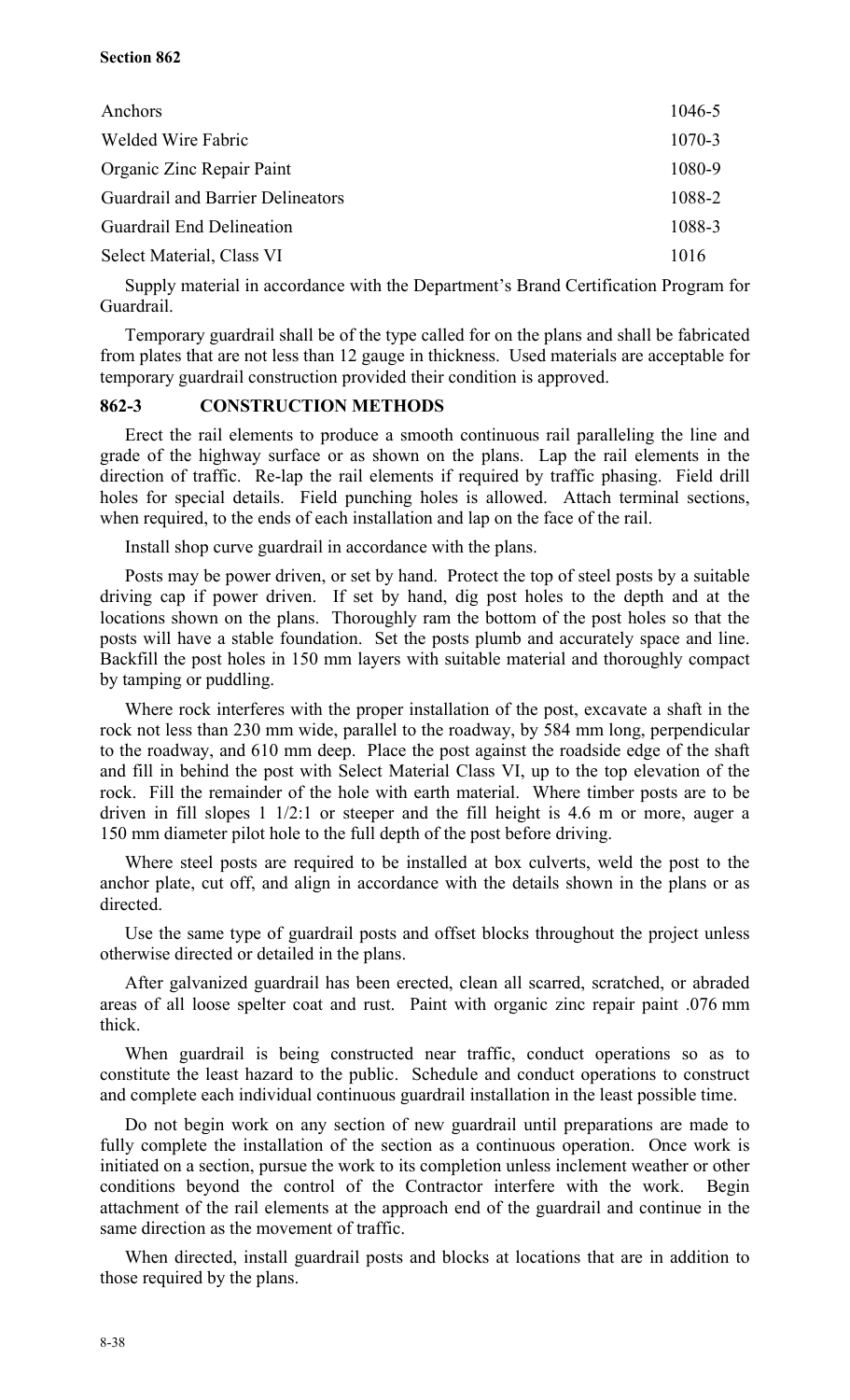Install tubular triple corrugated steel beam guardrail on concrete bridges or driven posts or at locations shown in the plans in accordance with the details shown in the plans and as directed. Where the tubular triple corrugated steel beam guardrail is to be mounted on concrete, use steel posts, weld the post to the anchor plate, cut off, and align in accordance with the details shown in the plans or as directed.

#### **862-4 GUARDRAIL DELINEATORS**

Use any of the several alternate delineator types for guardrail shown in the plans, but only one delineator type for guardrail at any one time throughout the project.

The delineators consist of a reflector and base or casing. Attach the delineator to the guardrail as shown in the plans. Only one attachment position will be permitted throughout the project length.

Position delineators perpendicular to the centerline of the road. Use yellow delineators in the median and on the left side of one-way ramps, loops, or other one-way facilities. Use crystal delineators on the right side of divided highways, ramps, loops and all other one-way or two-way facilities. In all cases, the color of the delineator shall supplement the color of the adjacent edgelines.

#### **862-5 TEMPORARY GUARDRAIL**

Erect temporary guardrail in accordance with the requirements of Section 1046 and the contract.

Temporary guardrail may be reused if it is still in satisfactory condition.

After temporary guardrail is no longer needed, it becomes the property of the Contractor. Remove the temporary guardrail from the project.

## **862-6 MEASUREMENT AND PAYMENT**

*Steel Beam Guardrail* will be measured and paid for in linear meters of guardrail that has been satisfactorily completed and accepted exclusive of that length of guardrail that is within the pay limits of guardrail anchors. Measurement will be made from center to center of the outermost post in the length of guardrail being measured.

*Steel Beam Guardrail, Shop Curved* will be measured and paid for in linear meters of guardrail that has been satisfactorily completed and accepted exclusive of that length of guardrail that is within the pay limits of guardrail anchors. Measurement will be made from center to center of the outermost post in the length of guardrail being measured.

*Steel Beam Guardrail, Double Faced* will be measured and paid for in linear meters of guardrail that has been satisfactorily completed and accepted exclusive of that length of guardrail that is within the pay limits of guardrail anchors. Measurement will be made from center to center of the outermost post in the length of guardrail being measured.

*Triple Corrugated Steel Beam Guardrail* will be measured and paid for in linear meters of guardrail that has been satisfactorily completed and accepted exclusive of that length of guardrail that is within the pay limits of guardrail anchors. Measurement will be made from center to center of the outermost post in the length of guardrail being measured.

*500 mm Tubular Triple Corrugated Steel Beam Guardrail* will be measured and paid for in linear meters of guardrail that has been satisfactorily completed and accepted exclusive of that length of guardrail that is within the pay limits of guardrail anchors. Measurement will be made from center to center of the outermost post in the length of guardrail being measured.

*Temporary Steel Beam, Guardrail* will be measured and paid for in linear meters of guardrail that has been satisfactorily completed and accepted exclusive of that length of guardrail that is within the pay limits of guardrail anchors. Measurement will be made from center to center of the outermost post in the length of guardrail being measured.

*Temporary Steel Beam Guardrail, Shop Curved* will be measured and paid for in linear meters of guardrail that has been satisfactorily completed and accepted exclusive of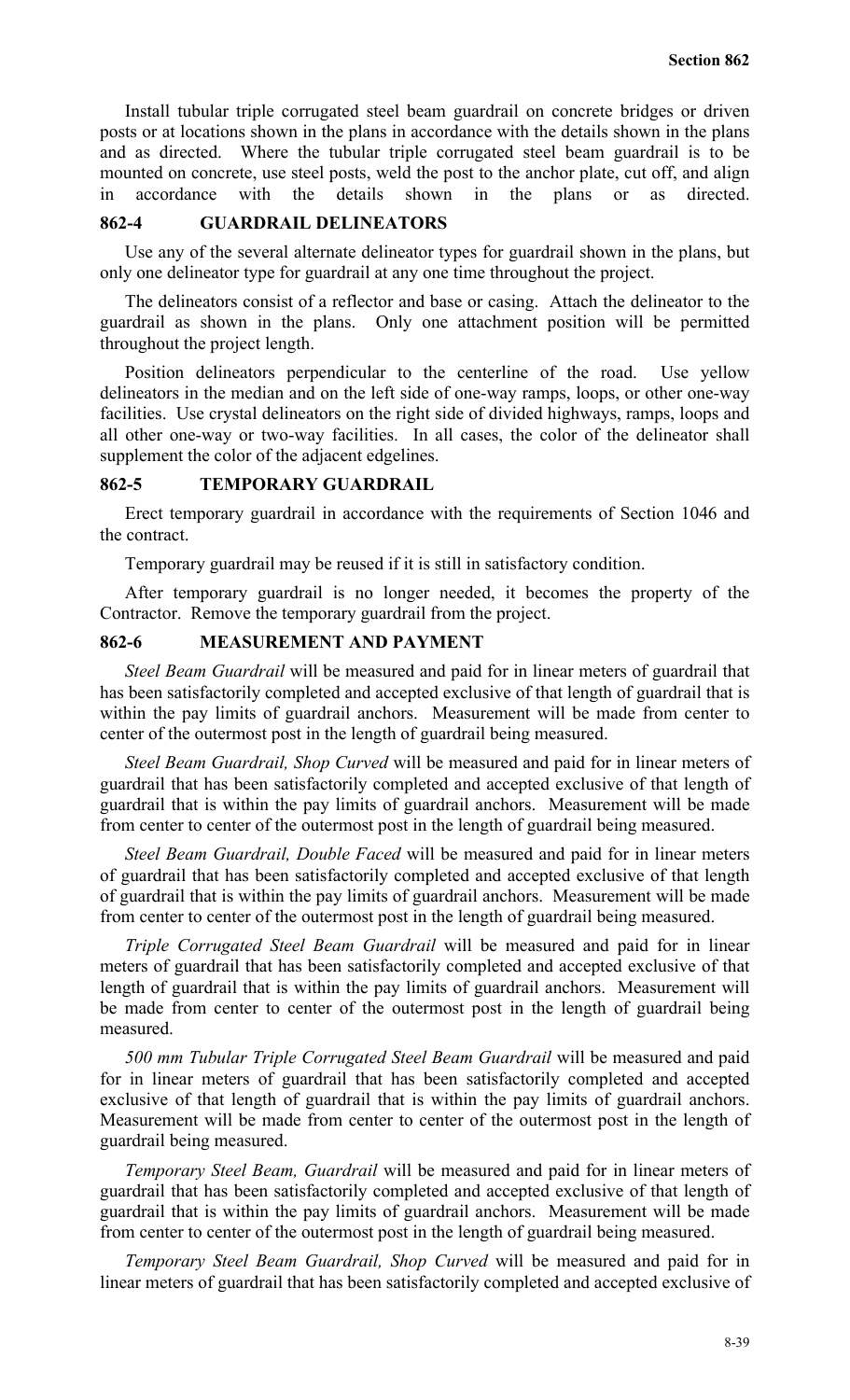#### **Section 862**

that length of guardrail that is within the pay limits of guardrail anchors. Measurement will be made from center to center of the outermost post in the length of guardrail being measured.

*Temporary Steel Beam Guardrail, Double Faced* will be measured and paid for in linear meters of guardrail that has been satisfactorily completed and accepted exclusive of that length of guardrail that is within the pay limits of guardrail anchors. Measurement will be made from center to center of the outermost post in the length of guardrail being measured.

*Steel Beam Guardrail Terminal Section and Temporary Steel Beam Guardrail Terminal Sections* will be measured and paid for in units of each that have been completed and accepted, exclusive of terminal sections that are within the pay limits of guardrail anchors.

*Triple Corrugated Steel Beam Guardrail Terminal Sections* will be measured and paid for in units of each that have been completed and accepted, exclusive of terminal sections that are within the pay limits of guardrail anchors.

*Guardrail Anchor Units, Type* \_\_ and *Temporary Guardrail Anchor Units Type \_\_* will be measured and paid for as units of each that have been completed and accepted. No separate measurement will be made of any rail, terminal sections, posts, offset blocks, concrete, hardware, or any other components of the completed unit that are within the pay limits shown on the plans for the unit as all such components will be considered to be part of the unit.

*W-TR Steel Beam Guardrail Transition Sections* will be measured and paid for in units of each that have been completed and accepted.

*Additional Guardrail Posts* will be measured and paid for in units of each for additional posts required but not shown in the plans.

There will be no measurement or payment made for *Guardrail Delineators* as they are considered incidental to the other pay items in this Specification.

There will be no measurement or payment made for *Guardrail End Delineation* as it is considered incidental to the other pay items in this Specification.

Such price and payment includes, but is not limited to furnishing and erecting posts, offset blocks, rail, terminal sections, miscellaneous hardware, and all other materials, field curving and shop curving of the rail; removing temporary guardrail; excavation; furnishing and installing additional guardrail posts and additional offset blocks; backfilling; fabrication; welding; galvanizing; furnishing and installing guardrail delineators and end delineation.

Payment will be made under:

| Pay Item                                                | <b>Pay Unit</b> |
|---------------------------------------------------------|-----------------|
| Steel Beam Guardrail                                    | Linear Meter    |
| Steel Beam Guardrail, Shop Curved                       | Linear Meter    |
| Steel Beam Guardrail, Double Faced                      | Linear Meter    |
| Triple Corrugated Steel Beam Guardrail                  | Linear Meter    |
| 500 mm Tubular Triple Corrugated Steel Beam Guardrail   | Linear Meter    |
| Temporary Steel Beam Guardrail                          | Linear Meter    |
| Temporary Steel Beam Guardrail, Shop Curved             | Linear Meter    |
| Temporary Steel Beam Guardrail, Double Faced            | Linear Meter    |
| Temporary Guardrail Anchor Units, Type                  | Each            |
| <b>Temporary Steel Beam Guardrail Terminal Sections</b> | Each            |
| <b>Steel Beam Guardrail Terminal Section</b>            | Each            |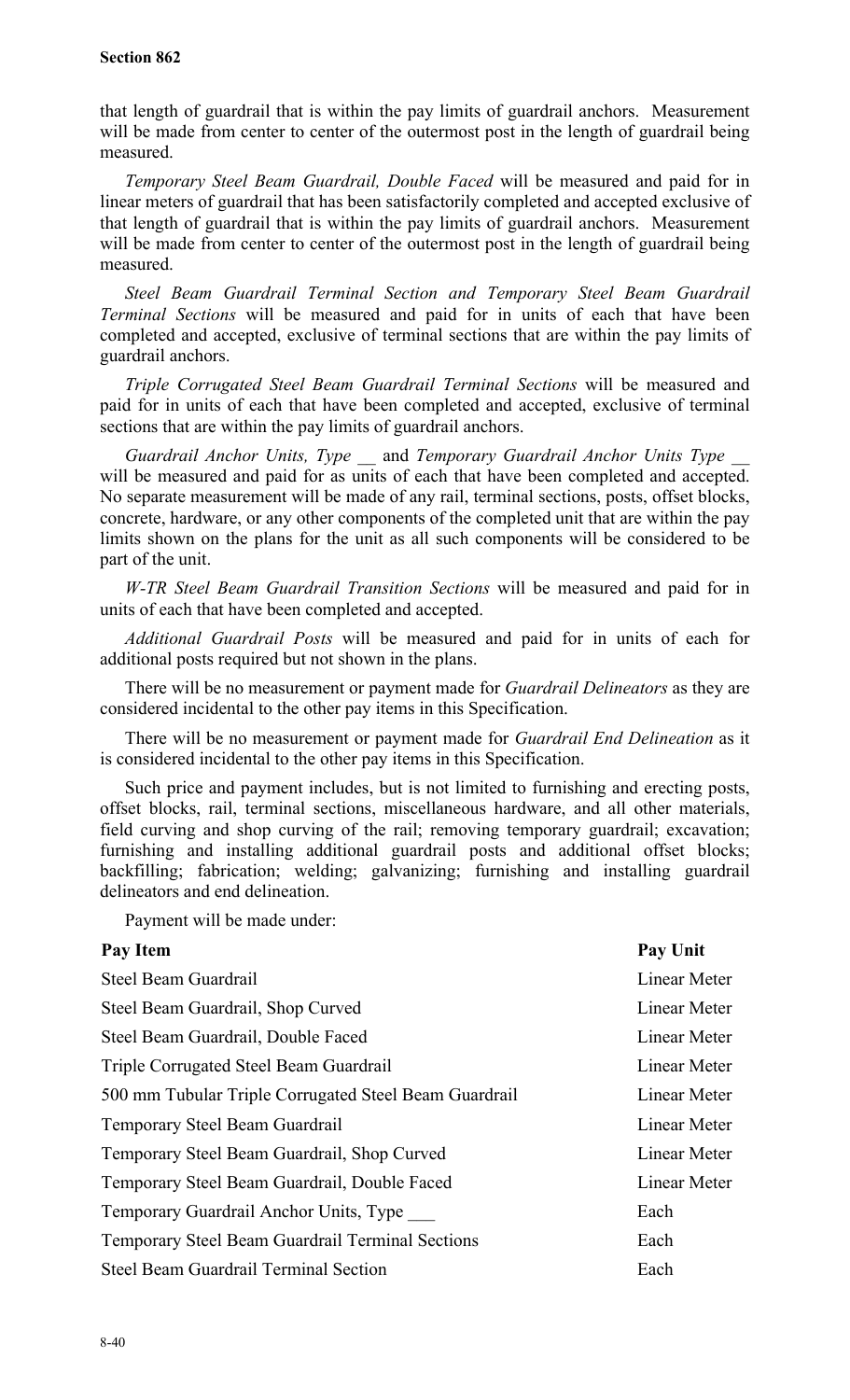| Triple Corrugated Steel Beam Guardrail Terminal Sections | Each |
|----------------------------------------------------------|------|
| Guardrail Anchor Units, Type                             | Each |
| W-TR Steel Beam Guardrail Transitions Sections           | Each |
| <b>Additional Guardrail Posts</b>                        | Each |

## **SECTION 863**

## **REMOVE EXISTING GUARDRAIL**

#### **863-1 GENERAL**

Dismantle, remove and dispose of existing guardrail and anchors of any type at locations shown on the plans or established by the Engineer and in accordance with this specification.

#### **863-2 CONSTRUCTION METHODS**

Remove guardrail and posts beginning at the trailing end and continuing towards the approach end. Remove the posts immediately after the rail is removed. Complete post removal so that no posts without rail attached are present at the end of any day's operations. Exercise care not to damage adjoining structures or other appurtenances. Repair all damage at no cost to the Department. All guardrail and components removed are the property of the Contractor.

#### **863-3 MEASUREMENT AND PAYMENT**

*Remove Existing Guardrail* will be measured and paid for in linear meters of guardrail that has been satisfactorily removed. Measurement will be made to the nearest 1.0 meter from center to center of the outermost post or end shoe center bolt in the length of the guardrail being removed. Measurement will be made prior to removing the guardrail.

Payment will be made under:

Remove Existing Guardrail **Existing Guardrail** Linear Meter

#### **SECTION 864**

#### **REMOVE AND RESET EXISTING GUARDRAIL AND GUIDERAIL**

#### **864-1 GENERAL**

Remove and reset existing guardrail and guiderail and anchors of any type at locations shown in the plans and as directed in accordance with the contract.

#### **864-2 CONSTRUCTION METHODS**

Exercise care not to damage adjoining structures or other appurtenances. Repair all damage at no cost to the Department. Reset existing guardrail and guiderail in accordance with Article 862-3 and 865-3. Reset guardrail and guiderail in a condition that is equal to or better than the condition that exists before the guardrail and guiderail is removed. Replace any of the guardrail and guiderail components that have been unnecessarily damaged.

#### **864-3 MEASUREMENT AND PAYMENT**

*Remove and Reset Existing Guardrail* will be measured and paid for in linear meters of guardrail and anchors that has been removed, reset, and accepted. Measurement will be made after the guardrail has been reset.

*Remove and Reset Existing Guiderail* will be measured and paid for in linear meters of guiderail and anchors that has been removed, reset, and accepted. Measurement will be made after the guiderail has been reset.

Such price will include but is not limited to removing and resetting the guardrail, guiderail, and anchors and for furnishing all equipment, labor, and incidentals necessary to complete the work.

**Pay Item Pay Unit**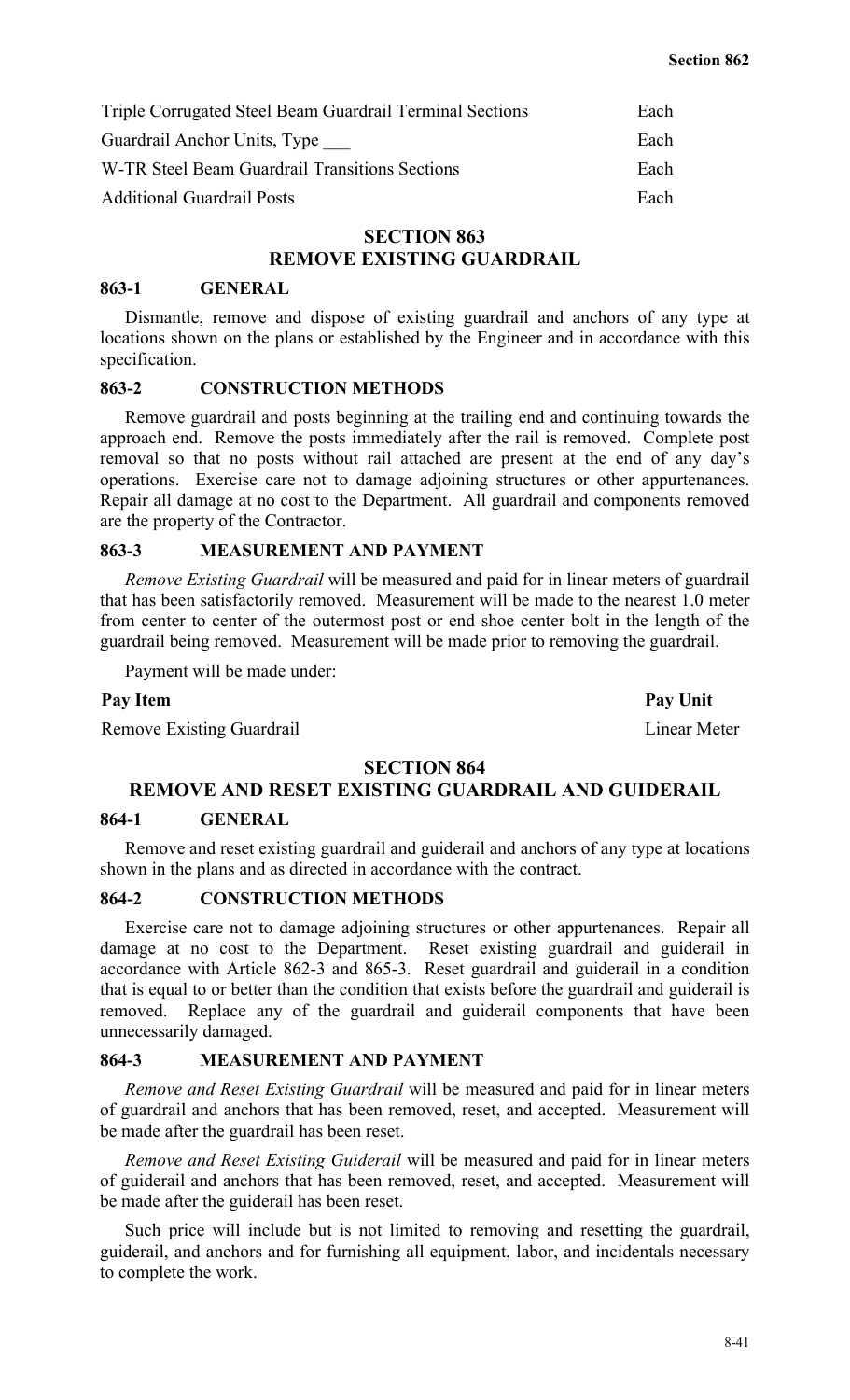Payment will be made under:

## Pay Item Pay Unit

Remove and Reset Existing Guardrail Linear Meter

Remove and Reset Existing Guiderail Linear Meter

## **SECTION 865 CABLE GUIDERAIL**

#### **865-1 DESCRIPTION**

Construct cable guiderail in accordance with the contract and at the locations designated in the plans or as directed.

## **865-2 MATERIALS**

Refer to Division 10.

| <b>Item</b>                       | <b>Section</b> |
|-----------------------------------|----------------|
| Rail Elements                     | 1046-2         |
| Posts                             | 1046-3         |
| Hardware                          | 1046-4         |
| Organic Zinc Repair Paint         | 1080-9         |
| Portland Cement Concrete, Class A | 1000           |
| <b>Precast Concrete Anchors</b>   | 1077           |
| Select Material, Class VI         | 1016           |

Manufacture cable in accordance with AASHTO M-30, Type I, Class A. The cable shall be pre-inspected at the producer's facility prior to shipment.

#### **865-3 CONSTRUCTION METHODS**

Erect the rail elements to produce a smooth continuous rail paralleling the line and grade of the highway surface or as shown on the plans.

Posts may be power driven, or set by hand. Protect the top of steel posts by a suitable driving cap if power driven. If set by hand, dig post holes to the depth and at the locations shown on the plans. Thoroughly ram the bottom of the post holes so that the posts will have a stable foundation. Set the posts plumb and accurately space and align. Backfill the post holes in 150 mm layers with suitable material and thoroughly compact by tamping or puddling.

Where rock interferes with the proper installation of the post, excavate a shaft in the rock not less than 230 mm wide, parallel to the roadway, by 584 mm long, perpendicular to the roadway, and 610 mm deep. Place the post against the roadside edge of the shaft and fill in behind the post with Select Material Class VI, up to the top elevation of the rock. Fill the remainder of the hole with earth material. Where timber posts are to be driven in fill slopes 1 1/2:1 or steeper and the fill height is 4.6 m or more, auger a 150 mm diameter pilot hole to the full depth of the post before driving.

Where steel posts are required to be installed at box culverts, weld the post to the anchor plate, cut off, and align in accordance with the details shown in the plans or as directed.

When guiderail is being constructed near traffic, conduct operations so as to constitute the least hazard to the public. Schedule and conduct operations to construct and complete each individual continuous guiderail installation in the least possible time.

Do not begin work on any section of new guiderail until preparations are made to fully complete the installation of the section as a continuous operation. Once work is initiated on a section, pursue the work to its completion unless inclement weather or other conditions beyond the control of the Contractor interfere with the work. Begin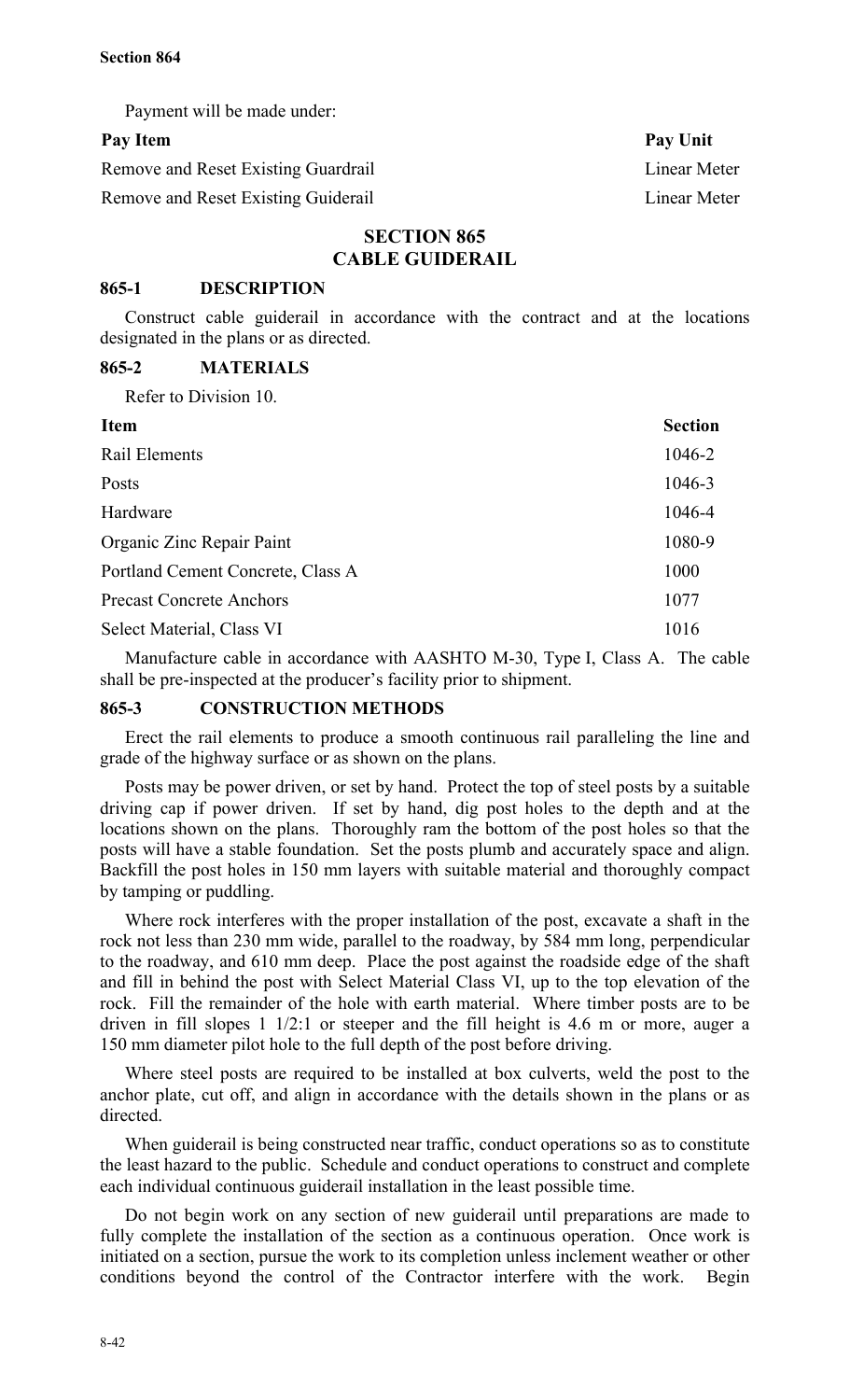attachment of the cable elements at the approach end of the guiderail and continue in the same direction as the movement of traffic.

## **865-4 MEASUREMENT AND PAYMENT**

*Cable Guiderail* will be measured and paid for in linear meters of guiderail that has been satisfactorily completed and accepted exclusive of that length of guiderail that is within the pay limits of guiderail anchors. Measurement will be made from center to center of the outermost post in the length of guiderail being measured. Such price will include but is not limited to furnishing and erecting posts, cable, miscellaneous hardware, concrete, delineators, and all incidentals necessary to complete the work.

*Double Faced Cable Guiderail* will be measured and paid for in linear meters of guiderail that has been satisfactorily completed and accepted exclusive of that length of guiderail that is within the pay limits of guiderail anchors. Measurement will be made from center to center of the outermost post in the length of guiderail. Such price will include but is not limited to furnishing and erecting posts, cable, miscellaneous hardware, concrete, delineators, and all incidentals necessary to complete the work.

*Cable Guiderail Anchor Unit* will be measured and paid for in units of each that have been completed and accepted.

No separate measurement will be made of any cable, posts, concrete, hardware, or any other components of the completed anchor units that are within the pay limits shown on the plans.

Payment will be made under:

# Pay Item Pay Unit Cable Guiderail Linear Meter Double Faced Cable Guiderail **Linear Meter** Cable Guiderail Anchor Unit Each

## **SECTION 866 FENCE**

#### **866-1 DESCRIPTION**

Furnish and erect woven wire, chain link, and barbed wire fence with gates in conformity with the details shown on the plans and at locations as shown on the plans.

#### **866-2 MATERIALS**

Refer to Division 10.

| <b>Item</b>                       | <b>Section</b> |
|-----------------------------------|----------------|
| Portland Cement Concrete, Class B | 1000           |
| <b>Timber Posts and Braces</b>    | 1050-2         |
| <b>Metal Posts and Rails</b>      | 1050-3         |
| <b>Barbed Wire</b>                | 1050-4         |
| Woven Wire                        | 1050-5         |
| Chain Link Fabric                 | 1050-6         |
| <b>Fittings and Accessories</b>   | 1050-7         |
| <b>Fence Materials</b>            | 1050-1         |

Use Class B concrete for anchors. In lieu of Class B concrete, pre-mixed commercially bagged dry concrete mix provided the concrete meets the minimum strength requirements for Class B concrete when mixed with the quantity of water shown on the instructions printed on the bag may be used.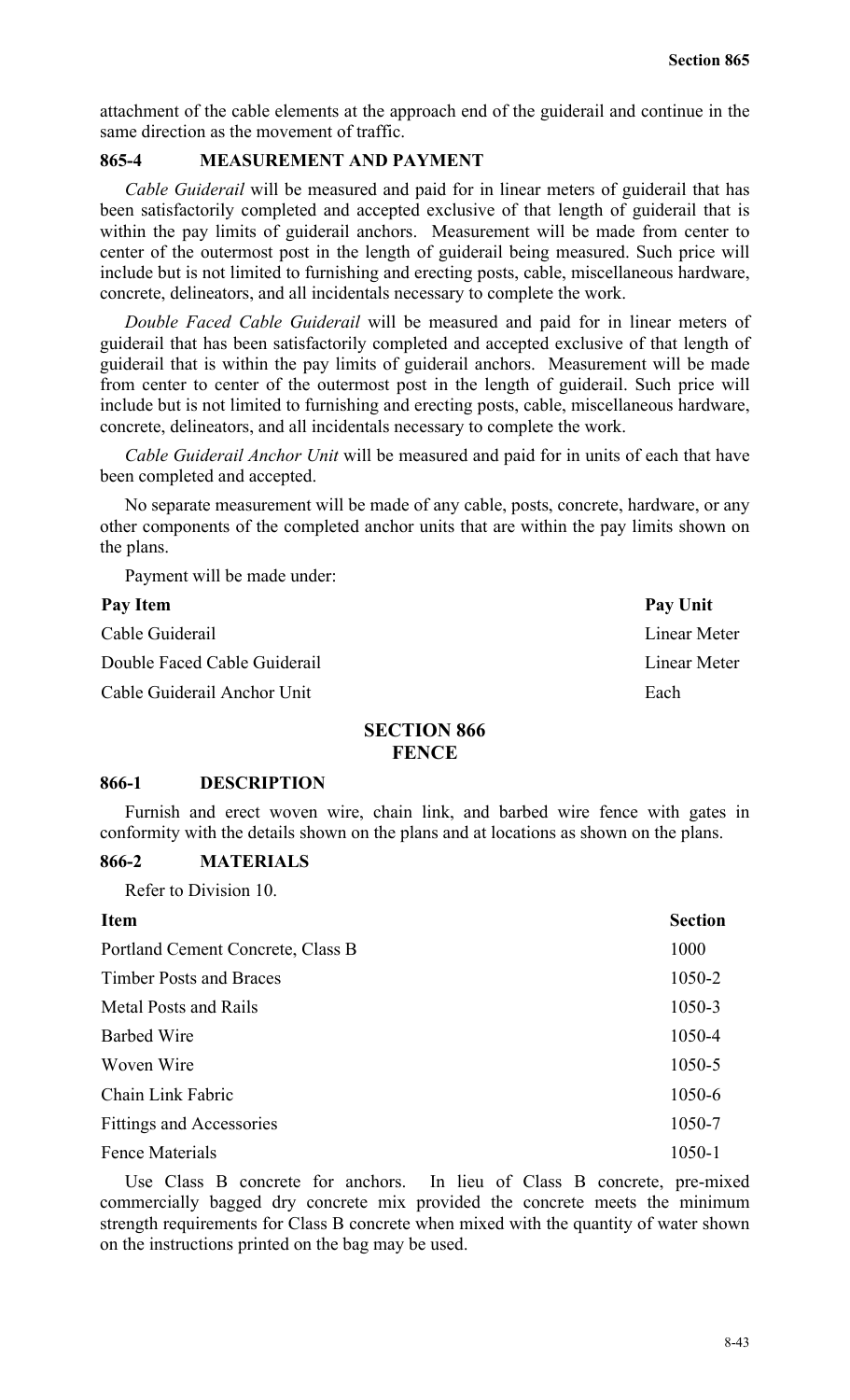## **866-3 CONSTRUCTION METHODS**

## **(A) Clearing and Grubbing**

Only clear the ground that is absolutely necessary to erect a clear fence line. Clearing includes satisfactory removal and disposal of all trees, brush, stumps, or other objectionable material. Erect the fence to conform to the general contour of the ground. Place the bottom of the fabric or wire no more than 150 mm above the natural ground, except where the Engineer directs that ditches and depressions are to be spanned by using extra length posts in conjunction with additional barbed wire installed between the bottom of the fence wire or fabric and the ground surface. Grade along the fence line to meet the above requirement such that no obstructions to proper drainage are created.

## **(B) Setting Posts and Braces**

Set and maintain all posts in a vertical position. Line posts may be hand set or set with a post driver. Thoroughly tamp all backfilled material if hand set. If power driven, wood posts may be sharpened to a dull point. Remove and replace posts that are damaged by power driving.

Set posts in concrete anchors to maintain the position and alignment of the post when required on the plans or where dictated by soil conditions. Forms are not required for the concrete. Trowel the top of the concrete to a smooth finish and slope to drain away from the post. The concrete anchors require at least a 3 day curing period before any load is placed on the post.

In lieu of setting roll formed steel line posts in concrete, such posts may be driven provided they are not part of a line brace assembly. Drive the posts a minimum of 1 m into the ground. Provide adequate protection to the post tops to prevent damage from the driving operations. Repair damage to the zinc coating of otherwise acceptable driven posts by brushing with a steel wire brush to remove flaked and cracked zinc coating and by painting with enough coats to equal .076 mm thick of organic zinc repair paint meeting the requirements of Article 1080-9. Set posts in concrete anchors where soil conditions are such that the posts cannot be driven without deformation, or where soils are encountered that does not provide adequate in-ground stability.

Where rock or concrete pavement or slabs are encountered within the required depth where fence posts are to be erected, drill a hole in the rock or concrete of a diameter slightly larger than the largest dimension of the post in the rock or concrete and grout in the post. The depth of post embedment shown on the plans will not be required and the post may be shortened as necessary, provided the post is embedded within the rock or concrete pavement or slab to a minimum depth of 305 mm.

Do not fabricate extra length posts by welding short sections of posts together.

Place line braces at the end of each roll or piece of woven wire.

Do not use pieces of woven wire fabric less than 30.5 m in length, unless otherwise directed. When the use of short pieces of woven wire is permitted, furnish and install the additional required brace posts and braces at no cost to the Department. Approved splicing sleeves may be used in lieu of providing such brace posts and braces.

Set approved sleeves in retaining wall in accordance with the details in the plans. After the posts have been set, fill sleeves with grout.

## **(C) Installing Fabric and Wire**

(1) Chain Link Fence

Attach chain link fabric to tubular end, gate, corner, or brace posts with stretcher bars and stretcher bar bands as shown on the plan. Fasten the fabric to line posts and to top and brace rails with wire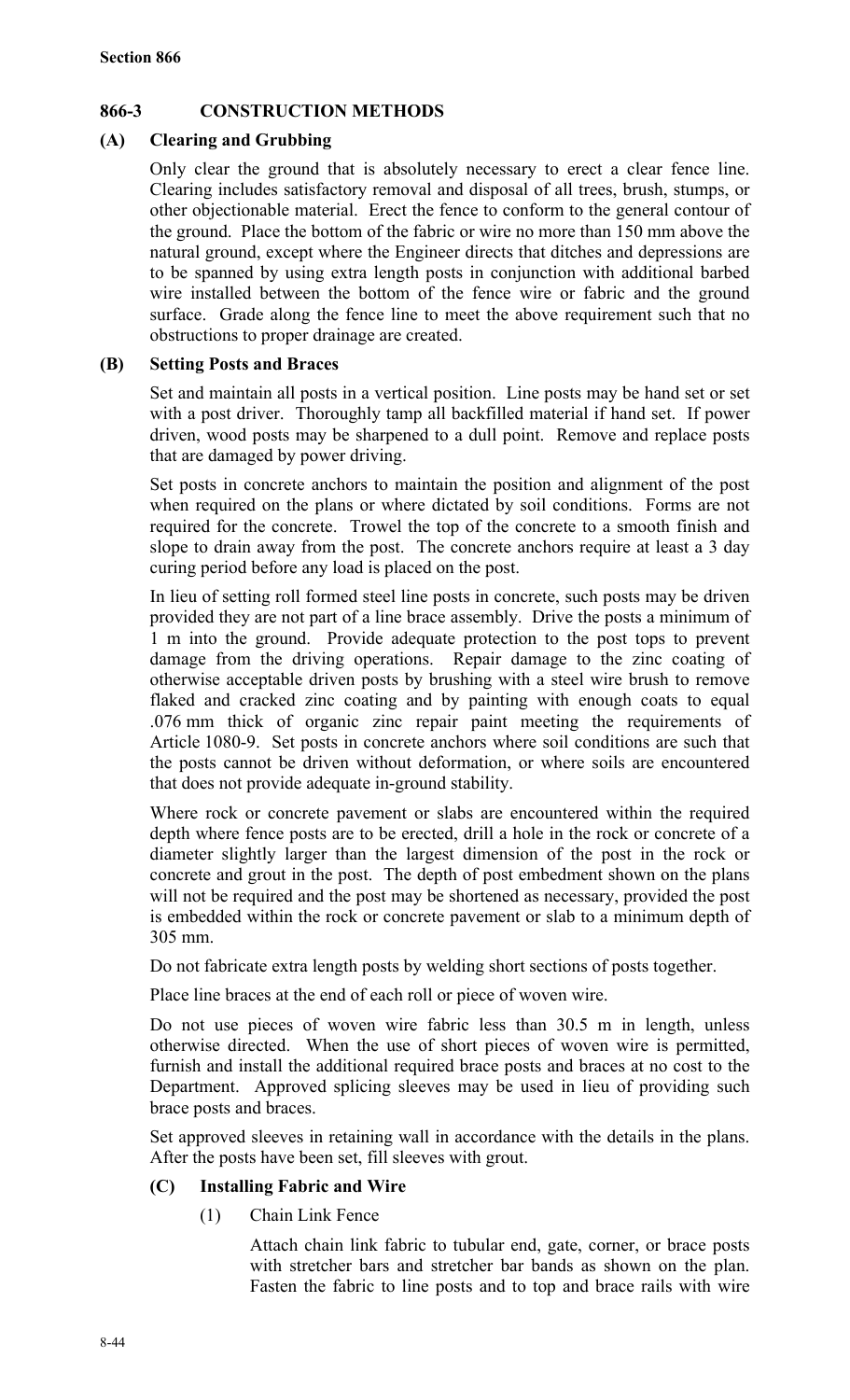fasteners spaced and wound as shown on the plans. Fasten the fabric to the tension wire by hog rings spaced at 610 mm intervals, or weave the tension wire through the fabric. Make hog ring ties at fabric joints with the hog ring passing completely around the fabric joint.

Place chain link fabric by securing or fastening on end and applying sufficient tension to remove all slack before making permanent attachments elsewhere. Apply the tension for stretching by mechanical fence stretchers designed for this purpose.

Connect rolls and pieces of chain link fabric to each other by field weaving provided that such weaving is identical in appearance and strength as the machine weaving done at the factory.

Attach barbed wire used in conjunction with chain link fabric, to the post by means of eyebolt or by a tie wire passing through holes drilled in the metal post so as to prevent any vertical movement of the barbed wire. Wrap the ends and beginnings of strands around the post twice and securely fasten by winding the end around the wire near the post. Splice barbed wire only at posts.

Install additional barbed wire when shown on the plans or where directed.

(2) Woven Wire Fence

Stretch woven wire fabric taut and securely attach to each post with a staple in each line of wire. Use as many additional staples as required to firmly secure the wire at the location and elevation required by the plans. When woven wire is attached to metal posts, use at least 5 clips at each post to fasten the individual strands of wire to the post except where wrapping of the strand around the post is required. Stretch with an approved stretcher that will produce equal tension in each line of wire.

At each end or gate post, at the center post in each line brace and at corner posts except as otherwise shown on the plans, cut out all vertical strands of wire and wrap each horizontal strand of wire around the post and securely fasten by winding the end around the strand of wire near the post.

Do not splice fabric between the posts of a brace post assembly. Do not splice between other posts, unless the splicing sleeves are approved.

Pull woven wire taut and securely attach to each post by methods described for woven wire when used in conjunction with woven wire fabric. Do not splice woven wire between posts.

Install additional woven wire as shown on the plans or where directed.

(3) Barbed Wire Fence

Install barbed wire fence in accordance with the plans and as directed.

Pull barbed wire taut and securely attach to each post by methods described for woven wire. Do not splice barbed wire between posts.

## **866-4 MEASUREMENT AND PAYMENT**

*Woven Wire Fence, \_\_ mm Fabric* will be measured and paid for in linear meters of fence, measured in place from center of each post or gate post to center of end post or gate post exclusive of gate sections, that has been completed and accepted.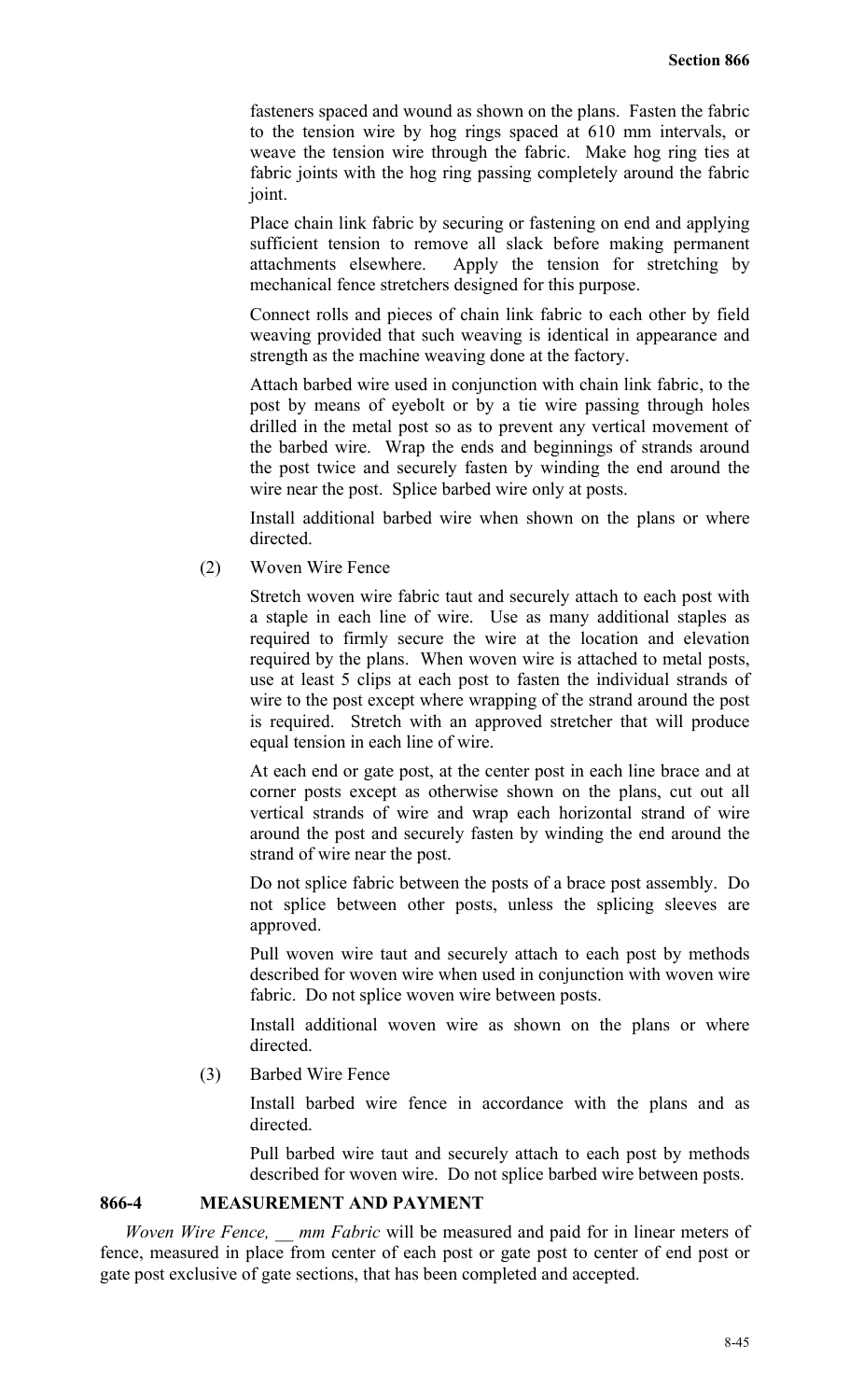#### **Section 866**

*Chain Link Fence, \_\_ mm Fabric* will be measured and paid for in linear meters, of fence measured in place from center of each post or gate post to center of end post or gate post exclusive of gate sections, that has been completed and accepted.

*Strand Barbed Wire Fence with Posts* will be measured and paid for in linear meters of fence measured in place from center of each post or gate post to center of end post or gate post exclusive of gate sections, that has been completed and accepted. All posts used for the barbed wire fence are included in the price of the barbed wire fence and will not be paid for separately.

*mm Timber Fence Posts,* will be measured and paid for in units of each for the several sizes and kinds of posts installed on the project, including timber posts erected as barriers at driveways and entrances. The actual length of timber posts in linear meters of variable length and extra length posts shall be measured as placed and converted to an equivalent number of standard length posts of the same size for which a pay item has been established. In converting to equivalent numbers of standard length posts, any fractional portion of a post remaining from the division of a total number of linear meters by a standard post length shall be considered as equal to one post. Where the Contractor has elected to use pieces of woven wire shorter than 30.5 m in length, as permitted by Subarticle 866-3(B), on the condition that he furnish and install at no additional cost to the Department line braces at the ends of short pieces, timber fence posts shall also include the number of line posts that have been made unnecessary by such line braces but shall exclude the posts used in the line braces.

*Metal Line Posts for \_\_ mm Chain Link Fence* will be measured and paid for in units of each for the several sizes and kinds of posts actually installed on the project. For extra length metal posts, the actual length of post in place in excess of the standard pay length for each post shall be measured in linear meters, and one half of such length shall be converted to an equivalent number of standard length posts of the same size for which a pay item has been established. In converting to equivalent numbers of standard length posts, any fractional portion of a post remaining from the division of a total number of linear meters by a standard post length shall be considered as equal to one post.

*Metal Terminal Posts for \_\_ mm Chain Link Fence* will be measured and paid for in units of each for all end, corner, and brace posts installed on the project.

*Metal Gate Posts for \_\_ mm Chain Link Fence, Double Gate* will be measured and paid for in units of each for gateposts installed on the project.

*Metal Gate Posts for \_\_ mm Chain Link Fence, Single Gate* will be measured and paid for in units of each for gate posts installed n the project.

*Double Gates, \_\_\_High, \_\_\_Wide, \_\_\_\_ Opening* will be measured and paid for in units of each for the number of gates actually erected on the project. Double gates will be measured as one gate.

*Single Gates, High, Wide, Opening* will be measured and paid for in units of each for the number of gates actually erected on the project.

*Additional Barbed Wire* will be measured and paid for in linear meters of wire installed in the work, complete and in place. Measurement of additional barbed wire will be made along each strand after the installation has been completed. No measurement will be made of any wraps, nor will measurement be made of the upper or lower continuous strand of barbed wire that is erected as part of woven wire fence.

Setting sleeves in retaining wall will not be paid for as such work is considered incidental to the other pay items in this specification.

Work includes but is not limited to clearing and grading; and furnishing and installing fence fabric, barbed wire, staples, tie wires, stretcher bars, top rails, tension wire, posts and post braces, concrete, gates, fittings, and any other materials, furnishing and installing sleeves in retaining walls and filling sleeves upon setting posts.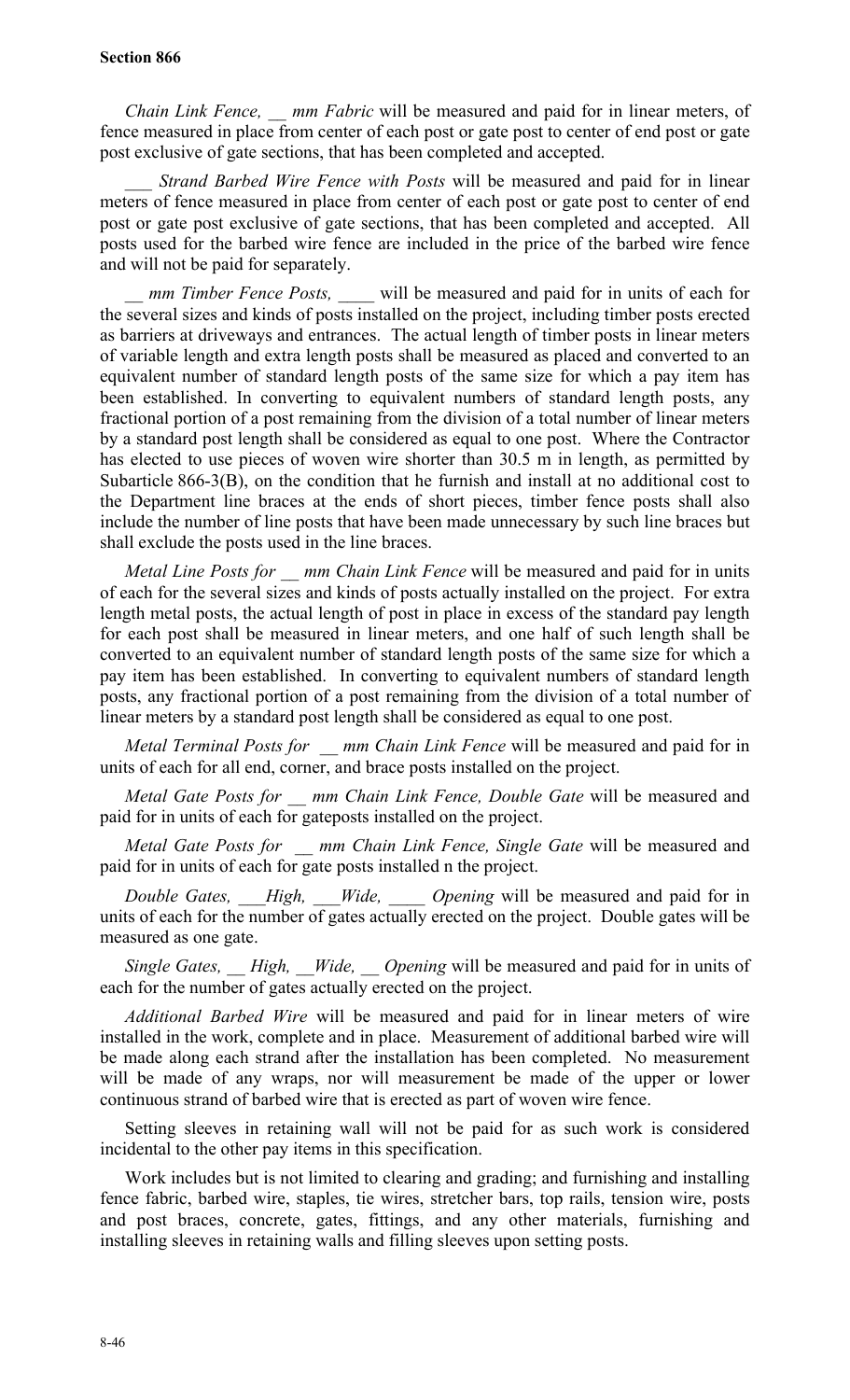Payment will be made under:

#### Pay Item Pay Unit

| Woven Wire Fence, mm Fabric                           | Linear Meter |
|-------------------------------------------------------|--------------|
| Chain Link Fence, mm Fabric                           | Linear Meter |
| Strand Barbed Wire Fence with Posts                   | Linear Meter |
| mm Timber Fence Posts, m Long                         | Each         |
| Metal Line Posts for mm Chain Link Fence              | Each         |
| Metal Terminal Posts for mm Chain Link Fence          | Each         |
| Metal Gate Posts for mm Chain Link Fence, Double Gate | Each         |
| Metal Gate Posts for mm Chain Link Fence, Single Gate | Each         |
| Double Gates, High, Wide, Opening                     | Each         |
| Single Gates, High, Wide, Opening                     | Each         |
| <b>Additional Barbed Wire</b>                         | Linear Meter |
|                                                       |              |

## **SECTION 867 FENCE RESET**

#### **867-1 DESCRIPTION**

Remove and reset existing fences of various types to the locations indicated in the plans or where directed.

## **867-2 CONSTRUCTION METHODS**

Reset the fence in a condition that is equal to or better than before the fence is removed. Replace any of the fence components unnecessarily damaged by the Contractor's forces.

The Contractor will be responsible for damage caused by livestock escaping or entering the existing fenced area through the negligence of his forces.

If the owner of the fence desires to repair, rebuild, or renew any parts of the fence, and agrees to furnish the materials without cost to the Contractor, then repair, rebuild, renew, and reset such fence using the material furnished by the owner at no additional cost to the owner or the Department.

#### **867-3 MEASUREMENT AND PAYMENT**

Fence Reset will be measured and paid for in the linear meters of fence that has been acceptably reset. Measurement will be made along the fence after it has been reset from center of end post to center of end post. Such price includes but is not limited to removing, hauling, and re-erecting the existing fence; and furnishing and installing any fence components unnecessarily damaged by the Contractor's forces.

Payment will be made under:

#### Pay Item Pay Unit

Fence Reset Linear Meter

# **SECTION 869**

## **RELAPPING GUARDRAIL**

#### **869-1 DESCRIPTION**

Relap either existing or recently installed guardrail in accordance with the requirements of the contract and where directed.

#### **869-2 CONSTRUCTION METHODS**

Where required by the traffic phasing, at locations shown on the plans, or where directed, relap guardrail to conform to the required traffic pattern. Complete all required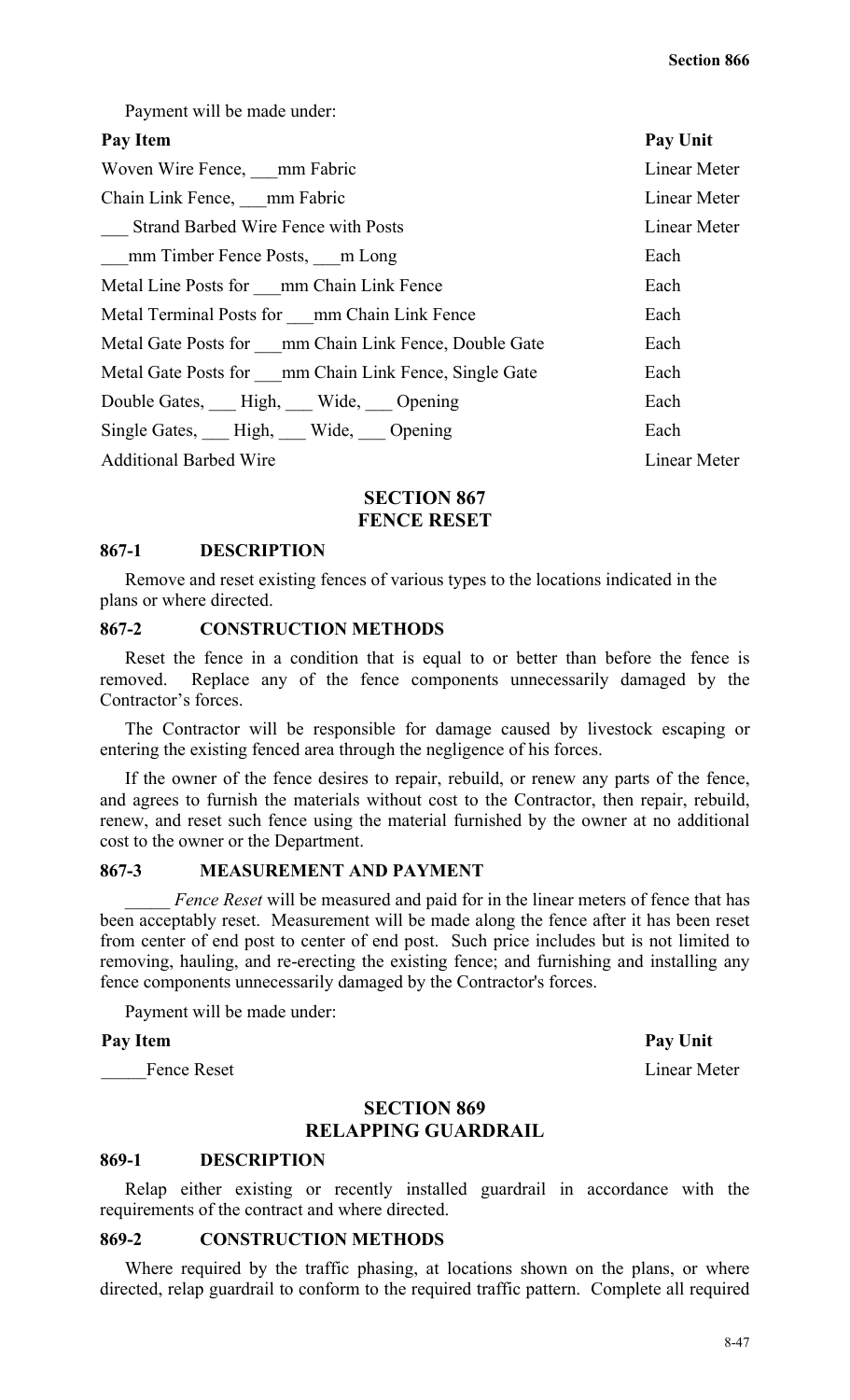relapping of guardrail and have it inspected prior to shifting traffic into a new traffic pattern. All guardrail shall be lapped in the direction of traffic prior to placing traffic next to the guardrail.

## **869-3 MEASUREMENT AND PAYMENT**

*Relapping Guardrail* will be measured and paid for in linear meters of guardrail that has been satisfactorily relapped and accepted. Measurement will be made from center to center of the outermost post in the length of guardrail being measured. Such price includes but is not limited to providing all necessary labor, tools, equipment, and materials necessary to acceptably relap the guardrail.

Payment will be made under:

## Pay Item Pay Unit

Relapping Guardrail **Linear Meter** 

## **SECTION 876 RIPRAP**

## **876-1 DESCRIPTION**

Place riprap at the locations designated in the contract and as directed.

## **876-2 MATERIALS**

Refer to Division 10.

| <b>Item</b>                        | <b>Section</b> |
|------------------------------------|----------------|
| Plain Riprap                       | 1042           |
| Filter Fabric for Drainage, Type 2 | 1056           |

Plain riprap consists of quarry run stone, or field stone, or broken concrete, and is classified by size into either Class 1 or Class 2. Plain riprap when classified as either Class A or Class B shall consist of quarry run stone or field stone. Use the class and thickness called for on the plans. Place filter fabric under plain riprap where indicated in the plans.

## **876-3 PLAIN RIPRAP**

Place the stone where indicated in the plans, unless otherwise directed. Grade the stone so that the smaller stones are uniformly distributed throughout the mass.

Place the stone by mechanical methods, augmented by hand placing where necessary. Complete the riprap to form a properly graded, dense, neat layer of stone.

Install the riprap to at least the thickness indicated on the plans. At locations where riprap is required for channel changes and drainage ditches, place the riprap prior to diverting the water into the channel changes and drainage ditches.

At locations where riprap is required at the outlets of pipe culverts, place the riprap immediately after completion of the pipe culvert installation.

Unless otherwise directed, grade the surfaces that receive filter fabric to the lines and grades shown on the plans. Provide a surface free of obstructions, debris, and soft pockets.

Do not leave fabric uncovered for more than 7 days. Lay the fabric smooth and free from tension, stress, folds, wrinkles, or creases. Make horizontal overlaps a minimum of 300 mm with the upper fabric overlapping the lower fabric. Make vertical overlaps a minimum of 450 mm with the upstream fabric overlapping the downstream fabric. Place the riprap in a continuous manner. Protect the fabric from damage while placing riprap or other materials.